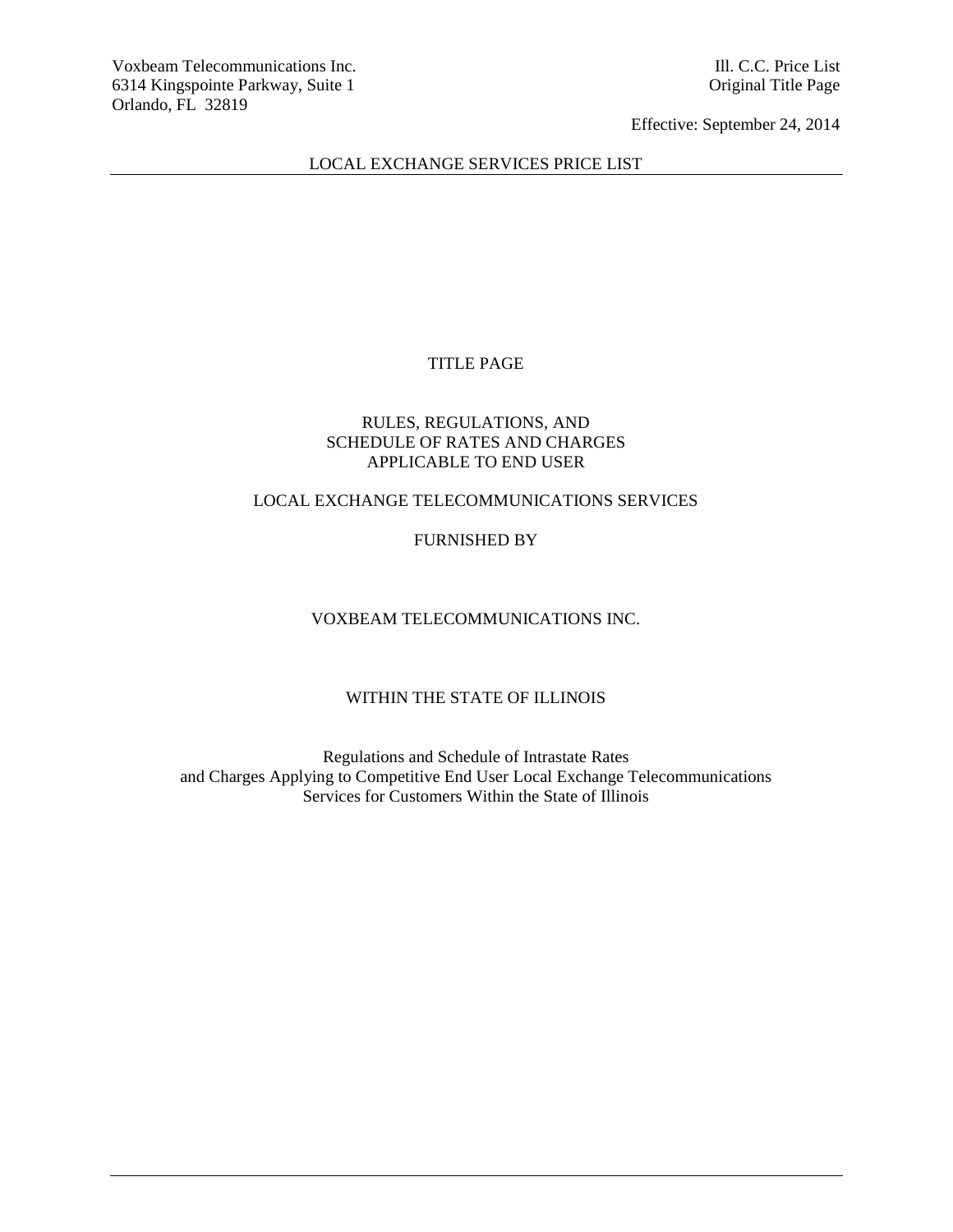## LOCAL EXCHANGE SERVICES PRICE LIST

## CHECK SHEET

Pages of this Price List, as indicated below, are effective as of the date shown at the bottom of the respective pages. Original and revised pages, as named below, comprise all changes from the original Price List and are currently in effect as of the date on the page.

| <b>PAGE</b>              | <b>REVISION</b>      |        | <b>PAGE</b> | <b>REVISION</b>      |   | <b>PAGE</b> | <b>REVISION</b> |
|--------------------------|----------------------|--------|-------------|----------------------|---|-------------|-----------------|
| Title                    | Original             |        | 31          | Original             |   | 62          | Original        |
| 1                        | <b>First Revised</b> | $\ast$ | 32          | Original             |   | 63          | Original        |
| $\sqrt{2}$               | Original             |        | 33          | Original             |   | 64          | Original        |
| 3                        | Original             |        | 34          | Original             |   | 65          | Original        |
| $\overline{\mathcal{L}}$ | Original             |        | 35          | Original             |   | 66          | Original        |
| 5                        | Original             |        | 36          | Original             |   | 67          | Original        |
| 6                        | Original             |        | 37          | Original             |   | 68          | Original        |
| 7                        | Original             |        | 38          | Original             |   | 69          | Original        |
| 8                        | Original             |        | 39          | Original             |   | 70          | Original        |
| 9                        | Original             |        | 40          | Original             |   | 71          | Original        |
| 10                       | Original             |        | 41          | Original             |   | 72          | Original        |
| 11                       | Original             |        | 42          | Original             |   | 73          | Original        |
| 12                       | Original             |        | 43          | Original             |   | 74          | Original        |
| 13                       | Original             |        | 44          | Original             |   | 75          | Original        |
| 14                       | Original             |        | 45          | Original             |   | 76          | Original        |
| 15                       | Original             |        | 46          | Original             |   | 77          | Original        |
| 16                       | Original             |        | 47          | Original             |   | 78          | Original        |
| 17                       | Original             |        | 48          | Original             |   | 79          | Original        |
| 18                       | Original             |        | 49          | Original             |   | 80          | Original        |
| 19                       | Original             |        | 50          | Original             |   | 81          | Original        |
| 20                       | Original             |        | 51          | Original             |   | 82          | Original        |
| 21                       | Original             |        | 52          | Original             |   | 83          | Original        |
| 22                       | Original             |        | 53          | <b>First Revised</b> | ∗ | 84          | Original        |
| 23                       | Original             |        | 54          | Original             |   | 85          | Original        |
| 24                       | Original             |        | 55          | Original             |   | 86          | Original        |
| 25                       | Original             |        | 56          | Original             |   | 87          | Original        |
| 26                       | Original             |        | 57          | Original             |   | 88          | Original        |
| 27                       | Original             |        | 58          | Original             |   | 89          | Original        |
| 28                       | Original             |        | 59          | Original             |   | 90          | Original        |
| 29                       | Original             |        | 60          | Original             |   | 91          | Original        |
| 30                       | Original             |        | 61          | Original             |   |             |                 |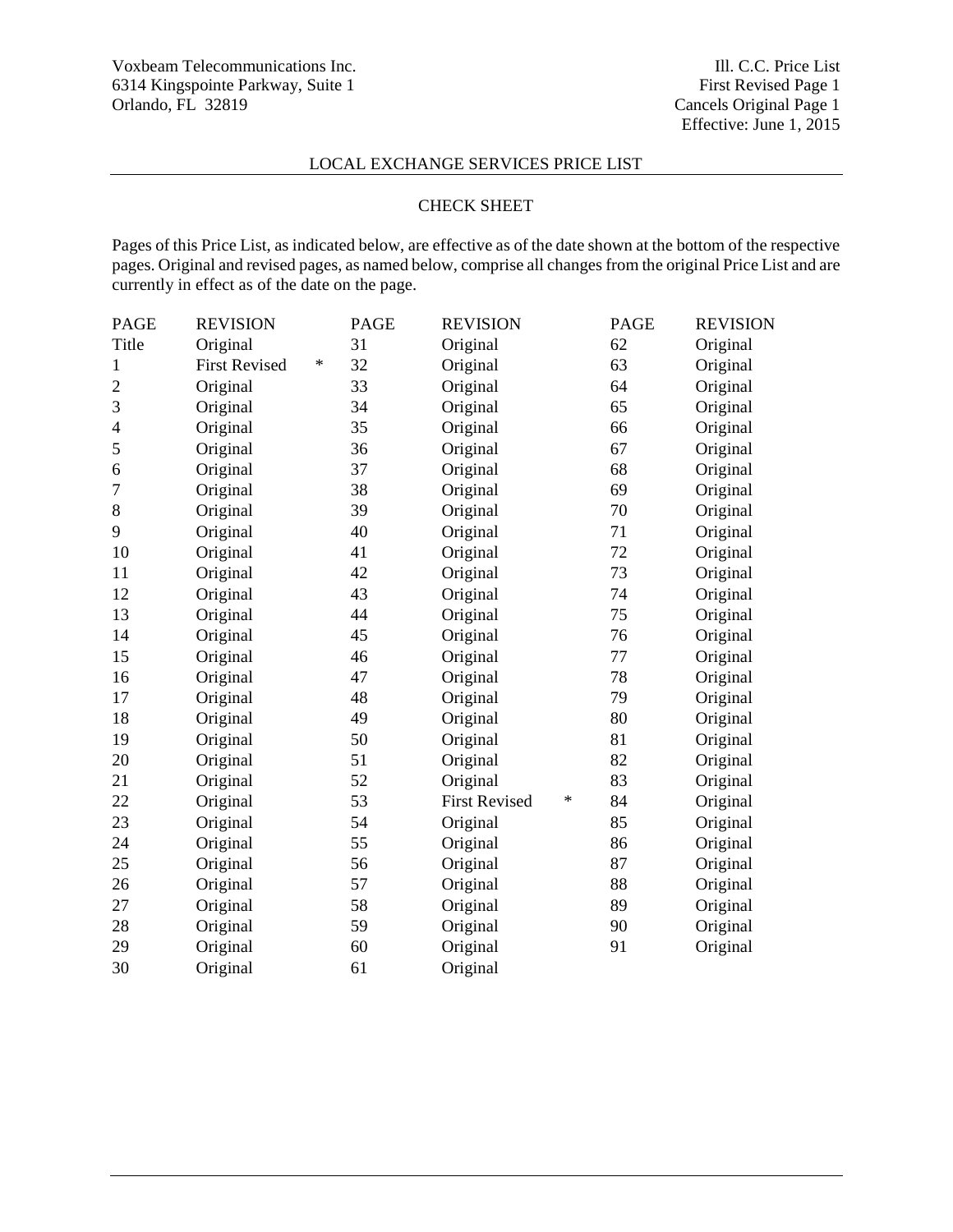# LOCAL EXCHANGE SERVICES PRICE LIST

# TABLE OF CONTENTS

| <b>Check Sheet</b>                         | Page           |
|--------------------------------------------|----------------|
| Table of Contents                          | $\overline{2}$ |
| <b>Explanation of Symbols</b>              | 3              |
| Application of Price List                  | 4              |
| Service Areas                              | $\overline{4}$ |
| Section 1 - Definitions                    | 5              |
| Section 2 - Rules and Regulations          | 9              |
| Section 3 - Service Areas                  | 57             |
| Section 4 - Service Charges and Surcharges | 58             |
| Section 5 - Local Exchange Service         | 64             |
| Section 6 - Supplemental Services          | 73             |
| Section 7 - Long Distance Services         | 88             |
| Section 8 - Special Arrangements           | 89             |
| Section 9 - Promotional Offerings          | 91             |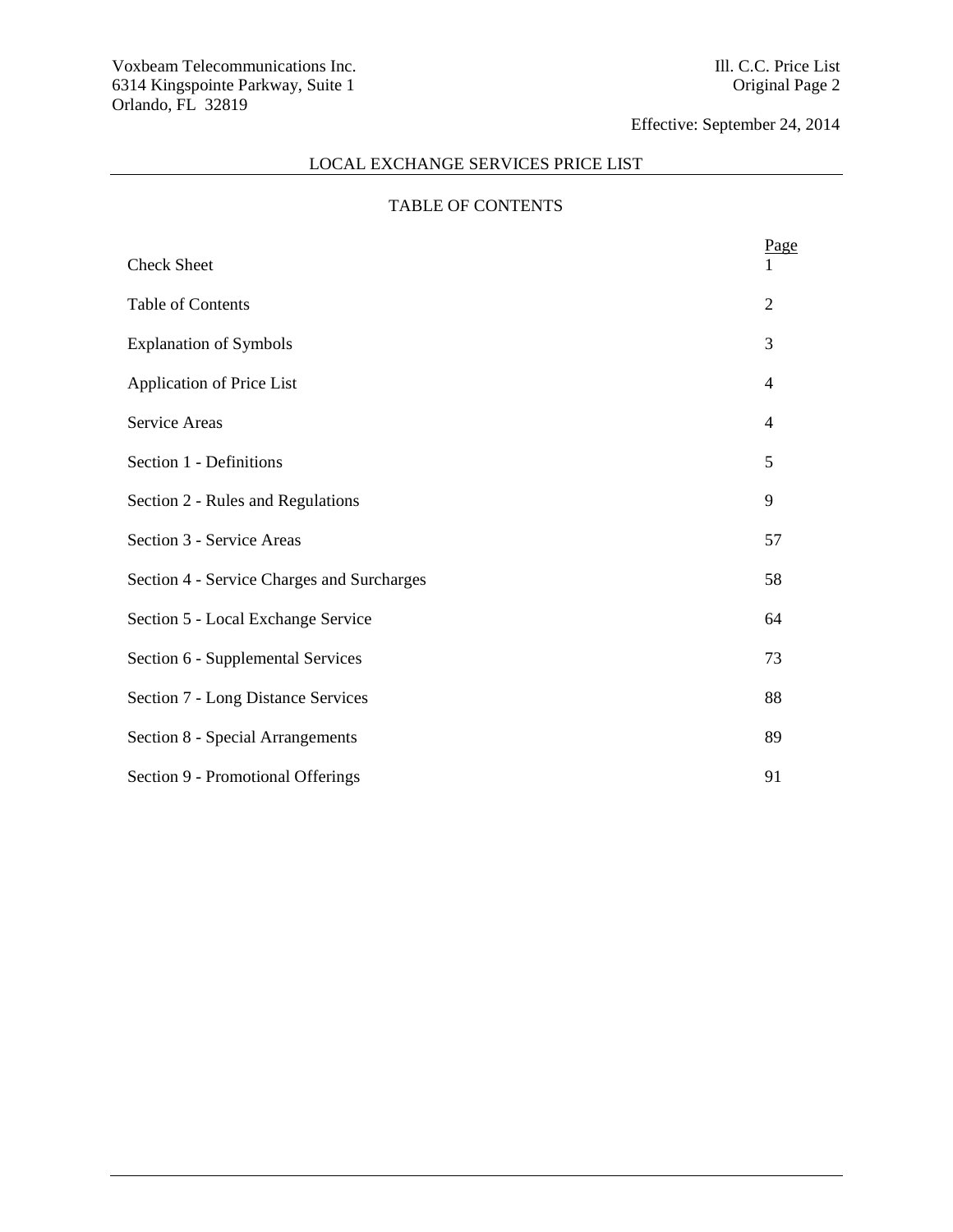## LOCAL EXCHANGE SERVICES PRICE LIST

## EXPLANATION OF SYMBOLS

When changes are made in any Price List sheet, a revised sheet will be issued canceling the Price List sheet affected. Changes will be identified on the revised sheet(s) through the use of the following symbols:

- (C) To signify changed rate, regulation or condition.
- (D) To signify discontinued rate, regulation or condition.
- (I) To signify increase.
- (N) To signify new material, including a listing, rate, regulation, rule or condition.
- (R) To signify reduction.
- (T) To signify a change in the word of text, but no change in the rate, rule or condition.
- (M) Moved from another Price List location.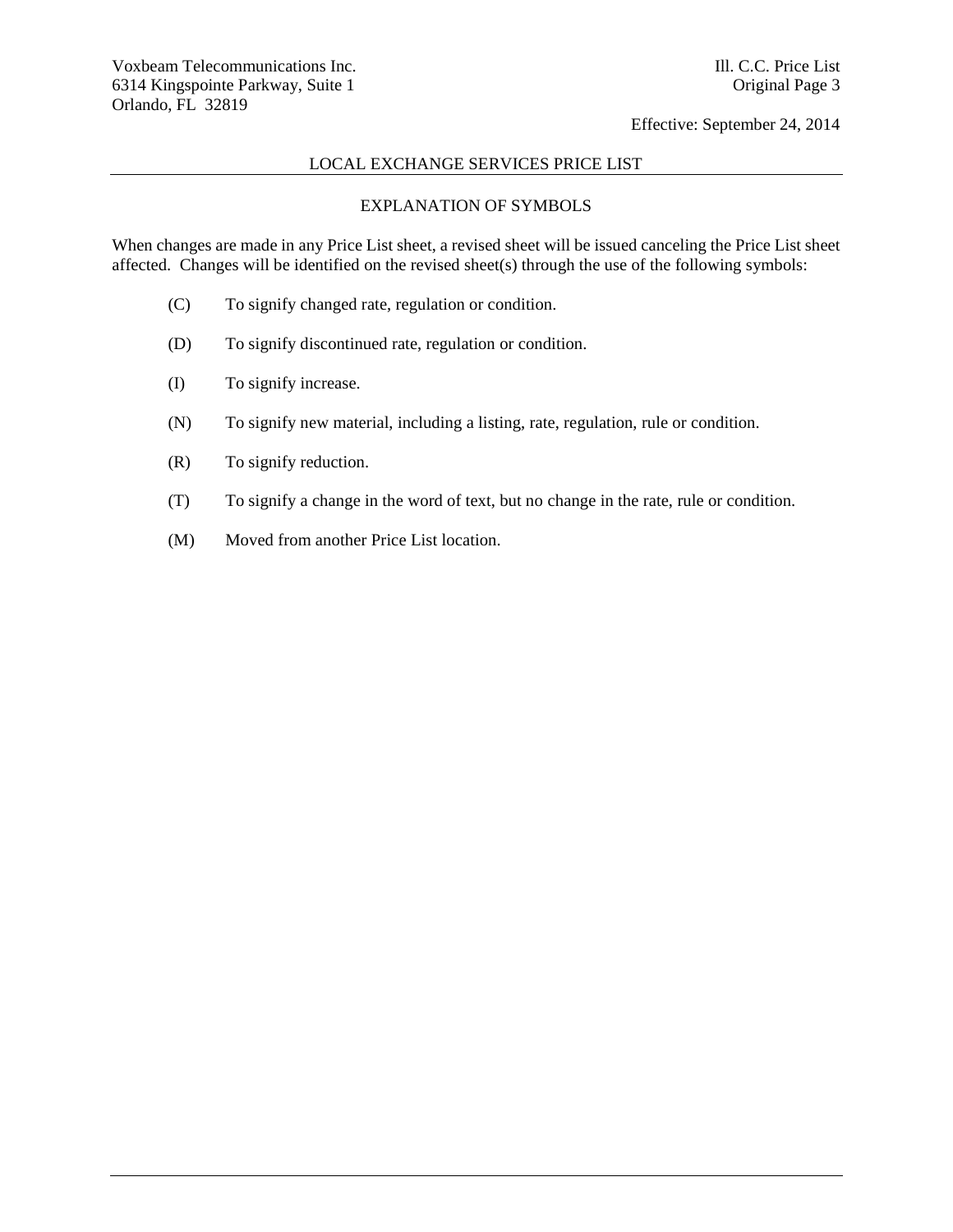### LOCAL EXCHANGE SERVICES PRICE LIST

### APPLICATION OF PRICE LIST

This Price List sets forth the service offerings, rates, terms and conditions applicable to the provision of competitive local exchange service telecommunications services by Voxbeam Telecommunications Inc. for the use of End Users in transmitting messages within the State of Illinois, subject to the jurisdiction of the Illinois Commerce Commission ("Commission"). Voxbeam Telecommunications Inc.'s services are furnished subject to the availability of facilities and subject to the terms and conditions of this Price List.

The rates and regulations contained in this Price List apply only to the services furnished by Voxbeam Telecommunications Inc. and do not apply, unless otherwise specified, to the lines, facilities, or services provided by a local exchange telephone company or other common carrier for use in accessing the services of the Company.

This Price List is filed pursuant to Section 13-502(b) of the Illinois Public Utilities Act.

This Price List is available for review at the main office of Voxbeam Telecommunications Inc. at 6314 Kingspointe Parkway, Suite 1, Orlando, FL 32819.

### SERVICE AREAS

The Company's exchange areas, rate groups, and local calling areas are identical to those defined in the Price Lists of Illinois Bell Telephone Company and other Incumbent Local Exchange Carriers (ILECs) that serve the same exchange as the Company. Where facilities are available, the Company shall provide service in the exchange areas served by those ILECs that operate within the Company's service areas as reflected herein.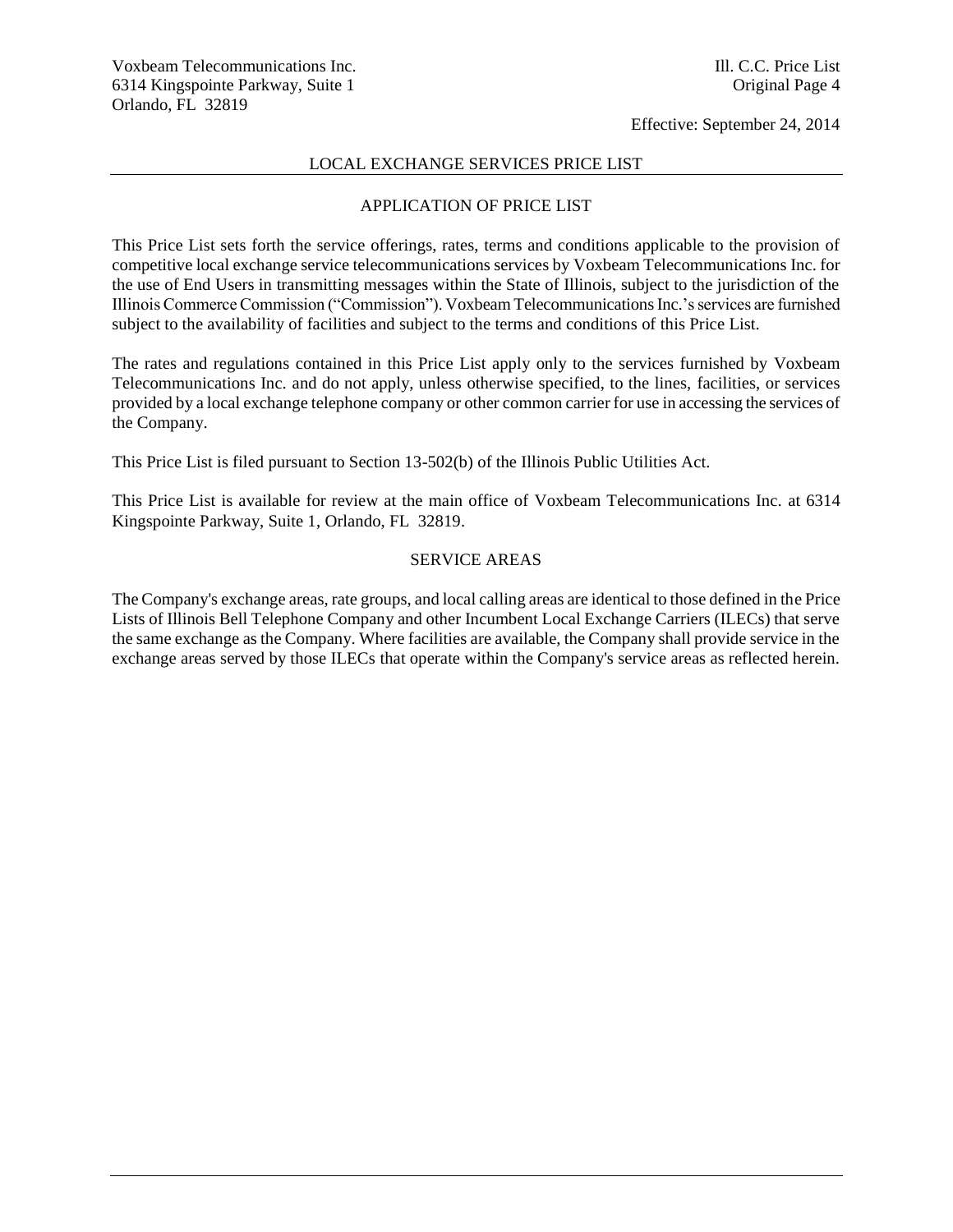## LOCAL EXCHANGE SERVICES PRICE LIST

### SECTION 1 - DEFINITIONS

For the purpose of this Price List, the following definitions will apply:

Access Line - An arrangement from a local exchange telephone company or other common carrier, using either dedicated or switched access, which connects a Customer's location to Carrier's location or switching center.

Advance Payment - Part or all of a payment required before the start of service.

Authorization Code - A numerical code, one or more of which may be assigned to a Customer, to enable Carrier to identify the origin of service of the Customer so it may rate and bill the call. All authorization codes shall be the sole property of Carrier and no Customer shall have any property or other right or interest in the use of any particular authorization code. Automatic numbering identification (ANI) may be used as or in connection with the authorization code.

Authorized User - A person, firm or corporation authorized by the Customer to be an end-user of the service of the Customer.

Automatic Numbering Identification (ANI) - A type of signaling provided by a local exchange telephone company which automatically identifies the local exchange line from which a call originates.

Commission - The Illinois Commerce Commission.

Common Carrier - An authorized company or entity providing telecommunications services to the public

Company - Voxbeam Telecommunications Inc., the issuer of this Price List.

Customer - The person, firm or corporation that orders service and is responsible for the payment of charges and compliance with the terms and conditions of this Price List.

Customer Premises - A location designated by the Customer for the purposes of connecting to the Company's services.

Customer Terminal Equipment - Terminal equipment provided by the Customer.

Deposit - Refers to a cash or equivalent of cash security held as a guarantee for payment of the charges.

End Office - The LEC switching system office or serving wire center where Customer station loops are terminated for purposes of interconnection to each other and/or to trunks.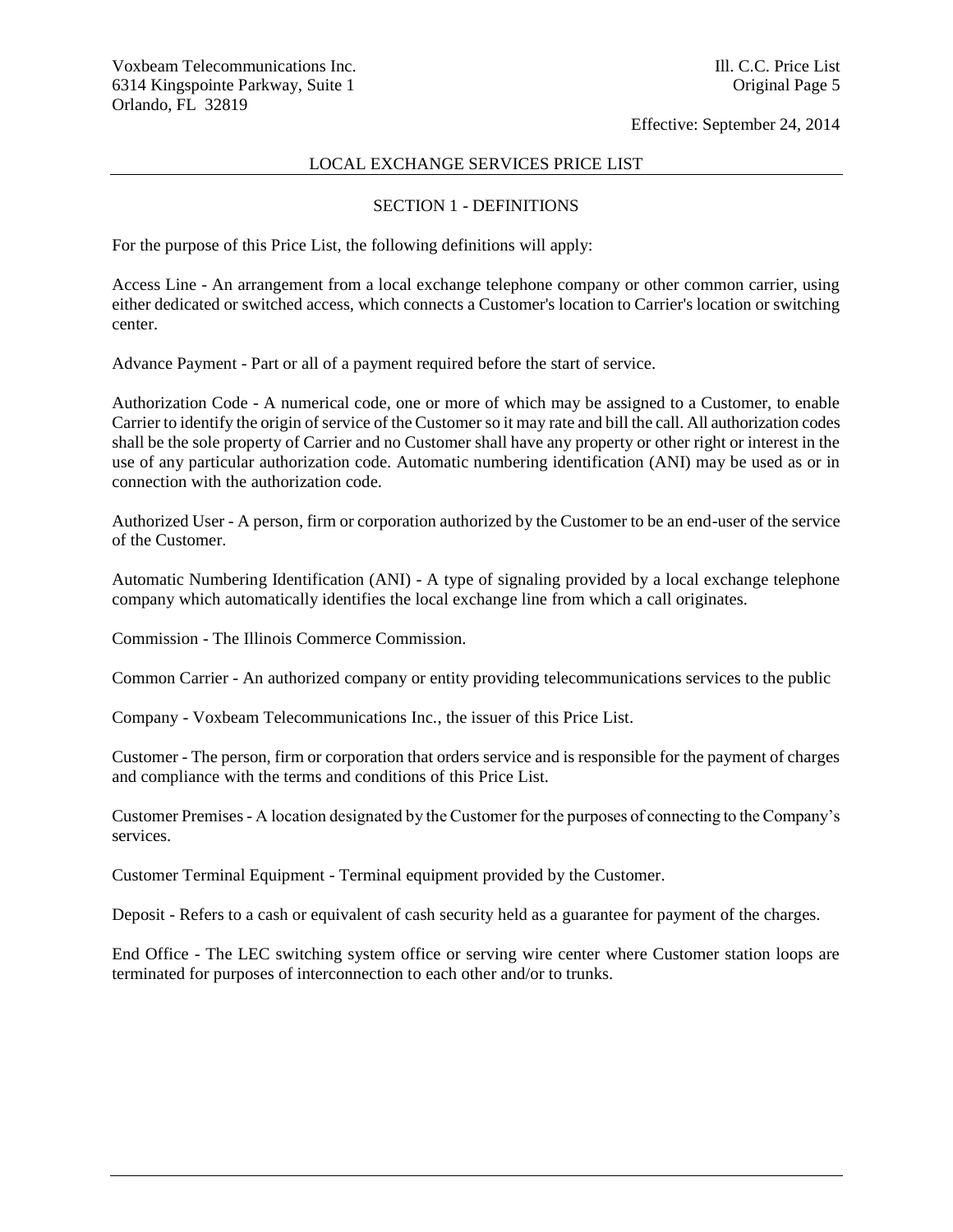## LOCAL EXCHANGE SERVICES PRICE LIST

## SECTION 1- DEFINITIONS, (CONT'D.)

End-User Premises - A location designated by the Customer for the purposes of connecting to the Company's services.

Equal Access - A form of dialed access provided by local exchange companies whereby interexchange calls dialed by the Customer are automatically routed to the Company's network. Presubscribed Customers may also route interexchange calls to the Company's network by dialing an access code supplied by the Company.

Exchange Telephone Company or Telephone Company - Denotes any individual, partnership, association, joint-stock company, trust, or corporation authorized by the appropriate regulatory bodies to engage in providing public switched communication service throughout an exchange area, and between exchange areas within the LATA.

Holiday - New Year's Day, Memorial Day, Independence Day, Labor Day, Thanksgiving Day, Christmas Day.

ICB - Individual Case Basis.

IXC or Interexchange Carrier - A long distance telecommunications services provider.

Interruption - The inability to complete calls due to equipment malfunctions or human errors. Interruption shall not include, and no allowance shall be given for service difficulties such as slow dial tone, circuits busy or other network and/or switching capability shortages. Nor shall Interruption include the failure of any service or facilities provided by a common carrier or other entity other than the Carrier. Any Interruption allowance provided within this Price List by Carrier shall not apply where service is interrupted by the negligence or willful act of the Customer, or where the Carrier, pursuant to the terms of this Price List, terminates service because of non-payment of bills, unlawful or improper use of the Carrier's facilities or service, or any other reason covered by this Price List or by applicable law.

LATA - A Local Access and Transport Area established pursuant to the Modification of Final Judgment entered by the United States District Court for the District of Columbia in Civil Action No. 82-0192; or any other geographic area designated as a LATA in the National Exchange Carrier Association, Inc. Tariff F.C.C. No. 4, or its successor tariff(s).

LEC - Local Exchange Company refers to the dominant, monopoly local telephone company in the area also served by the Company.

Monthly Recurring Charges - The monthly charges to the Customer for services, facilities and equipment, which continue for the agreed upon duration of the service.

MOU - Minutes of Use.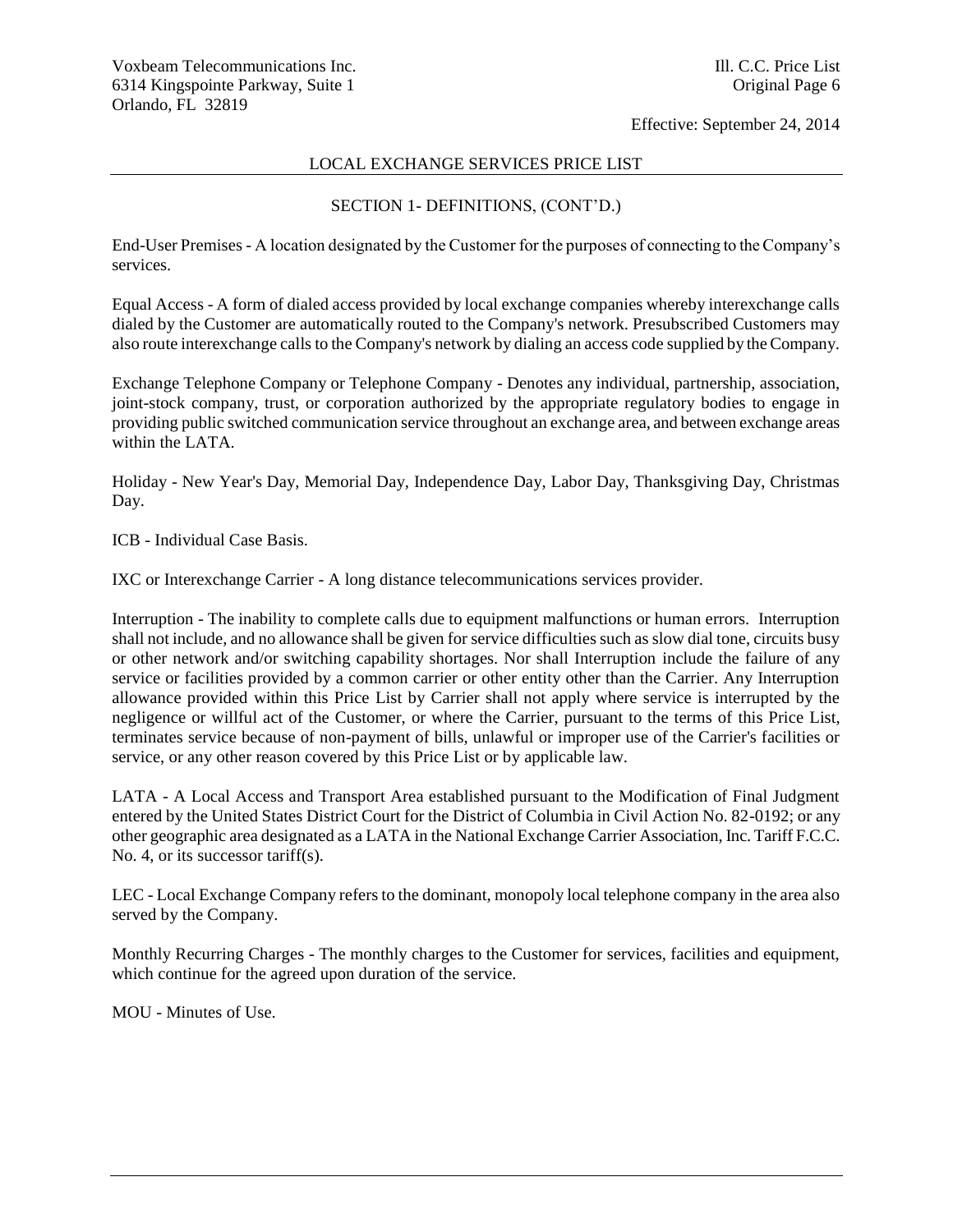### LOCAL EXCHANGE SERVICES PRICE LIST

## SECTION 1- DEFINITIONS, (CONT'D.)

NECA - National Exchange Carriers Association.

Non-Recurring Charge ("NRC") - The initial charge, usually assessed on a one-time basis, to initiate and establish service.

PIN - Personal Identification Number. See Authorization Code.

Point of Presence ("POP") - Point of Presence

Recurring Charges - Monthly charges to the Customer for services, and equipment, which continues for the agreed upon duration of the service.

Service - Any means of service offered herein or any combination thereof.

Service Order - The written or verbal request for Company services by the Customer and the Company in the format devised by the Company. A Service Order initiates the respective obligations of the parties as set forth therein and pursuant to this Price List.

Serving Wire Center - A specified geographic point from which the vertical and horizontal coordinate is used in calculation of airline mileage.

Shared Inbound Calls - Refers to calls that are terminated via the Customer's Company-provided local exchange line.

Shared Outbound Calls - Refers to calls in Feature Group (FGD) exchanges whereby the Customer's local telephone lines are presubscribed by the Company to the Company's outbound service such that "1 + 10-digit number" calls are automatically routed to the Company's or an IXC's network. Calls to stations within the Customer's LATA may be placed by dialing " $10XXX$ " or " $101XXXX$ " with  $1 + 10$ -digit number."

Station - The network control signaling unit and any other equipment provided at the Customer's premises which enables the Customer to establish communications connections and to effect communications through such connections.

Subscriber - The person, firm, partnership, corporation, or other entity who orders telecommunications service from the Company. Service may be ordered by, or on behalf of, those who own, lease or otherwise manage the pay telephone, PBX, or other switch vehicle from which an End User places a call utilizing the services of the Company.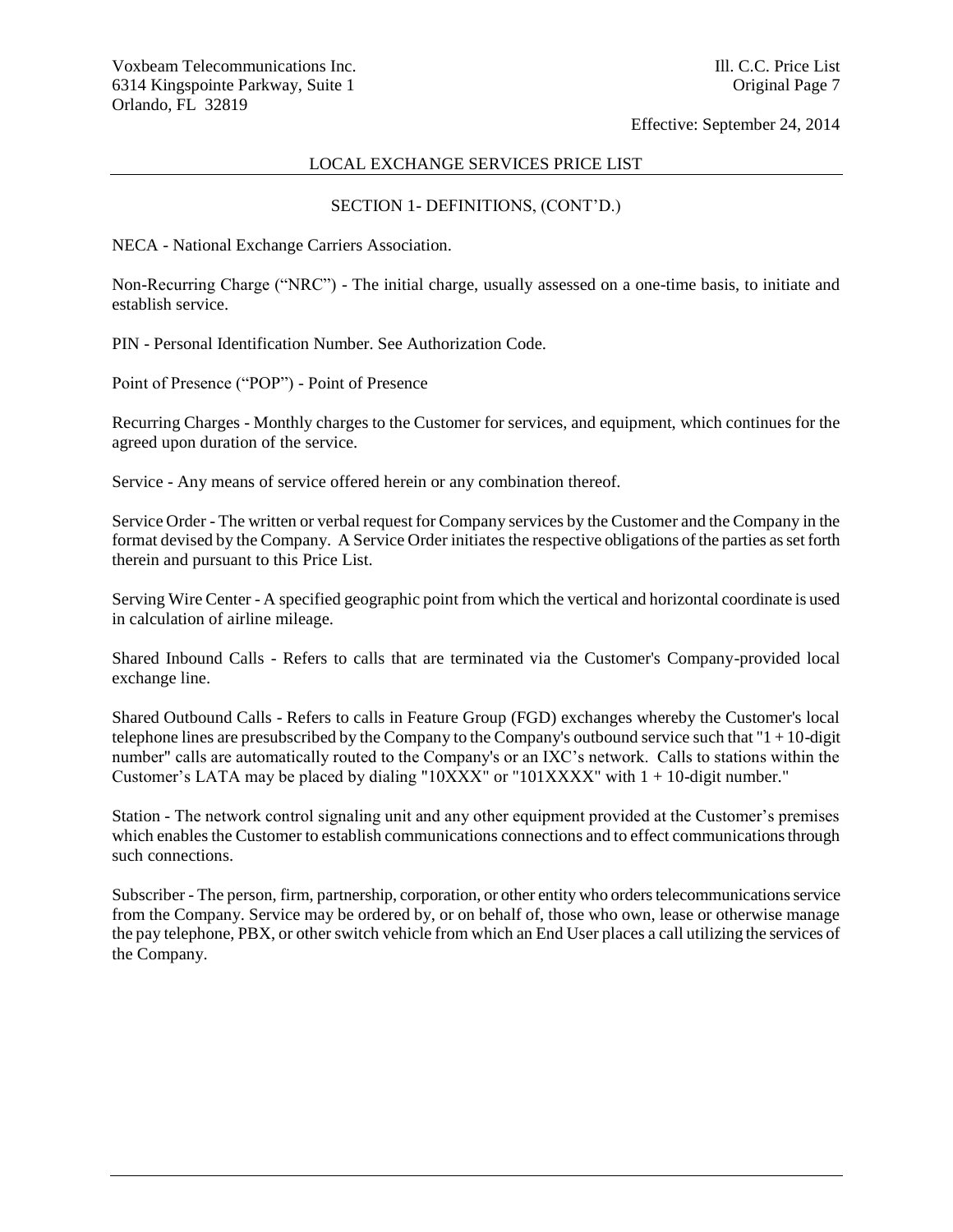### LOCAL EXCHANGE SERVICES PRICE LIST

## SECTION 1- DEFINITIONS, (CONT'D.)

Switched Access Origination/Termination - Where access between the Customer and the interexchange carrier is provided on local exchange company Feature Group circuits and the connection to the Customer is a LED-provided business or residential access line. The cost of switched Feature Group access is billed to the interexchange carrier.

Terminal Equipment - Any telecommunications equipment other than the transmission or receiving equipment installed at a Company location.

Usage Charges - Charges for minutes or messages traversing over local exchange facilities.

User or End User - A Customer, Joint User, or any other person authorized by a Customer to use service provided under this Price List.

YMax – Voxbeam Telecommunications Inc., the issuer of this Price List.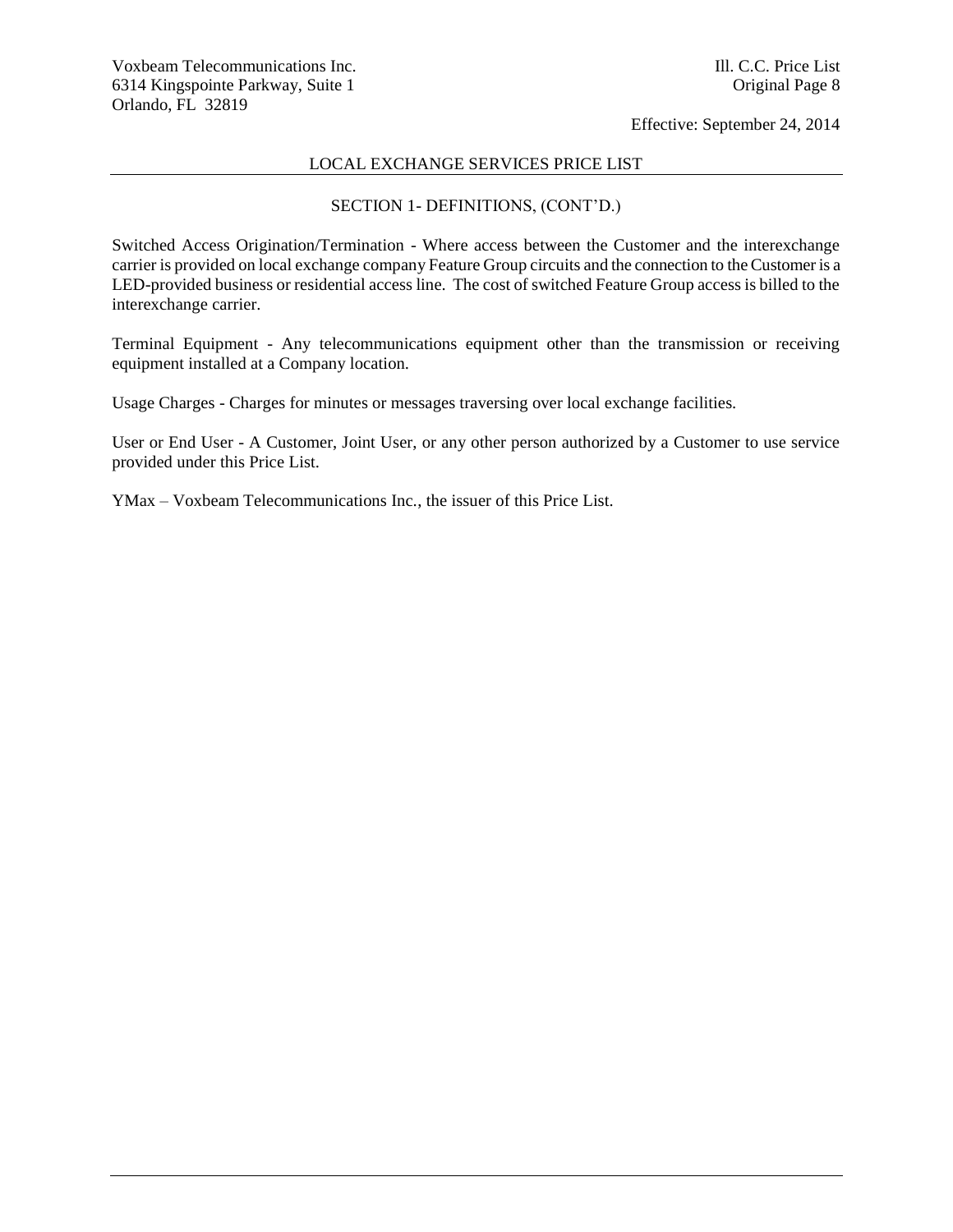### LOCAL EXCHANGE SERVICES PRICE LIST

## SECTION 2 - RULES AND REGULATIONS

### 2.1 Undertaking of the Company

2.1.1 Scope

The Company undertakes to furnish communications service pursuant to the terms of this Price List in connection with one-way and/or two-way information transmission originating from points within the State of Illinois, and terminating within a local calling area as defined herein.

The Company is responsible under this Price List only for the services and facilities provided hereunder, and it assumes no responsibility for any service provided by any other entity that purchases access to the Company network in order to originate or terminate its own services, or to communicate with its own Customers.

- 2.1.2 Shortage of Equipment or Facilities
	- A. The Company reserves the right to limit or to allocate the use of existing facilities, or of additional facilities offered by the Company, when necessary because of lack of facilities, or due to some other cause beyond the Company's control.
	- B. The furnishing of service under this Price List is subject to the availability on a continuing basis of all the necessary facilities and is limited to the capacity of the Company's facilities as well as facilities the Company may obtain from other carriers to furnish service from time to time as required at the sole discretion of the Company.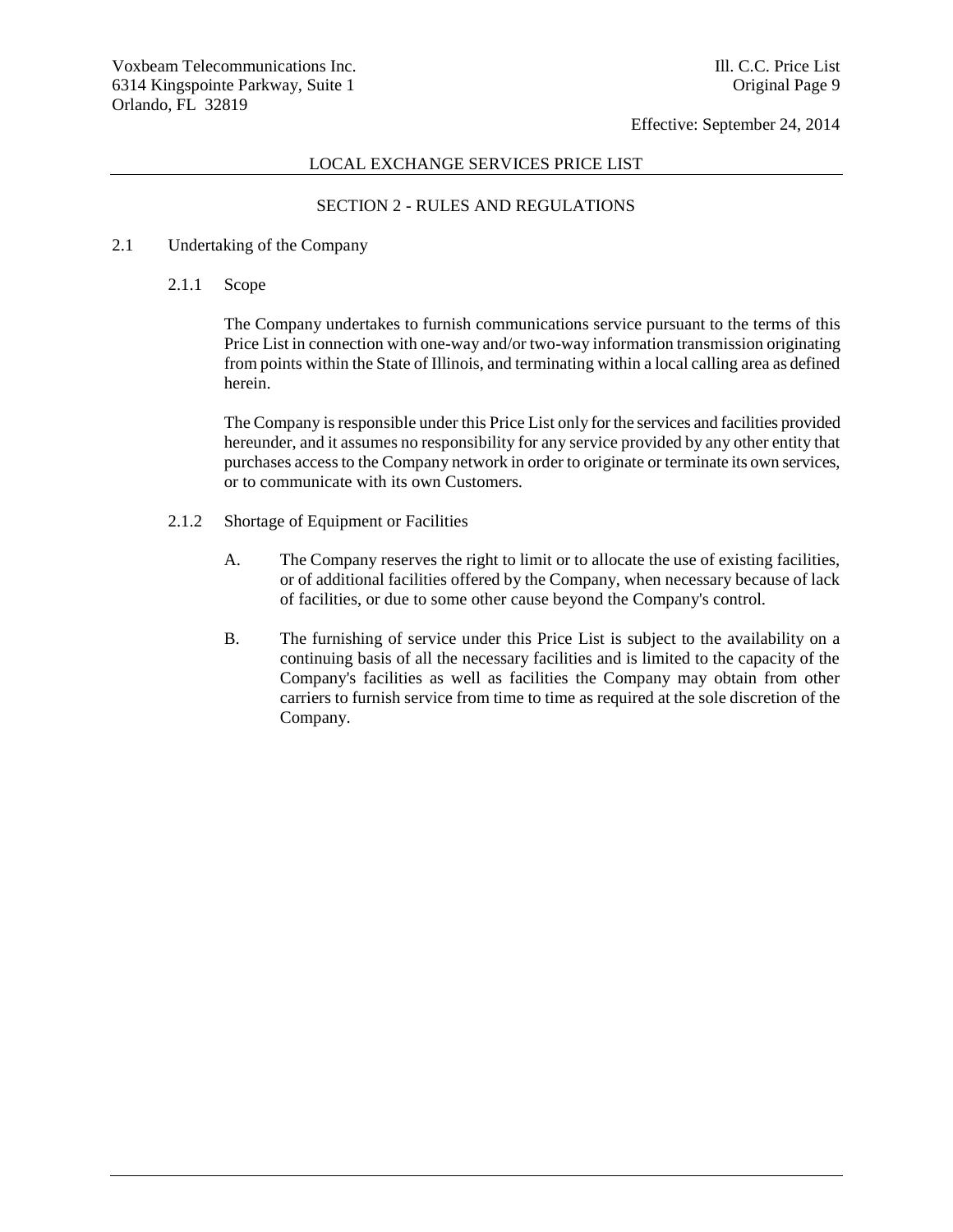### LOCAL EXCHANGE SERVICES PRICE LIST

- 2.1 Undertaking of the Company, (Cont'd.)
	- 2.1.3 Terms and Conditions
		- A. Service is provided on the basis of a minimum period of at least thirty (30) days, 24 hours per day. For the purpose of computing charges in this Price List, a month is considered to have thirty (30) days.
		- B. Customers may be required to enter into written service orders which shall contain or reference a specific description of the service ordered, the rates to be charged, the duration of the services, and the terms and conditions in this Price List. Customers will also be required to execute any other documents as may be reasonably requested by the Company.
		- C. Except as otherwise stated in the Price List, at the expiration of the initial term specified in each Service Order, or in any extension thereof, service shall continue on a month to month basis at the then current rates unless terminated by either party upon notice. Any termination shall not relieve the Customer of its obligation to pay any charges incurred under the service order and this Price List prior to termination. The rights and obligations which by their nature extend beyond the termination of the term of the service order shall survive such termination.
		- D. Service may be terminated upon written notice to the Customer if:
			- 1. the Customer is using the service in violation of this Price List; or
			- 2. the Customer is using the service in violation of the law.
		- E. This Price List shall be interpreted and governed by the laws of the State of Illinois without regard for its choice of laws provision.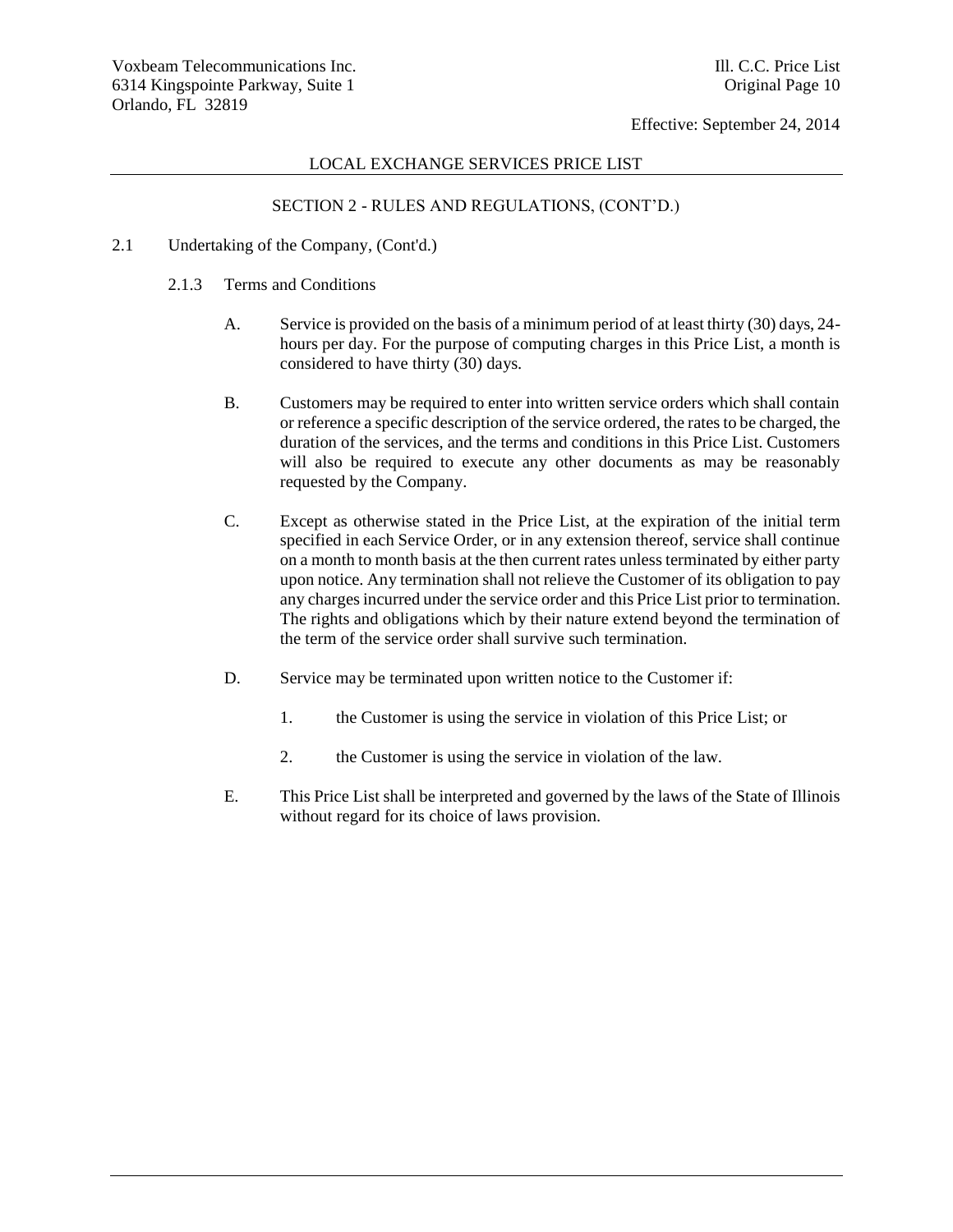### LOCAL EXCHANGE SERVICES PRICE LIST

- 2.1 Undertaking of the Company, (Cont'd.)
	- 2.1.3 Terms and Conditions, (Cont'd.)
		- F. Any Other Telephone Company may not interfere with the right of any person or entity to obtain service directly from the Company. No person or entity shall be required to make any payment, incur any penalty, monetary or otherwise, or purchase any services in order to have the right to obtain service directly from the Company.
		- G. To the extent that either the Company or any Other Telephone Company exercises control over available cable pairs, conduit, duct space, raceways, or other facilities needed by the other to reach a person or entity, the party exercising such control shall make them available to the other on terms equivalent to those under which the Company makes similar facilities under its control available to its Customers. At the reasonable request of either party, the Company and the Other Telephone Company shall jointly attempt to obtain from the owner of the property access for the other party to serve a person or entity.
		- H. The Company hereby reserves its rights to establish service packages specific to a particular Customer. These contracts may or may not be associated with volume and/or term discounts. All service packages established by the Company will be approved by the Commission prior to the furnishing of service.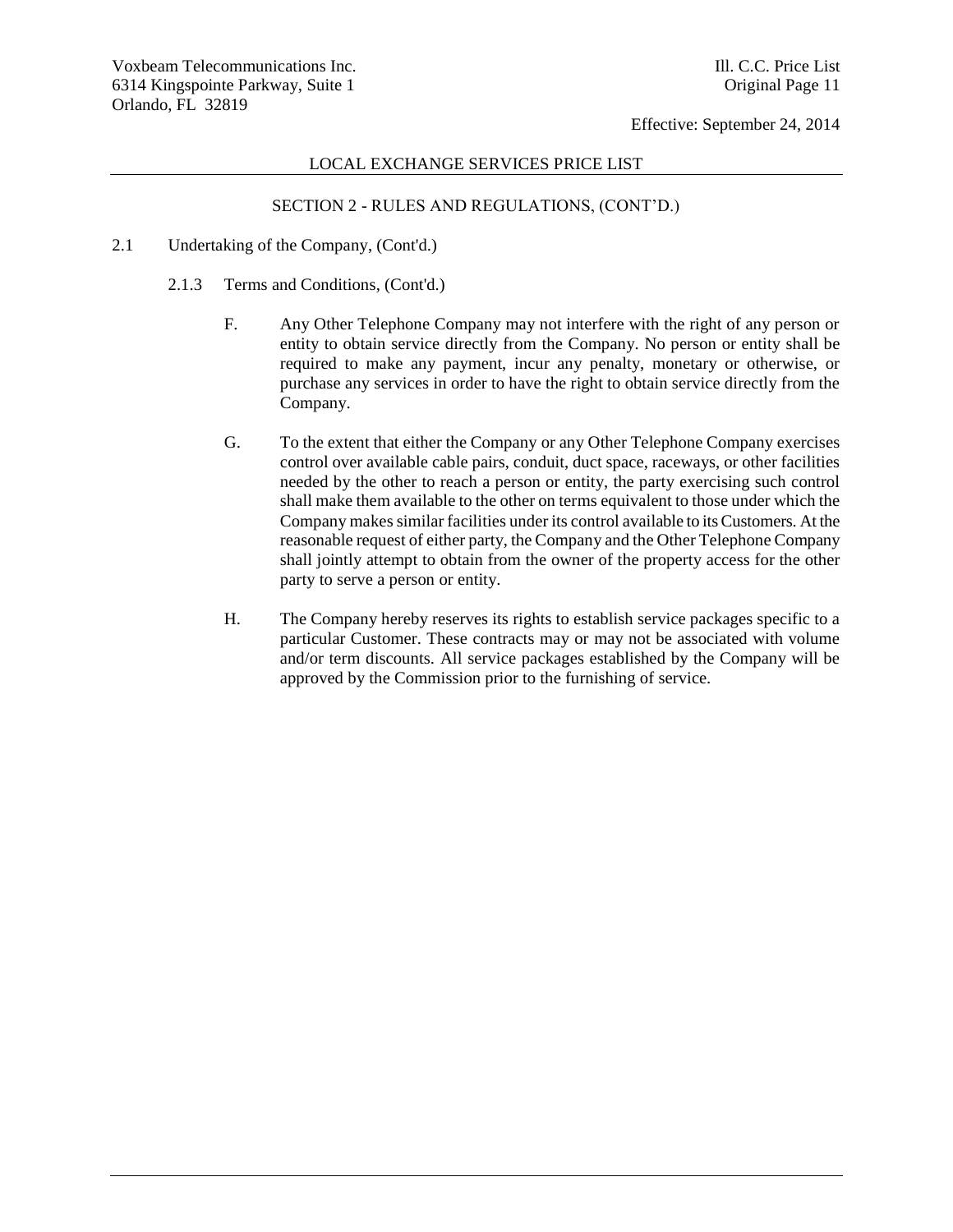## LOCAL EXCHANGE SERVICES PRICE LIST

- 2.1 Undertaking of the Company, (Cont'd.)
	- 2.1.4 Limitations on Liability
		- A. Except as otherwise stated in this section, the liability of the Company for damages arising out of either: (1) the furnishing of its services, including but not limited to mistakes, omissions, interruptions, delays, or errors, or other defects, representations, or use of these services or (2) the failure to furnish its service, whether caused by acts or omission, shall be limited to the extension of allowances to the Customer for interruptions in service as set forth in Section 2.7.
		- B. Except for the extension of allowances to the Customer for interruptions in service as set forth in Section 2.7, the Company shall not be liable to a Customer or third party for any direct, indirect, special, incidental, reliance, consequential, exemplary or punitive damages, including, but not limited to, loss of revenue or profits, for any reason whatsoever, including, but not limited to, any act or omission, failure to perform, delay, interruption, failure to provide any service or any failure in or breakdown of facilities associated with the service.
		- C. The liability of the Company for errors in billing that result in overpayment by the Customer shall be limited to a credit equal to the dollar amount erroneously billed or, in the event that payment has been made and service has been discontinued, to a refund of the amount erroneously billed.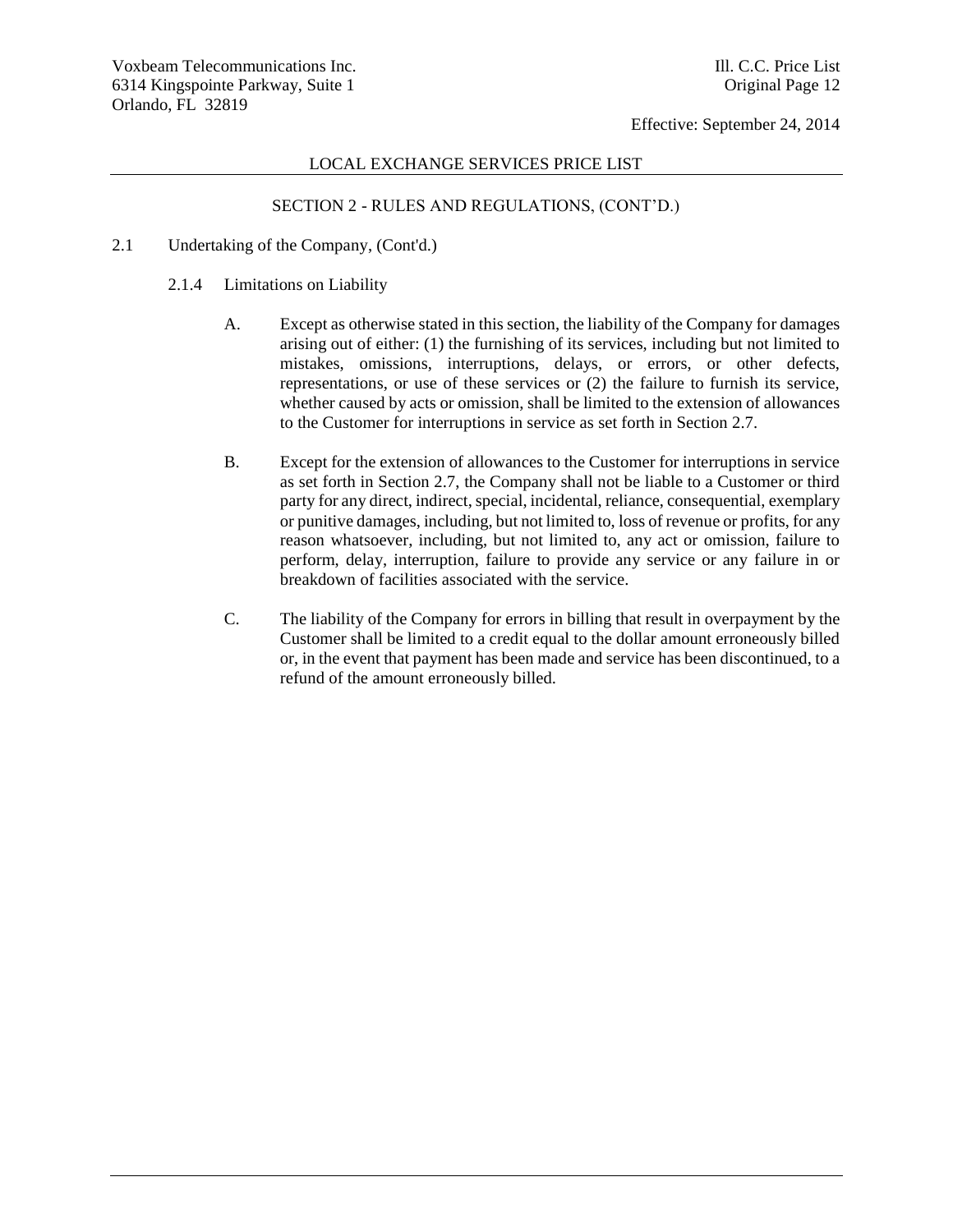## LOCAL EXCHANGE SERVICES PRICE LIST

- 2.1 Undertaking of the Company, (Cont'd.)
	- 2.1.4 Limitations on Liability, (Cont'd.)
		- D. The Company shall be indemnified and saved harmless by the Customer from and against all loss, liability, damage and expense, including reasonable counsel fees, due to:
			- 1. Any act or omission of: (a) the Customer, (b) any other entity furnishing service, equipment or facilities for use in conjunction with services or facilities provided by the Company; or (c) common carriers or warehousemen, except as contracted by the Company;
			- 2. Any delay or failure of performance or equipment due to causes beyond the Company's control, including but not limited to, acts of God, fires, floods, earthquakes, hurricanes, or other catastrophes; national emergencies, insurrections, riots, wars or other civil commotions; strikes, lockouts, work stoppages or other labor difficulties; criminal actions taken against the Company; unavailability, failure or malfunction of equipment or facilities provided by the Customer or third parties; and any law, order, regulation or other action of any governing authority or agency thereof;
			- 3. Any unlawful or unauthorized use of the Company's facilities and services;
			- 4. Libel, slander, invasion of privacy or infringement of patents, trade secrets, or copyrights arising from or in connection with the material transmitted by means of Company-provided facilities or services; or by means of the combination of Company-provided facilities or services;
			- 5. Breach in the privacy or security of communications transmitted over the Company's facilities;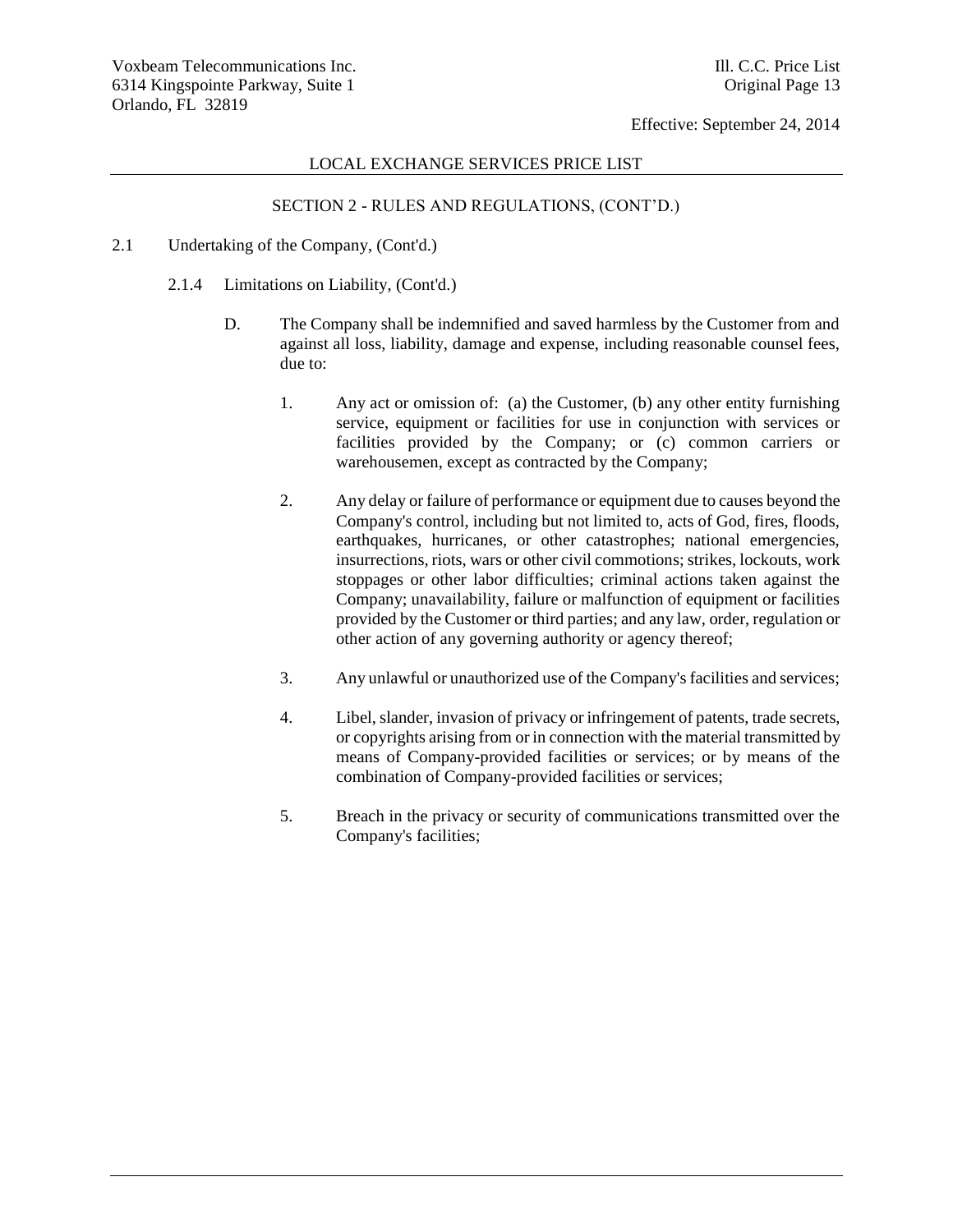## LOCAL EXCHANGE SERVICES PRICE LIST

- 2.1 Undertaking of the Company, (Cont'd.)
	- 2.1.4 Limitations on Liability, (Cont'd.)
		- D. Cont'd.
			- 6. Changes in any of the facilities, operations or procedures of the Company that render any equipment, facilities or services provided by the Customer obsolete, or require modification or alteration of such equipment, facilities or services, or otherwise affect their use or performance, except where reasonable notice is required by the Company and is not provided to the Customer, in which event the Company's liability is limited as set forth above in Section 2.1.1.A.
			- 7. Defacement of or damage to Customer premises resulting from the furnishing of services or equipment on such premises or the installation or removal thereof;
			- 8. Injury to property or injury or death to persons, including claims for payments made under Workers' Compensation law or under any plan for employee disability or death benefits, arising out of, or caused by, any act or omission of the Customer, or the construction, installation, maintenance, presence, use or removal of the Customer's facilities or equipment connected, or to be connected to the Company's facilities;
			- 9. Any noncompletion of calls due to network busy conditions;
			- 10. Any calls not actually attempted to be completed during any period that service is unavailable;
			- 11. And any other claim resulting from any act or omission of the Customer or patron(s) of the Customer relating to the use of the Company's services or facilities.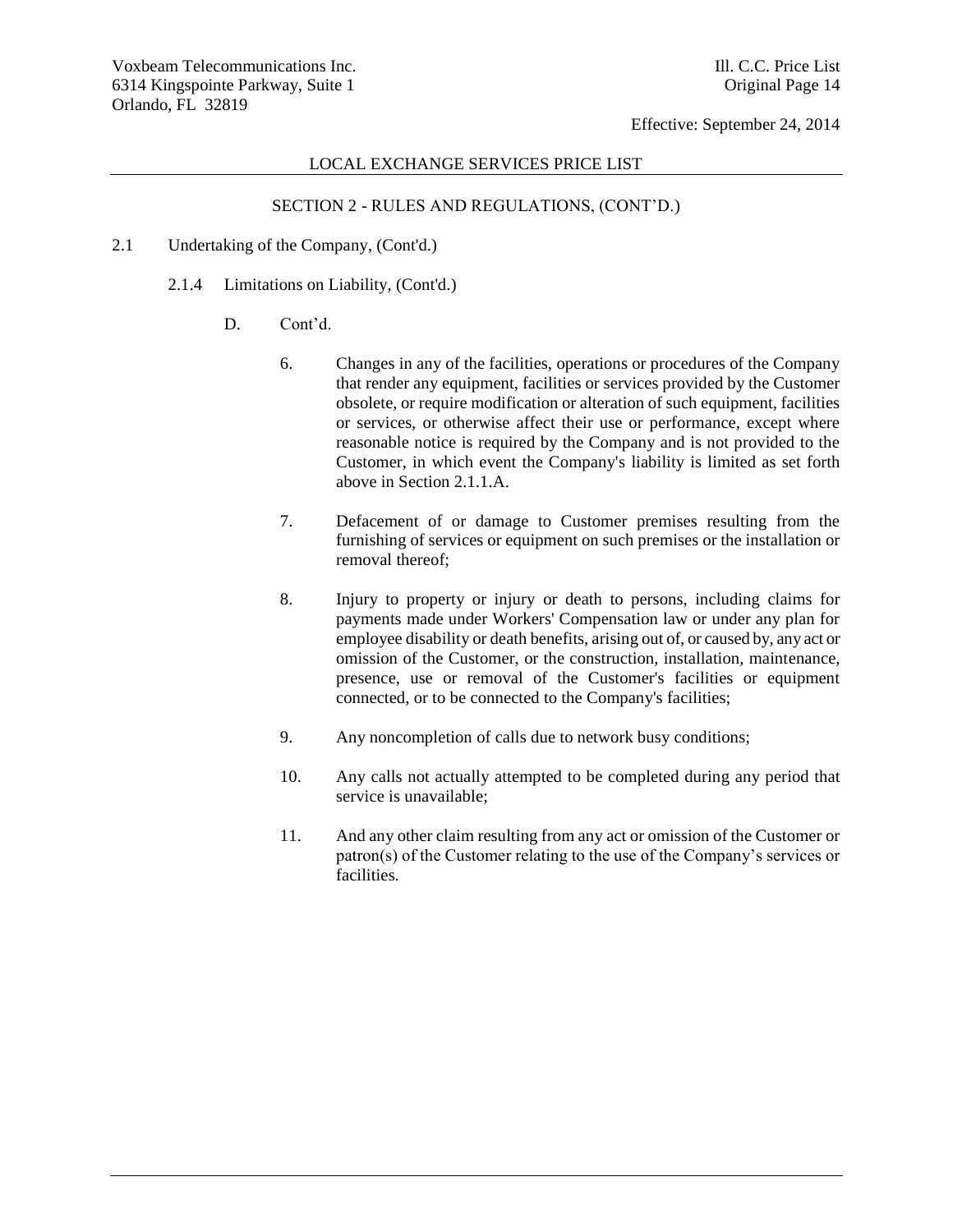### LOCAL EXCHANGE SERVICES PRICE LIST

- 2.1 Undertaking of the Company, (Cont'd.)
	- 2.1.4 Limitations on Liability, (Cont'd.)
		- E. The Company does not guarantee nor make any warranty with respect to installations provided by it for use in an explosive atmosphere.
		- F. The Company makes no warranties or representations, EXPRESS OR IMPLIED, either in fact or by operation of law, statutory or otherwise, including warranties of merchantability or fitness for a particular use, except those expressly set forth herein.
		- G. Failure by the Company to assert its rights pursuant to one provision of this Price List does not preclude the Company from asserting its rights under other provisions.
		- H. Directory Errors In the absence of gross negligence or willful misconduct, no liability for damages arising from errors or mistakes in or omissions of directory listings, or errors or mistakes in or omissions of listing obtainable from the directory assistance operator, including errors in the reporting thereof, shall attach to the Company. An allowance for errors or mistakes in or omissions of published directory listings or for errors or mistakes in or omissions of listing obtainable from the directory assistance operator shall be at the monthly rate for each listing, or in the case of a free or no-charge directory listing, credit shall equal two times the monthly rate for an additional listing, for the life of the directory or the charge period during which the error, mistake or omission occurs.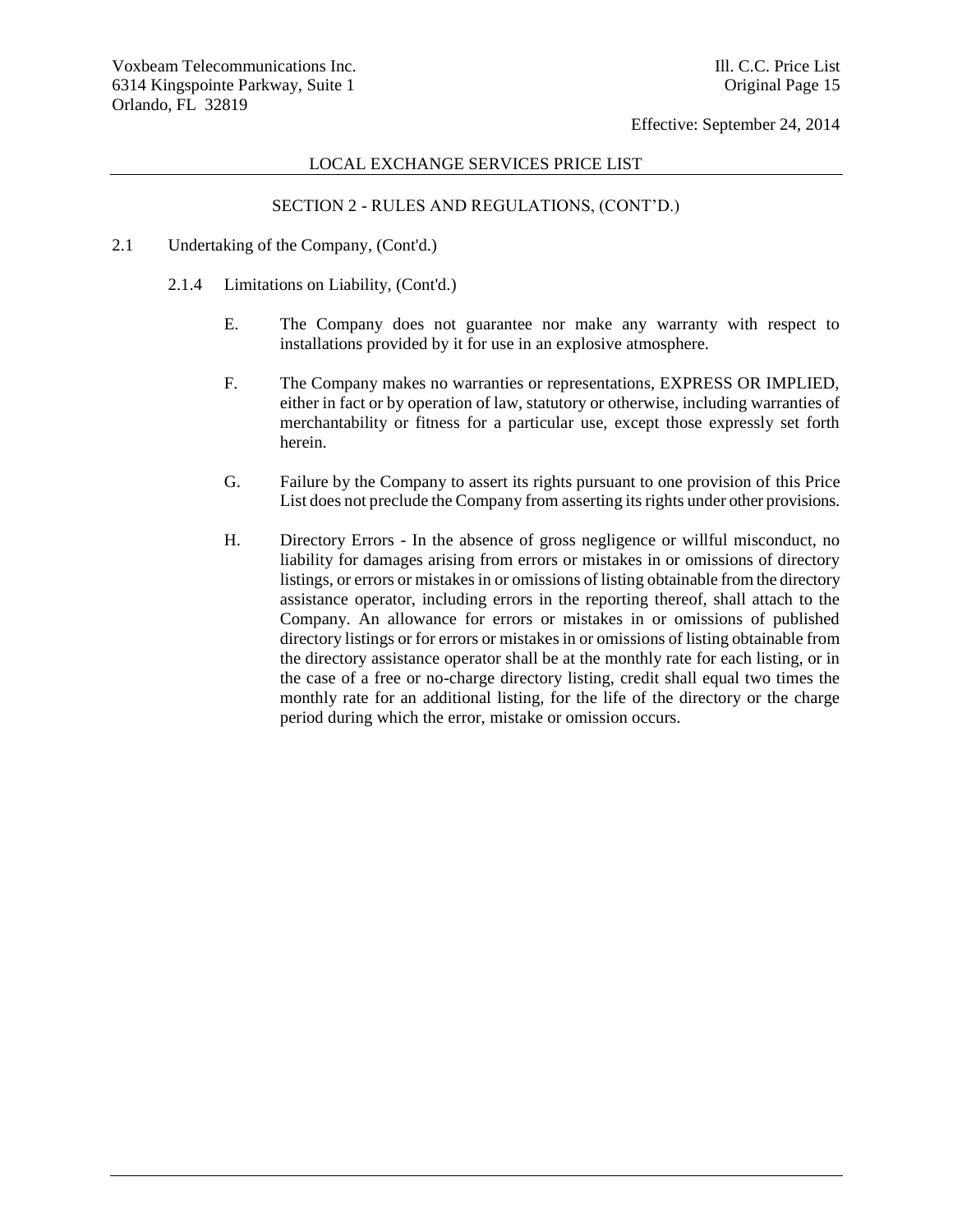### LOCAL EXCHANGE SERVICES PRICE LIST

- 2.1 Undertaking of the Company, (Cont'd.)
	- 2.1.4 Limitations on Liability, (Cont'd.)
		- I. With respect to Emergency Number 911 Service:
			- 1. This service is offered solely as an aid in handling assistance calls in connection with fire, police and other emergencies. The company is not responsible for any losses, claims, demands, suits or any liability whatsoever, whether suffered, made instituted or asserted by the Customer or by any other party or person for any personal injury or death of any person or persons, and for any loss, damage or destruction of any property, whether owned by the Customer or others, caused or claimed to have been caused by: (1) mistakes, omissions, interruptions, delays, errors or other defects in the provision of service, or (2) installation, operation, failure to operate, maintenance, removal, presence, condition, local or use of any equipment and facilities furnishing this service.
			- 2. Neither is the Company responsible for any infringement, nor invasion of the right of privacy of any person or persons, caused or claimed to have been caused directly or indirectly, by the installation, operation, failure to operate, maintenance, removal, presence, condition, occasion or use of emergency 911 service features and the equipment associated therewith, or by any services furnished by the Company, including, but not limited to the identification of the telephone number, address or name associated with the telephone used by the party or parties accessing emergency 911 service, and which arise out of the negligence or other wrongful act of the Company, the Customer, its users, agencies or municipalities, or the employees or agents of any one of them.
			- 3. When a Customer with a nonpublished telephone number, as defined herein, places a call to the emergency 911 service, the Company will release the name and address of the calling party, where such information can be determined, to the appropriate local governmental authority responsible for emergency 911 service upon request of such governmental authority. By subscribing to service under this Price List, the Customer acknowledges and agrees with the release of information as described above.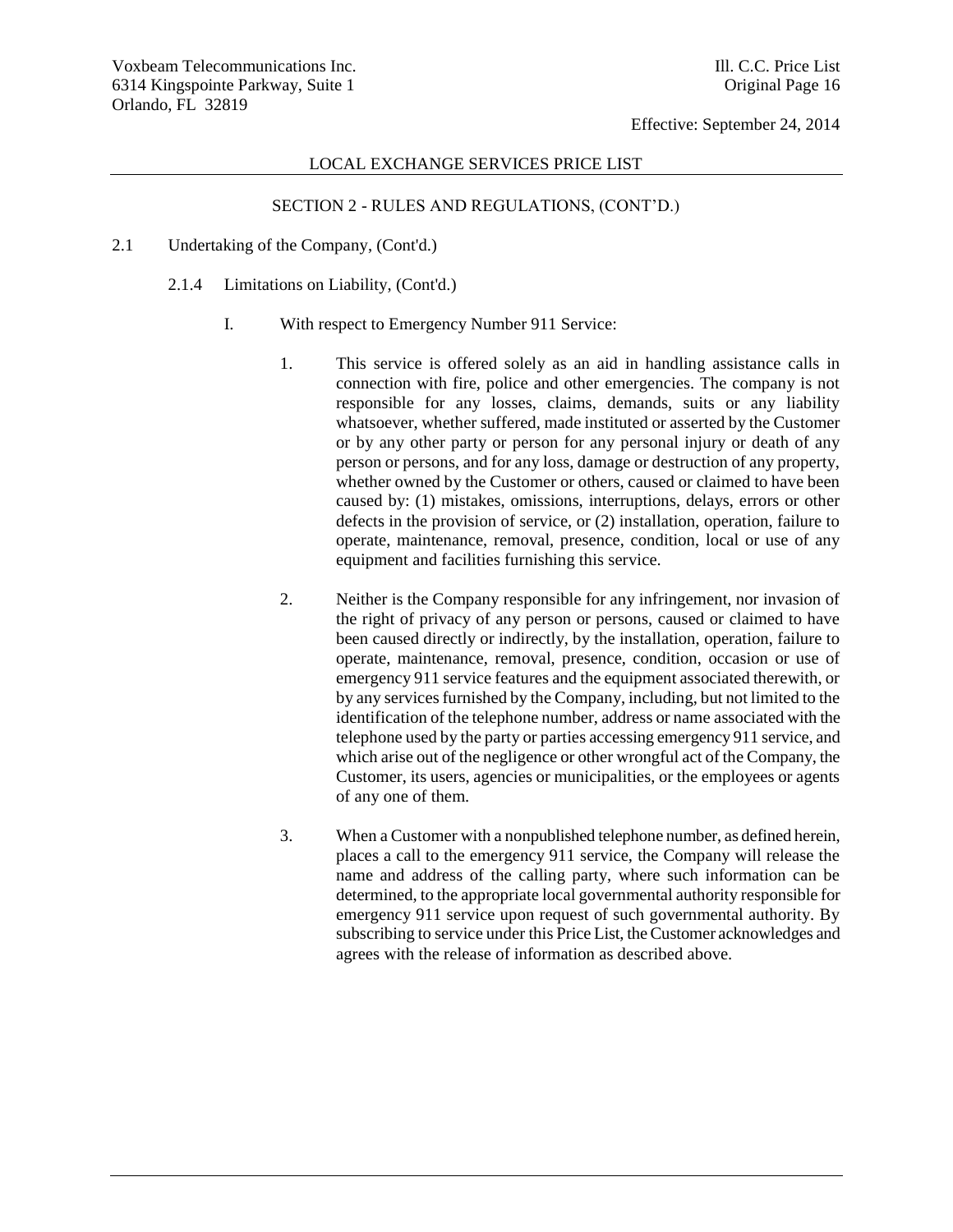## LOCAL EXCHANGE SERVICES PRICE LIST

# SECTION 2 - RULES AND REGULATIONS, (CONT'D.)

- 2.1 Undertaking of the Company, (Cont'd.)
	- 2.1.5 Notification of Service-Affecting Activities

The Company will provide the Customer reasonable notification of service-affecting activities that may occur in normal operation of its business. Such activities may include, but are not limited to, equipment or facilities additions, removals or rearrangements and routine preventative maintenance. Generally, such activities are not specific to an individual Customer but affect many Customers' services. No specific advance notification period is applicable to all service activities. The Company will work cooperatively with the Customer to determine the reasonable notification requirements. With some emergency or unplanned service-affecting conditions, such as an outage resulting from cable damage, notification to the Customer may not be possible.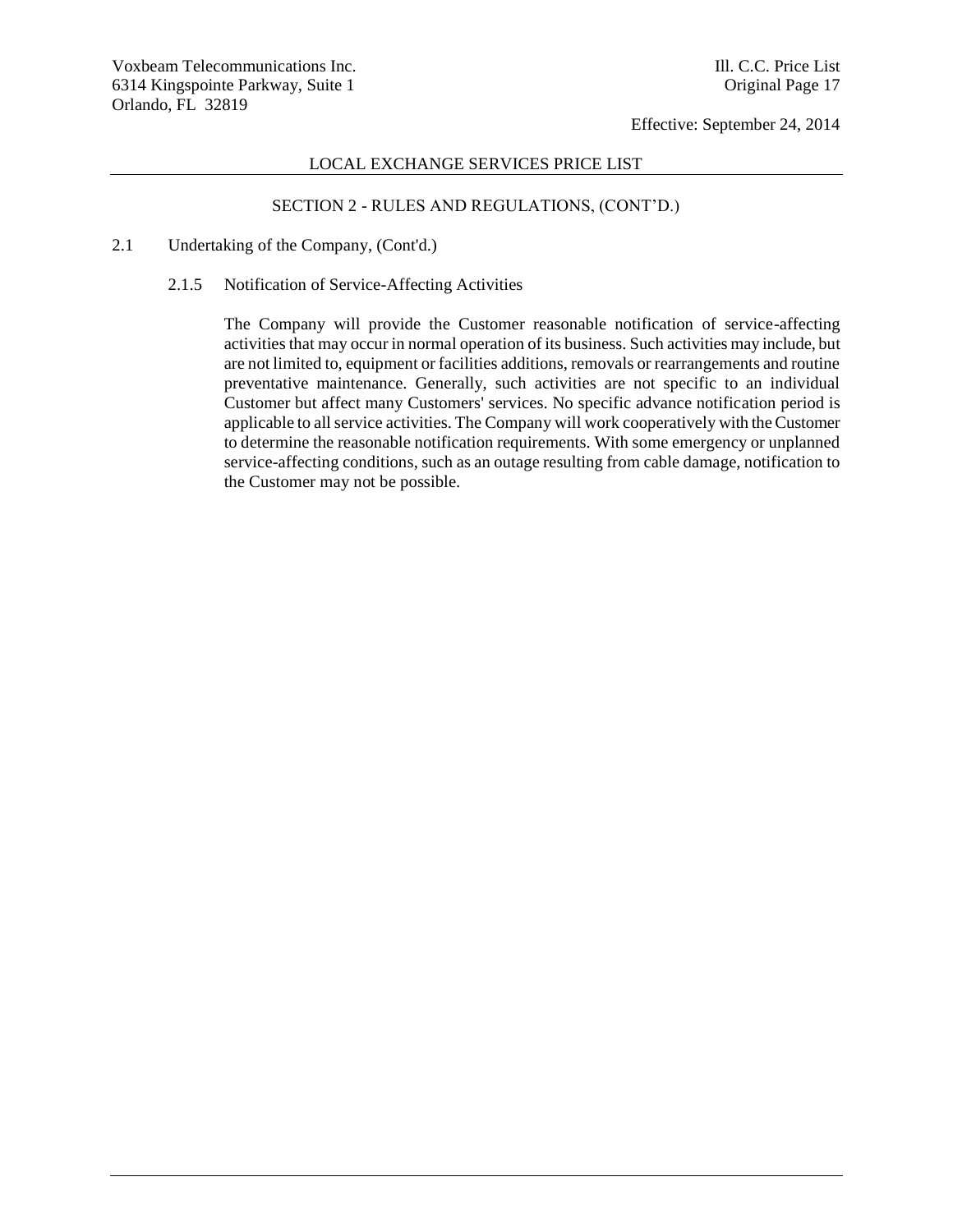## LOCAL EXCHANGE SERVICES PRICE LIST

- 2.1 Undertaking of the Company, (Cont'd.)
	- 2.1.6 Provision of Equipment and Facilities
		- A. The Company shall use reasonable efforts to maintain only the facilities and equipment that it furnishes to the Customer. The Customer may not nor may the Customer permit others to rearrange, disconnect, remove, attempt to repair, or otherwise interfere with any of the facilities or equipment installed by the Company, except upon the written consent of the Company.
		- B. The Company may substitute, change or rearrange any equipment or facility at any time and from time to time, but shall not thereby alter the technical parameters of the service provided the Customer.
		- C. Equipment the Company provides or installs at the Customer Premises for use in connection with the services the Company offers shall not be used for any purpose other than that for which the equipment is provided.
		- D. Except as otherwise indicated, Customer provided station equipment at the Customer's premises for use in connection with this service shall be so constructed, maintained and operated as to work satisfactorily with the facilities of the Company.
		- E. The Company shall not be responsible for the installation, operation, or maintenance of any Customer provided communications equipment. Where such equipment is connected to the facilities furnished pursuant to this Price List, the responsibility of the Company shall be limited to the furnishing of facilities offered under this Price List and to the maintenance and operation of such facilities. Subject to this responsibility, the Company shall not be responsible for:
			- 1. the through transmission of signals by Customer provided equipment or for the quality of, or defects in, such transmission; or
			- 2. the reception of signals by Customer-provided equipment; or
			- 3. network control signaling where such signaling is performed by Customerprovided network control signaling equipment.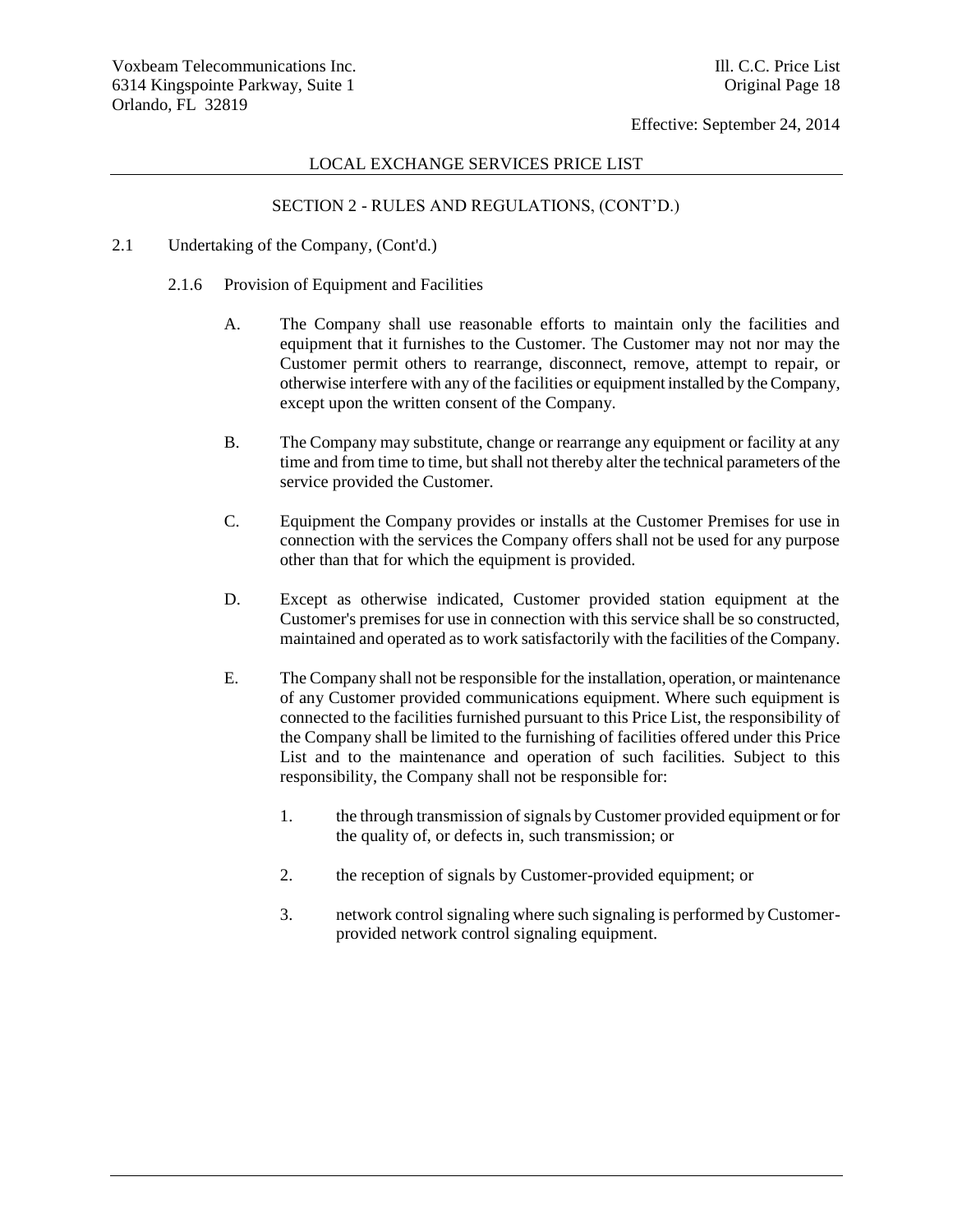### LOCAL EXCHANGE SERVICES PRICE LIST

## SECTION 2 - RULES AND REGULATIONS, (CONT'D.)

#### 2.1 Undertaking of the Company, (Cont'd.)

2.1.7 Non-Routine Installation

At the Customer's request, installation and/or maintenance may be performed outside the Company's regular business hours or in hazardous locations. In such cases, charges based on cost of the actual labor, material, or other costs incurred by or charged to the Company will apply. If installation is started during regular business hours but, at the Customer's request, extends beyond regular business hours into time periods including, but not limited to, weekends, holidays, and/or night hours, additional charges may apply.

## 2.1.8 Special Construction

Subject to the agreement of the Company and to all of the regulations contained in this Price List, special construction of facilities may be undertaken on a reasonable efforts basis at the request of the Customer. Special construction is construction undertaken:

- A. where facilities are not presently available, and there is no other requirement for the facilities so constructed;
- B. of a type other than that which the Company would normally utilize in the furnishing of its services;
- C. over a route other than that which the Company would normally utilize in the furnishing of its services;
- D. in a quantity greater than that which the Company would normally construct;
- E. on an expedited basis;
- F. on a temporary basis until permanent facilities are available;
- G. involving abnormal costs; or
- H. in advance of its normal construction.
- 2.1.9 Ownership of Facilities

Title to all facilities provided in accordance with this Price List remains in the Company, its partners, agents, contractors or suppliers.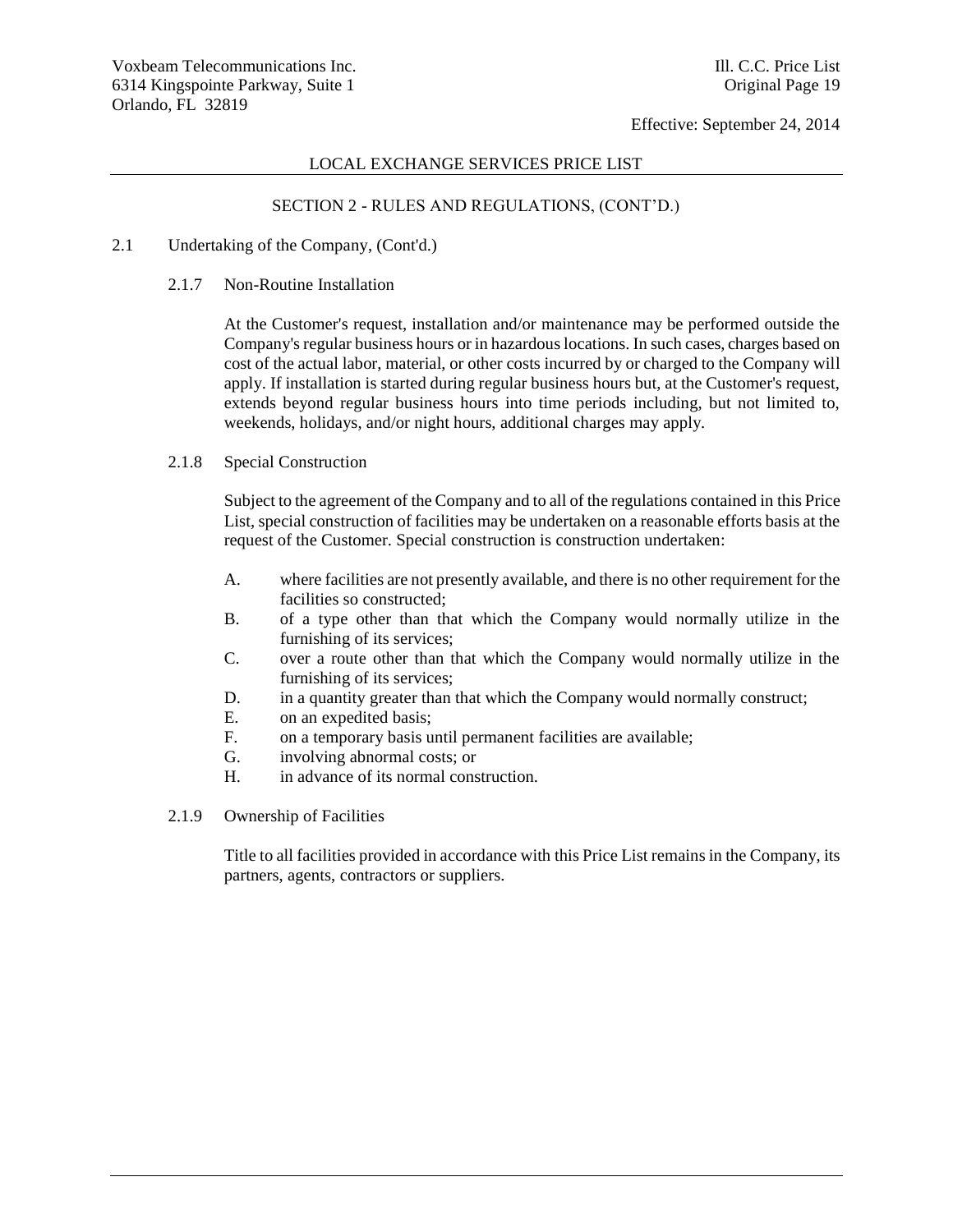### LOCAL EXCHANGE SERVICES PRICE LIST

## SECTION 2 - RULES AND REGULATIONS, (CONT'D.)

### 2.2 Prohibited Uses

- 2.2.1 The services the Company offers shall not be used for any unlawful purpose or for any use as to which the Customer has not obtained all required governmental approvals, authorizations, licenses, consents and permits.
- 2.2.2 The Company may require applicants for service who intend to use the Company's offerings for resale and/or for shared use to file a letter with the Company confirming that their use of the Company's offerings complies with relevant laws and the Public Utilities Commission of Illinois's regulations, policies, orders, and decisions.
- 2.2.3 The Company may block any signals being transmitted over its Network by Customers which cause interference to the Company or other users. Customer shall be relieved of all obligations to make payments for charges relating to any blocked Service and shall indemnify the Company for any claim, judgment or liability resulting from such blockage.
- 2.2.4 A Customer, joint user, or authorized user may not assign, or transfer in any manner, the service or any rights associated with the service without the written consent of the Company. The Company will permit a Customer to transfer its existing service to another entity if the existing Customer has paid all charges owed to the Company for regulated communications services. Such a transfer will be treated as a disconnection of existing service and installation of new service, and non-recurring installation charges as stated in this Price List will apply.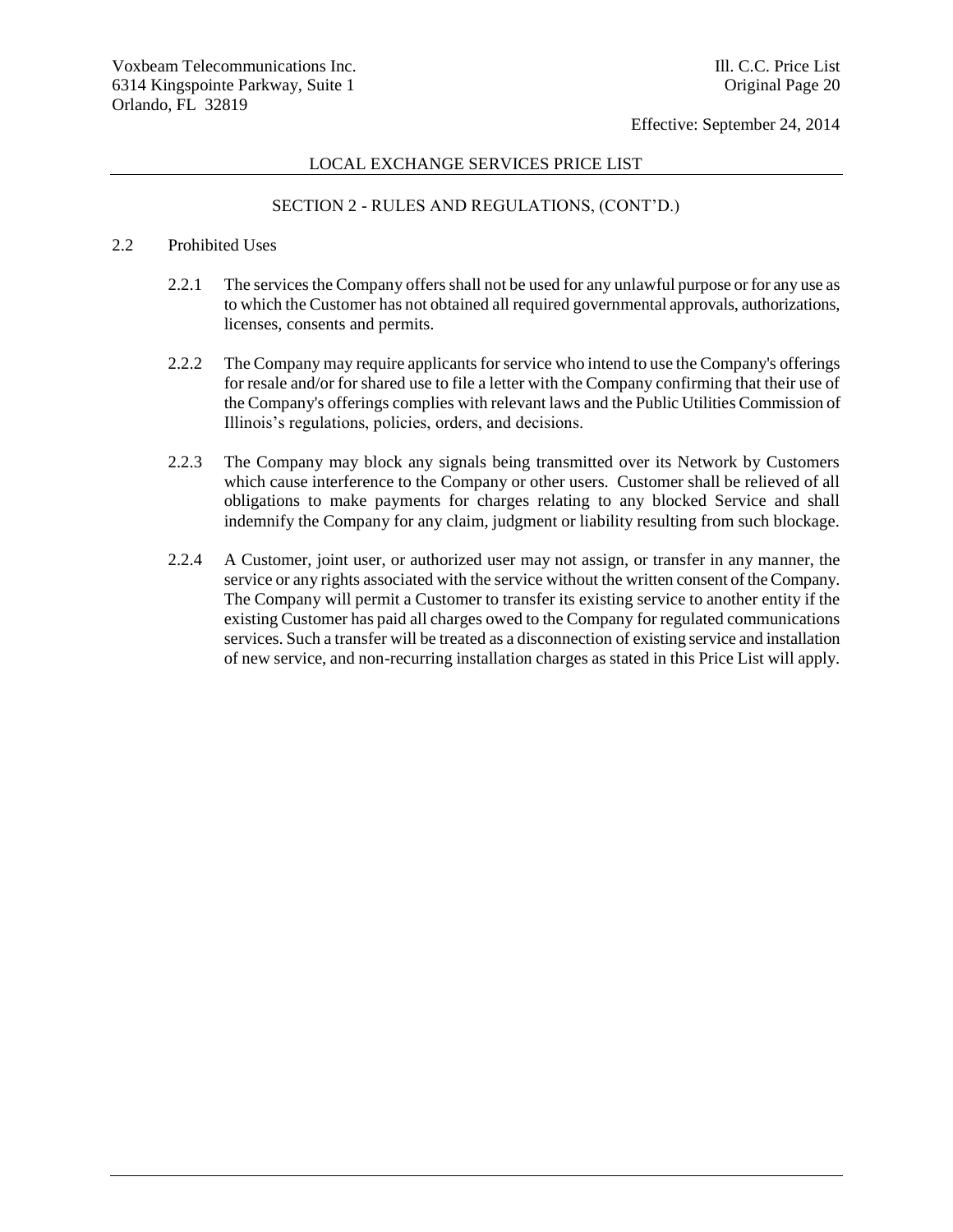### LOCAL EXCHANGE SERVICES PRICE LIST

## SECTION 2 - RULES AND REGULATIONS, (CONT'D.)

### 2.3 Obligations of the Customer

2.3.1 General

The Customer shall be responsible for:

- A. the payment of all applicable charges pursuant to this Price List;
- B. damage to or loss of the Company's facilities or equipment caused by the acts or omissions of the Customer; or the noncompliance by the Customer, with these regulations; or by fire or theft or other casualty on the Customer Premises, unless caused by the negligence or willful misconduct of the employees or agents of the Company;
- C. providing at no charge, as specified from time to time by the Company, any needed equipment, space and power to operate Company facilities and equipment installed on the premises of the Customer, and the level of heating and air conditioning necessary to maintain the proper operating environment on such premises;
- D. obtaining, maintaining, and otherwise having full responsibility for all rights-of-way and conduit necessary for installation of fiber optic cable and associated equipment used to provide Communications Services to the Customer from the cable building entrance or property line to the location of the equipment space described above in Section 2.3.1.C. Any and all costs associated with the obtaining and maintaining the rights-of-way described herein, including the costs of altering the structure to permit installation of the Company provided facilities, shall be borne entirely by, or may be charged by the Company, to the Customer. The Company may require the Customer to demonstrate its compliance with this section prior to accepting an order for service.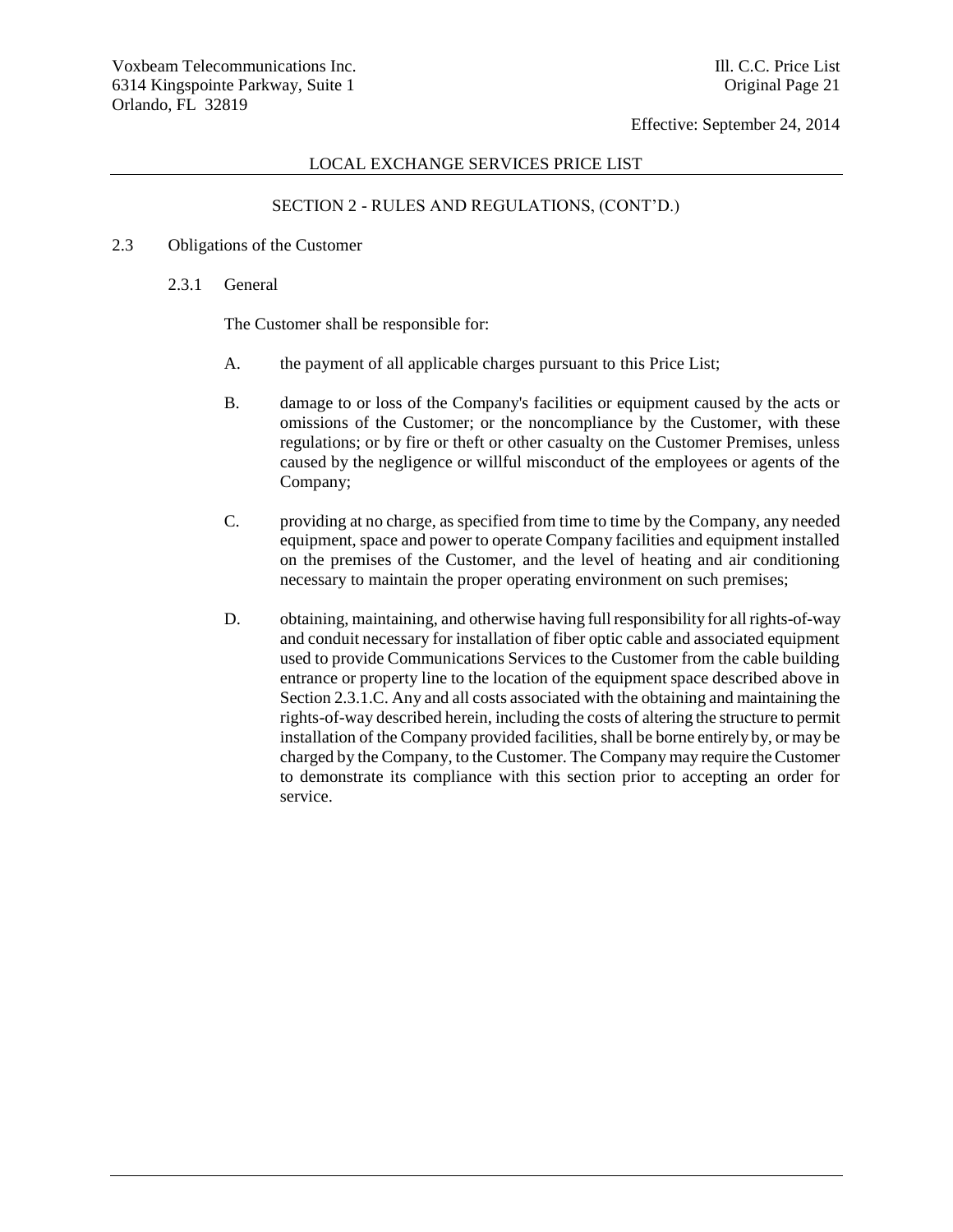### LOCAL EXCHANGE SERVICES PRICE LIST

- 2.3 Obligations of the Customer, (Cont'd.)
	- 2.3.1 General, (Cont'd.)
		- E. providing a safe place to work and complying with all laws and regulations regarding the working conditions on the premises at which Company employees and agents shall be installing or maintaining the Company's facilities and equipment. The Customer may be required to install and maintain Company facilities and equipment within a hazardous area if, in the Company's opinion, injury or damage to the Company employees or property might result from installation or maintenance by the Company. The Customer shall be responsible for identifying, monitoring, removing and disposing of any hazardous material (e.g., friable asbestos) prior to any construction or installation work;
		- F. complying with all laws and regulations applicable to, and obtaining all consents, approvals, licenses and permits as may be required with respect to, the location of Company facilities and equipment in any Customer premises or the rights-of-way for which Customer is responsible under Section 2.3.1.D; and granting or obtaining permission for Company agents or employees to enter the premises of the Customer at any time for the purpose of installing, inspecting, maintaining, repairing, or upon termination of service as stated herein, removing the facilities or equipment of the Company;
		- G. not creating or allowing to be placed any liens or other encumbrances on the Company's equipment or facilities; and
		- H. making Company facilities and equipment available periodically for maintenance purposes at a time agreeable to both the Company and the Customer. No allowance will be made for the period during which service is interrupted for such purposes.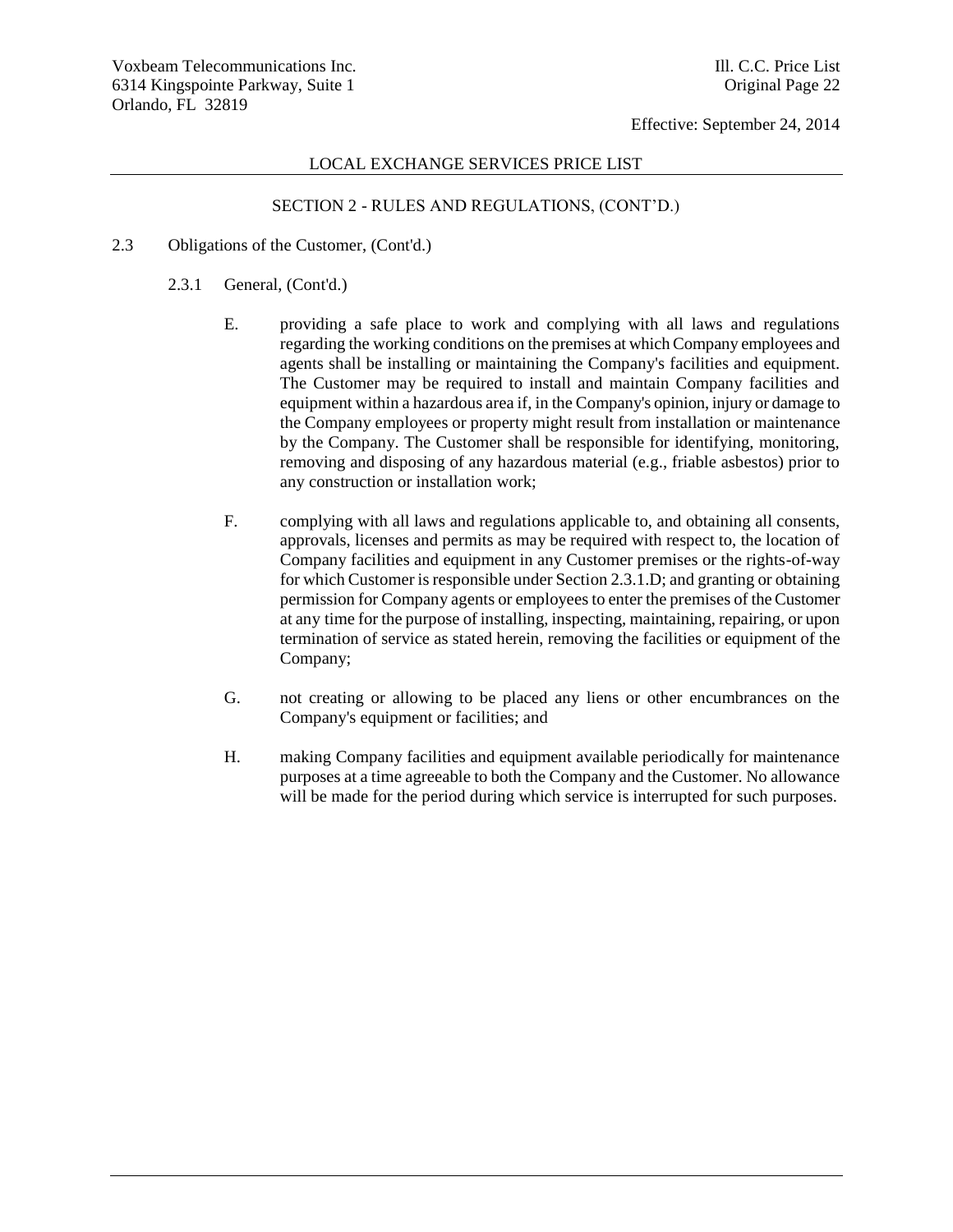### LOCAL EXCHANGE SERVICES PRICE LIST

- 2.3 Obligations of the Customer, (Cont'd.)
	- 2.3.2 Liability of the Customer
		- A. The Customer will be liable for damages to the facilities of the Company and for all incidental and consequential damages caused by the negligent or intentional acts or omissions of the Customer, its officers, employees, agents, invites, or contractors where such acts or omissions are not the direct result of the Company's negligence or intentional misconduct.
		- B. To the extent caused by any negligent or intentional act of the Customer as described in (A), preceding, the Customer shall indemnify, defend and hold harmless the Company from and against all claims, actions, damages, liabilities, costs and expenses, including reasonable attorneys' fees, for (1) any loss, destruction or damage to property of any third party, and (2) any liability incurred by the Company to any third party pursuant to this or any other Price List of the Company, or otherwise, for any interruption of, interference to, or other defect in any service provided by the Company to such third party.
		- C. The Customer shall not assert any claim against any other Customer or user of the Company's services for damages resulting in whole or in part from or arising in connection with the furnishing of service under this Price List including but not limited to mistakes, omissions, interruptions, delays, errors or other defects or misrepresentations, whether or not such other Customer or user contributed in any way to the occurrence of the damages, unless such damages were caused solely by the negligent or intentional act or omission of the other Customer or user and not by any act or omission of the Company. Nothing in this Price List is intended either to limit or to expand Customer's right to assert any claims against third parties for damages of any nature other than those described in the preceding sentence.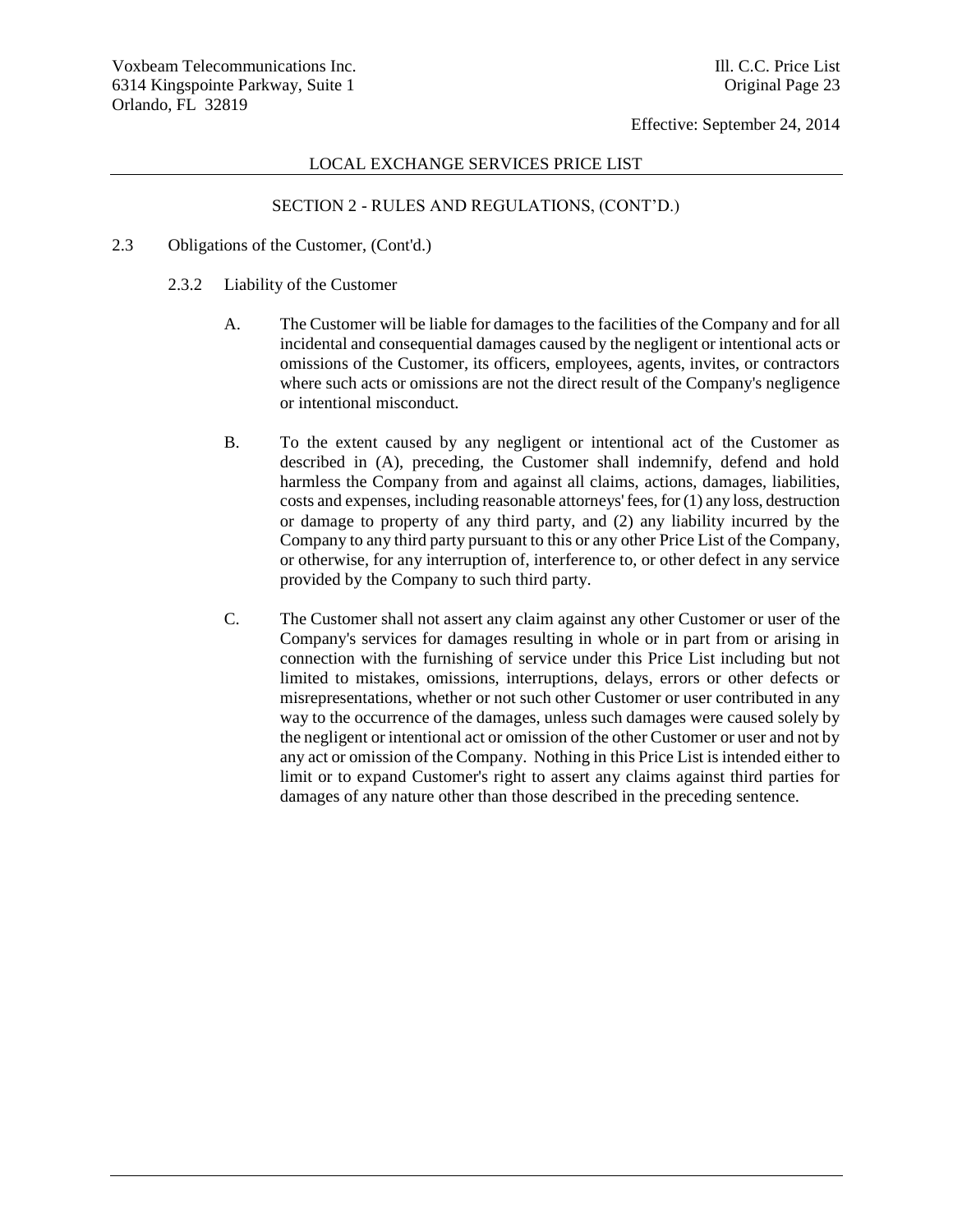### LOCAL EXCHANGE SERVICES PRICE LIST

## SECTION 2 - RULES AND REGULATIONS, (CONT'D.)

### 2.4 Customer Equipment and Channels

2.4.1 General

A user may transmit or receive information or signals via the facilities of the Company. The Company's services are designed primarily for the transmission of voice-grade telephonic signals, except as otherwise stated in this Price List. A user may transmit any form of signal that is compatible with the Company's equipment, but the Company does not guarantee that its services will be suitable for purposes other than voice-grade telephonic communication except as specifically stated in this Price List.

- 2.4.2 Station Equipment
	- A. Terminal equipment on the user's premises and the electric power consumed by such equipment shall be provided by and maintained at the expense of the user. The user is responsible for the provision of wiring or cable to connect its terminal equipment to the Company MPOP.
	- B. The Customer is responsible for ensuring that Customer-provided equipment connected to Company equipment and facilities is compatible with such equipment and facilities. The magnitude and character of the voltages and currents impressed on Company-provided equipment and wiring by the connection, operation, or maintenance of such equipment and wiring shall be such as not to cause damage to the Company-provided equipment and wiring or injury to the Company's employees or to other persons. Any additional protective equipment required to prevent such damage or injury shall be provided by the Company at the Customer's expense, subject to prior Customer approval of the equipment expense.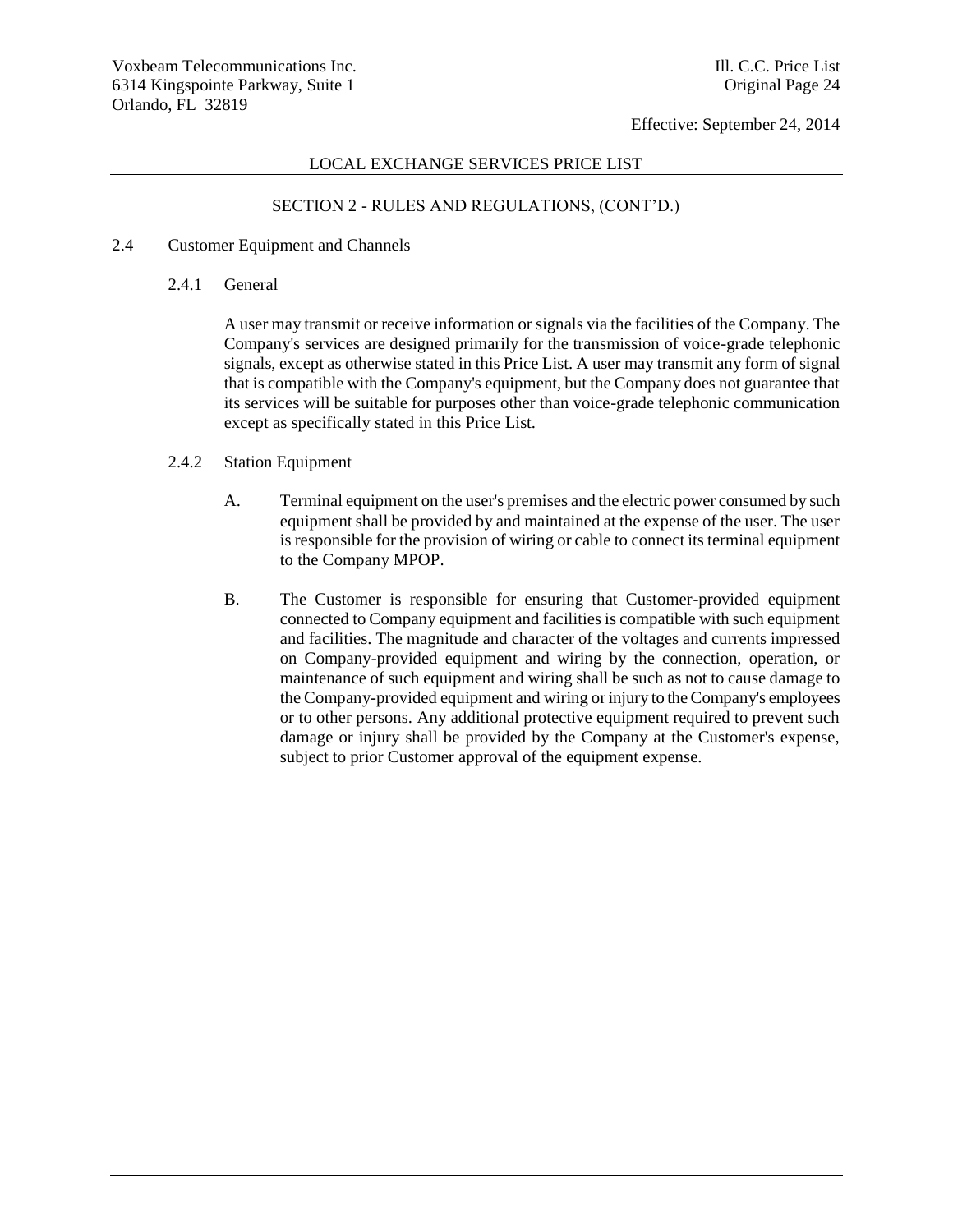### LOCAL EXCHANGE SERVICES PRICE LIST

## SECTION 2 - RULES AND REGULATIONS, (CONT'D.)

#### 2.4 Customer Equipment and Channels, (Cont'd.)

- 2.4.3 Interconnection of Facilities
	- A. Local Traffic Exchange provides the ability for another local exchange provider to terminate local traffic on the Company's network. In order to qualify for Local Traffic Exchange the call must: (a) be originated by an end user of a company that is authorized by the Public Utilities Commission of Illinois to provide local exchange service; (b) originate and terminate within a local calling area of the Company.
	- B. Any special interface equipment necessary to achieve compatibility between the facilities and equipment of the Company used for furnishing Communications Services and the channels, facilities, or equipment of others shall be provided at the Customer's expense.
	- C. Communications Services may be connected to the services or facilities of other communications carriers only when authorized by, and in accordance with, the terms and conditions of the tariffs of the other communications carriers which are applicable to such connections.
	- D. Facilities furnished under this Price List may be connected to Customer provided terminal equipment in accordance with the provisions of this Price List. All such terminal equipment shall be registered by the Federal Communications Commission pursuant to Part 68 of Title 47, Code of Federal Regulations; and all user-provided wiring shall be installed and maintained in compliance with those regulations.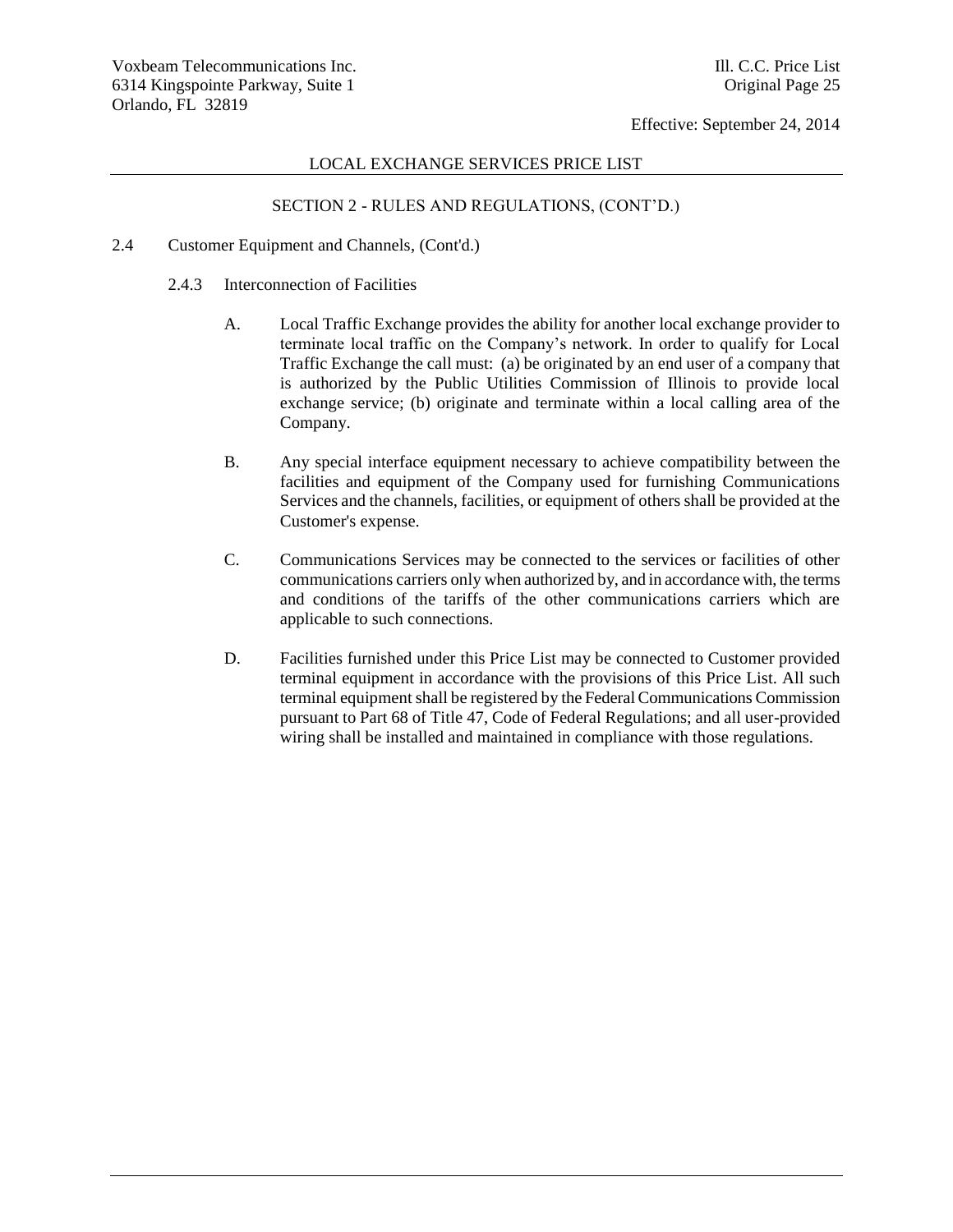### LOCAL EXCHANGE SERVICES PRICE LIST

## SECTION 2 - RULES AND REGULATIONS, (CONT'D.)

### 2.4 Customer Equipment and Channels, (Cont'd.)

### 2.4.4 Inspections

- A. Upon suitable notification to the Customer, and at a reasonable time, the Company may make such tests and inspections as may be necessary to determine that the Customer is complying with the requirements set forth in Section 2.4.2.B of this Price List for the installation, operation, and maintenance of Customer-provided facilities, equipment, and wiring in the connection of Customer-provided facilities and equipment to Company-owned facilities and equipment.
- B. If the protective requirements for Customer-provided equipment are not being complied with, the Company may take such action as it deems necessary to protect its facilities, equipment, and personnel. The Company will notify the Customer promptly if there is any need for further corrective action. Within ten days of receiving this notice, the Customer must take this corrective action and notify the Company of the action taken. If the Customer fails to do this, the Company may take whatever additional action is deemed necessary, including the suspension of service, to protect its facilities, equipment and personnel from harm.
- C. If harm to the Company's network, personnel or services is imminent, the Company reserves the right to shut down Customer's service immediately, with no prior notice required.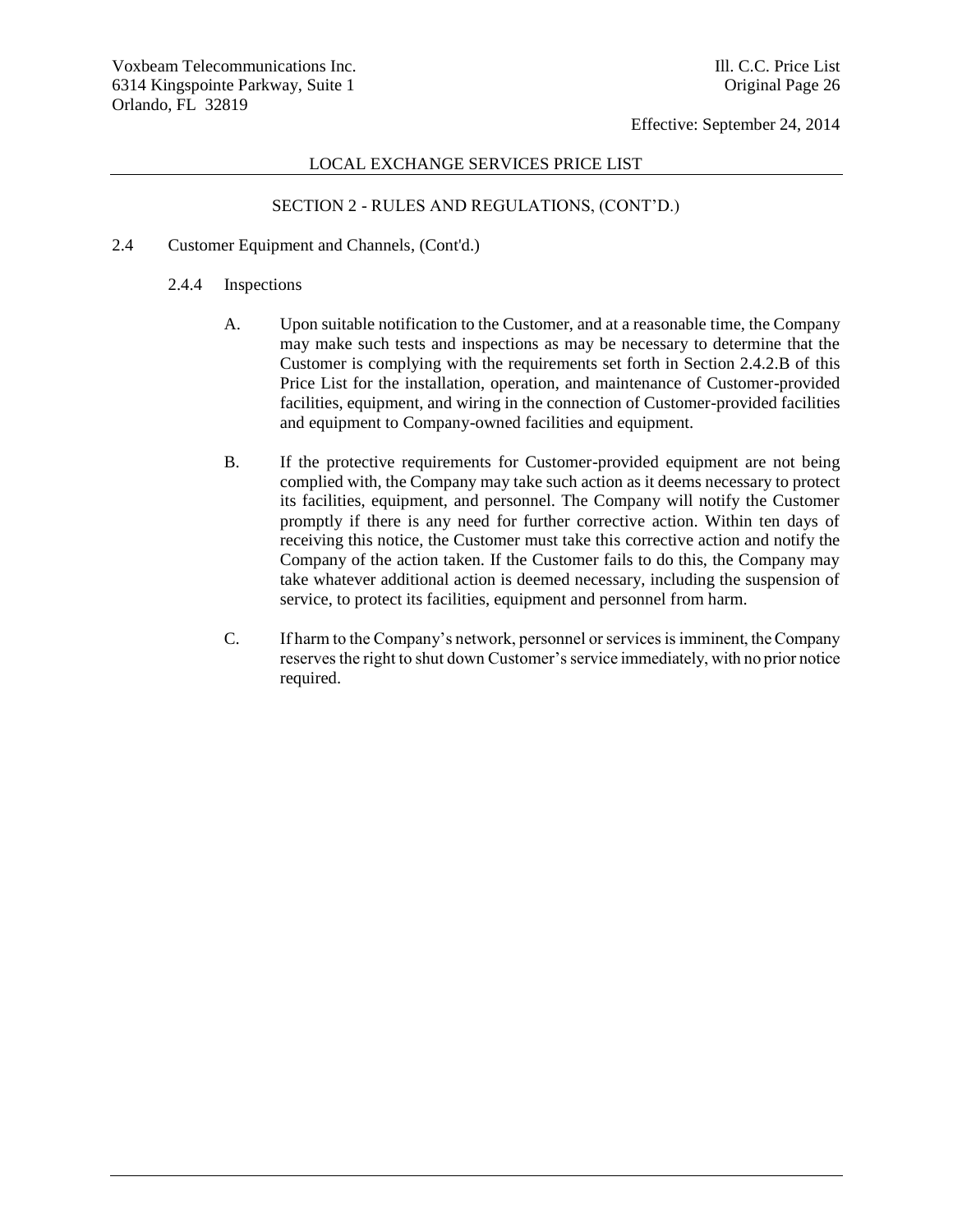## LOCAL EXCHANGE SERVICES PRICE LIST

## SECTION 2 - RULES AND REGULATIONS, (CONT'D.)

### 2.5 Customer Deposits and Advance Payments

### 2.5.1 Advance Payments

To safeguard its interests, the Company may require a Customer to make an advance payment before services and facilities are furnished. The advance payment will not exceed an amount equal to the nonrecurring charge(s) and one (1) month's charges for the service or facilities. In addition, the advance payment may also include an amount equal to the estimated non-recurring charges for the special construction and recurring charges (if any) for a period to be set between the Company and the Customer. The advance payment will be credited to the Customer's initial bill. Advance payments do not accrue interest. An advance payment may be required in addition to a deposit.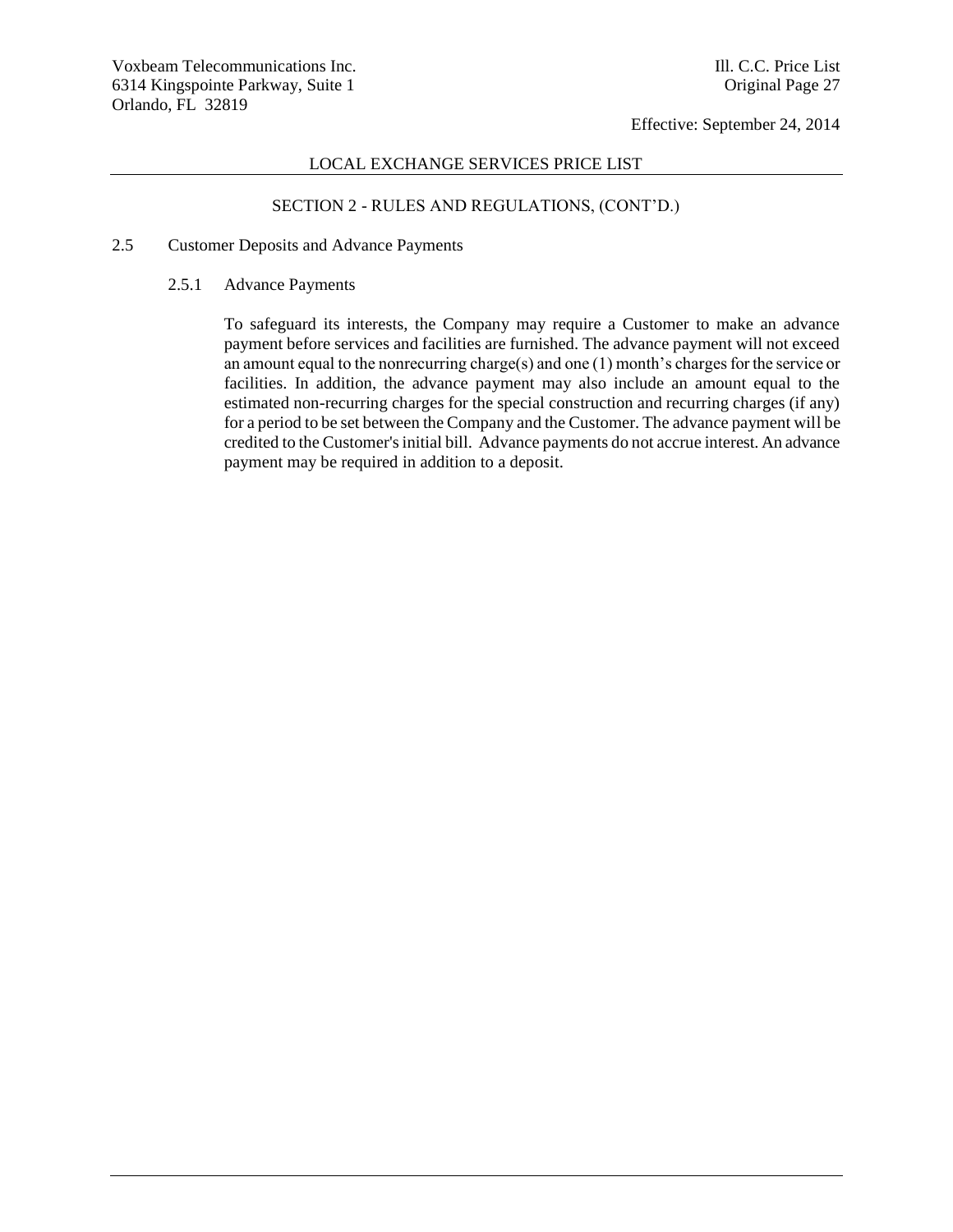### LOCAL EXCHANGE SERVICES PRICE LIST

## SECTION 2 - RULES AND REGULATIONS, (CONT'D.)

### 2.5 Customer Deposits and Advance Payments, (Cont'd.)

#### 2.5.2 Deposits

Any applicant or Customer whose financial responsibility is not established to the satisfaction of the Company may be required to deposit a sum up to an amount equal to the total of the estimated local service and intraLATA toll charges for up to two (2) months for residential Customers and four (4) months for business Customers for the facilities and service. If the minimum period of service for the requested facilities and service is more than one (1) month, as specified in this Price List, the Customer may also be required to deposit a sum up to an amount equal to the total charges for service for the minimum service period less any connection charge paid by the Customer.

The fact that a deposit has been made shall in no way relieve the applicant or Customer from complying with the Price List regulations for the prompt payment of bills on presentation. Each applicant from whom a deposit is collected will be given a certificate of deposit and circular containing the terms and conditions applicable to deposits, in accordance with the Rules and Regulations of the Commission pertaining to Customer deposits.

A. Interest on Deposits

Simple interest at the rate specified by the Commission shall be credited or paid to the Customer while the Company holds the deposit.

B. Inadequate Deposit

If the amount of a deposit is proven to be less than required to meet the requirements specified above, the Customer shall be required to pay an additional deposit upon request.

C. Return of Deposit

When a deposit is to be returned, the Customer may request that the full amount of the deposit be issued by check. If the Customer requests that the full amount be credited to amounts owed the Company, the Company will process the transaction on the billing date and apply the deposit to any amount currently owed to the Company, and return any remaining amount of the deposit to the Customer by check.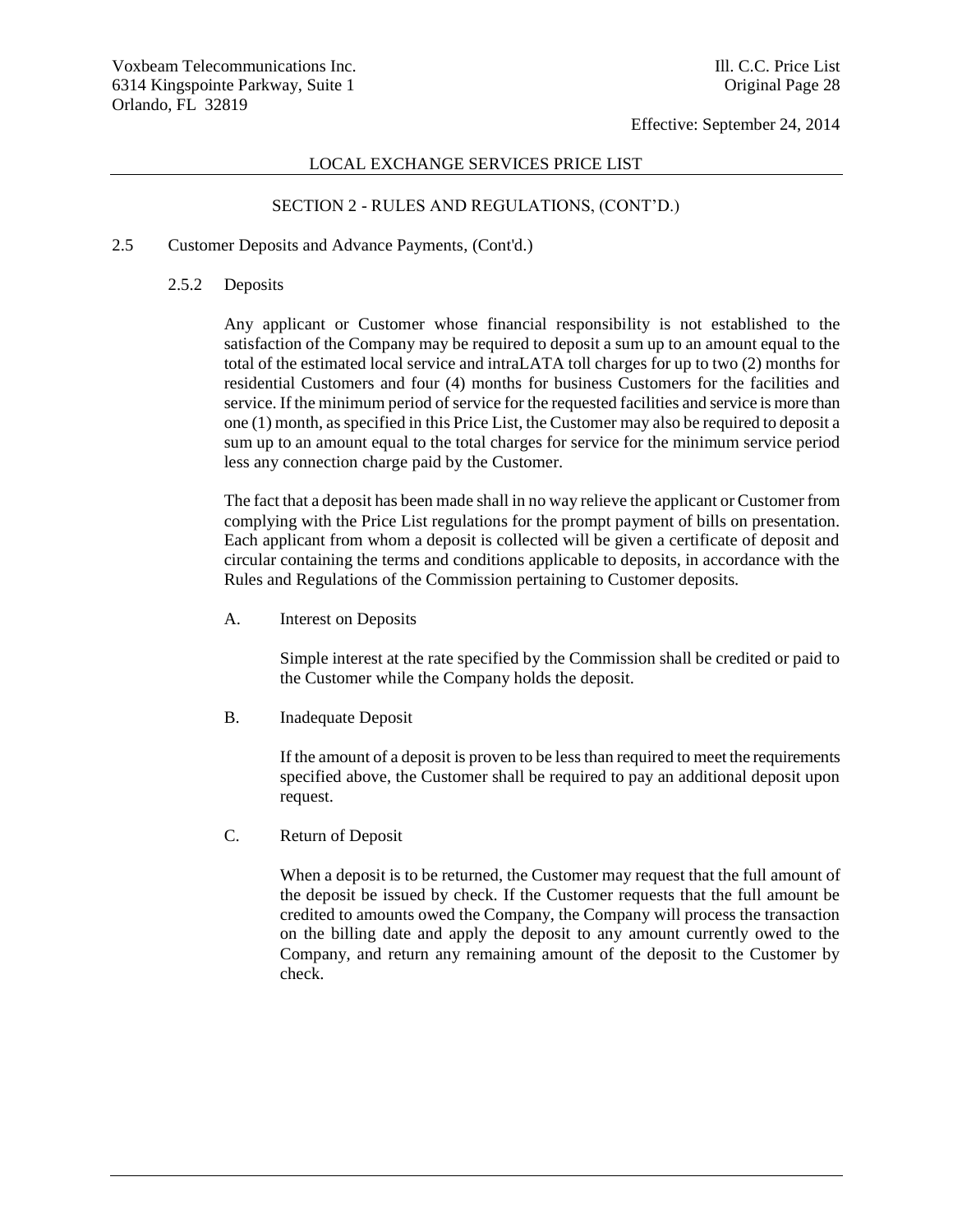### LOCAL EXCHANGE SERVICES PRICE LIST

## SECTION 2 - RULES AND REGULATIONS, (CONT'D.)

#### 2.6 Payment Arrangements, (Cont'd.)

- 2.6.1 Payment for Service
	- A. General

The Customer is responsible for the payment of all charges for facilities and services furnished by the Company to the Customer.

The Customer is responsible for the payment of federal excise taxes, state and local sales and use taxes and similar taxes imposed by governmental jurisdictions, all of which shall be separately designated on the Company's invoices. The Company will not separately charge for the Illinois gross receipts tax on the Company's invoice for local services. Any taxes imposed by a local jurisdiction (e.g., county and municipal) will only be recovered from those Customers residing in the affected jurisdictions.

Certain telecommunications services, as defined in the Illinois Revised Code, are subject to state sales tax at the prevailing tax rates, if the services originate, or terminate in Illinois, or both, and are charged to a subscriber's telephone number or account in Illinois.

The security of the Customer's PIN is the responsibility of the Customer. All calls placed using a PIN shall be billed to and shall be the obligation of the Customer. The Customer shall not be responsible for charges in connection with the unauthorized use of PINs arising after the Customer notifies the Company of loss, theft, or other breach of security of such PINs. Customers will only be charged once, on either an interstate or intrastate basis, for any nonrecurring charges.

B. Taxes, Fees and Surcharges

Taxes and fees include, but are not limited to: Universal Service Fee, Federal Excise Tax, State Sales Tax, Municipal Tax and Gross Receipts Tax. Unless otherwise specified in this Price List, such taxes, fees and surcharges are in addition to rates as quoted in this Price List and will be itemized separately on Customer invoices.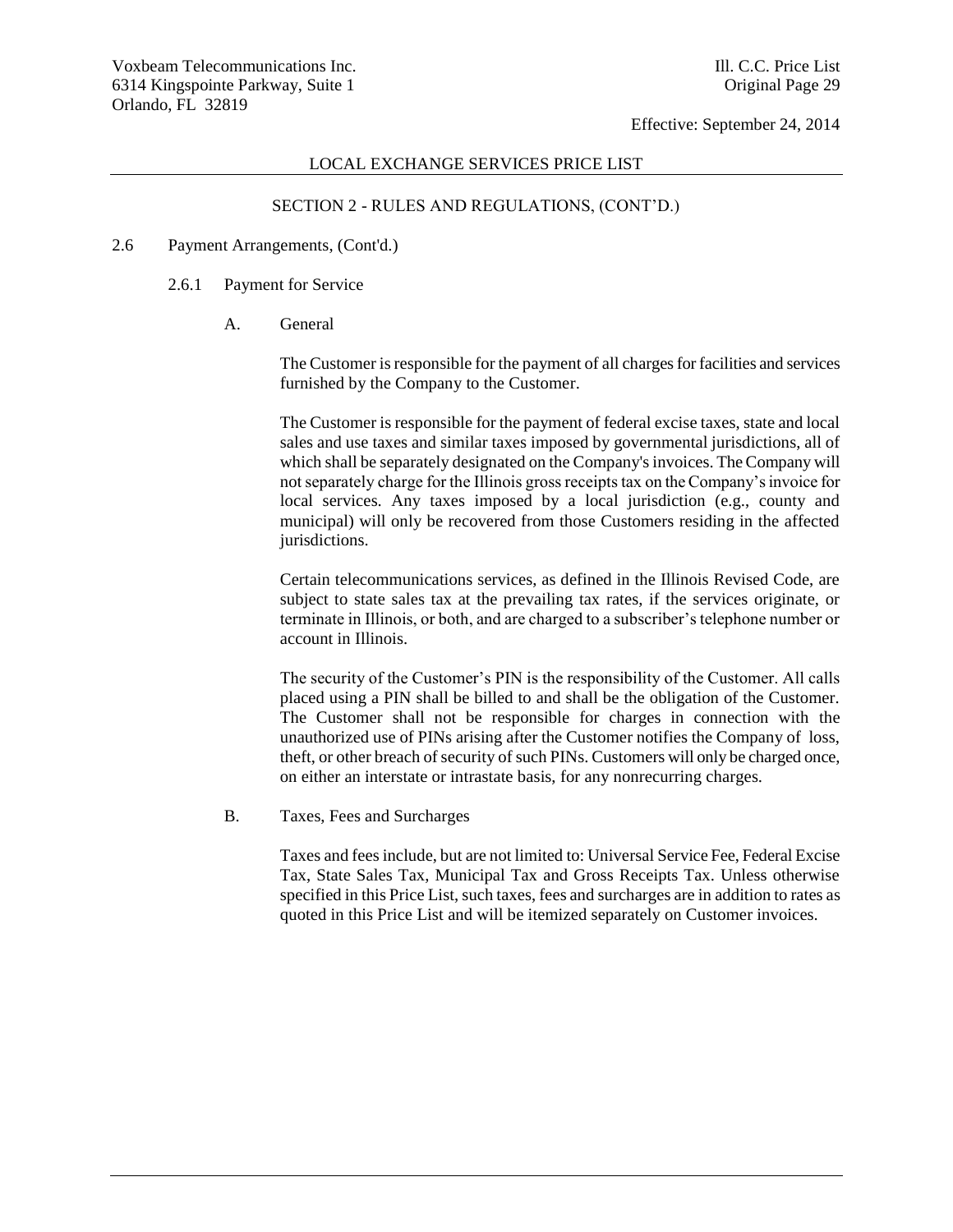## LOCAL EXCHANGE SERVICES PRICE LIST

## SECTION 2 - RULES AND REGULATIONS, (CONT'D.)

### 2.6 Payment Arrangements, (Cont'd.)

2.6.2 Billing and Collection of Charges

The Customer is responsible for payment of all charges incurred by the Customer or other users for services and facilities furnished to the Customer by the Company.

- A. Non-recurring charges are due and payable within thirty (30) days after the date the invoice is mailed to the Customer by the Company.
- B. The Company shall present invoices for recurring charges monthly to the Customer, in advance of the month in which service is provided, and recurring charges shall be due and payable within thirty (30) days after the date the invoice is mailed to the Customer by the Company. When billing is based upon Customer usage, usage charges will be billed monthly for the preceding billing period.
- C. When service does not begin on the first day of the month, or end on the last day of the month, the charge for the fraction of the month in which service was furnished will be calculated on a pro rata basis. For this purpose, every month is considered to have thirty (30) days.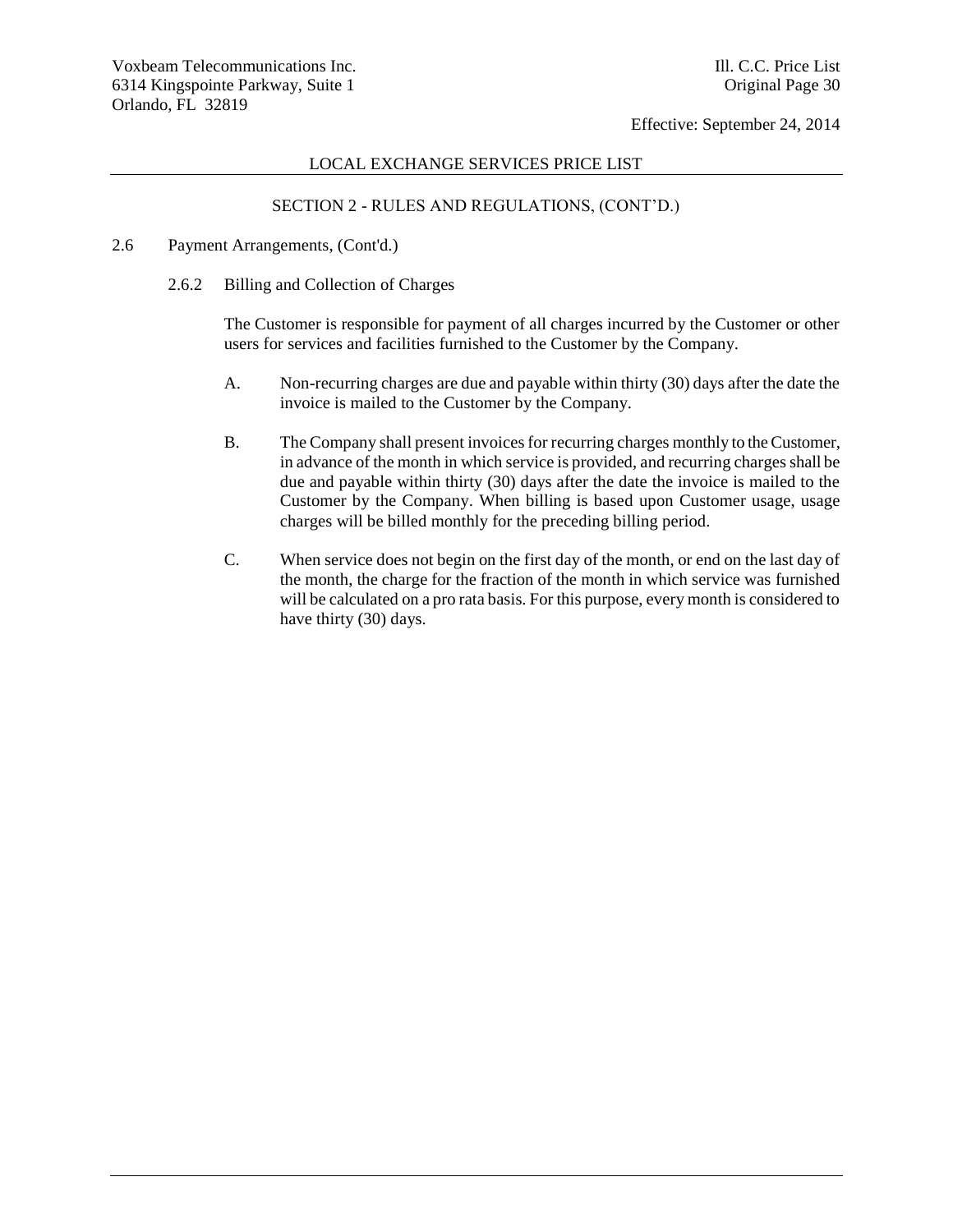### LOCAL EXCHANGE SERVICES PRICE LIST

## SECTION 2 - RULES AND REGULATIONS, (CONT'D.)

#### 2.6 Payment Arrangements, (Cont'd.)

- 2.6.2 Billing and Collection of Charges, (Cont'd.)
	- D. Billing of the Customer by the Company will begin on the Service Commencement Date, which is the day on which the Company notifies the Customer that the service or facility is available for use, except that the Service Commencement Date may be postponed by mutual agreement of the parties, or if the service or facility does not conform to standards set forth in this Price List or the Service Order. Billing accrues through and includes the day that the service, circuit, arrangement or component is discontinued.
	- E. If any portion of the payment is not received by the Company within 30 days of receipt of the bill, or if any portion of the payment is received by the Company in funds which are not immediately available upon presentment, then a late payment charge of 1.5% per month shall be due to the Company. A late payment charge is not applicable to subsequent rebilling of any amount to which a late payment charge has already been applied. Late payment charges are to be applied without discrimination.
	- F. In the event that a Customer pays a bill as submitted by a telephone utility and the billing is later found to be incorrect due to an error either in charging more than the published rate, in measuring the quantity or volume of service provided, or in charging for the incorrect class of service, the utility shall refund the overcharge with interest from the date of overpayment by the Customer.

The rate of interest shall be the rate as established by the Commission to be paid on deposits.

The refund shall be accomplished by a credit on a subsequent bill for telephone service, or by check of the account is final, or if so requested by the Customer.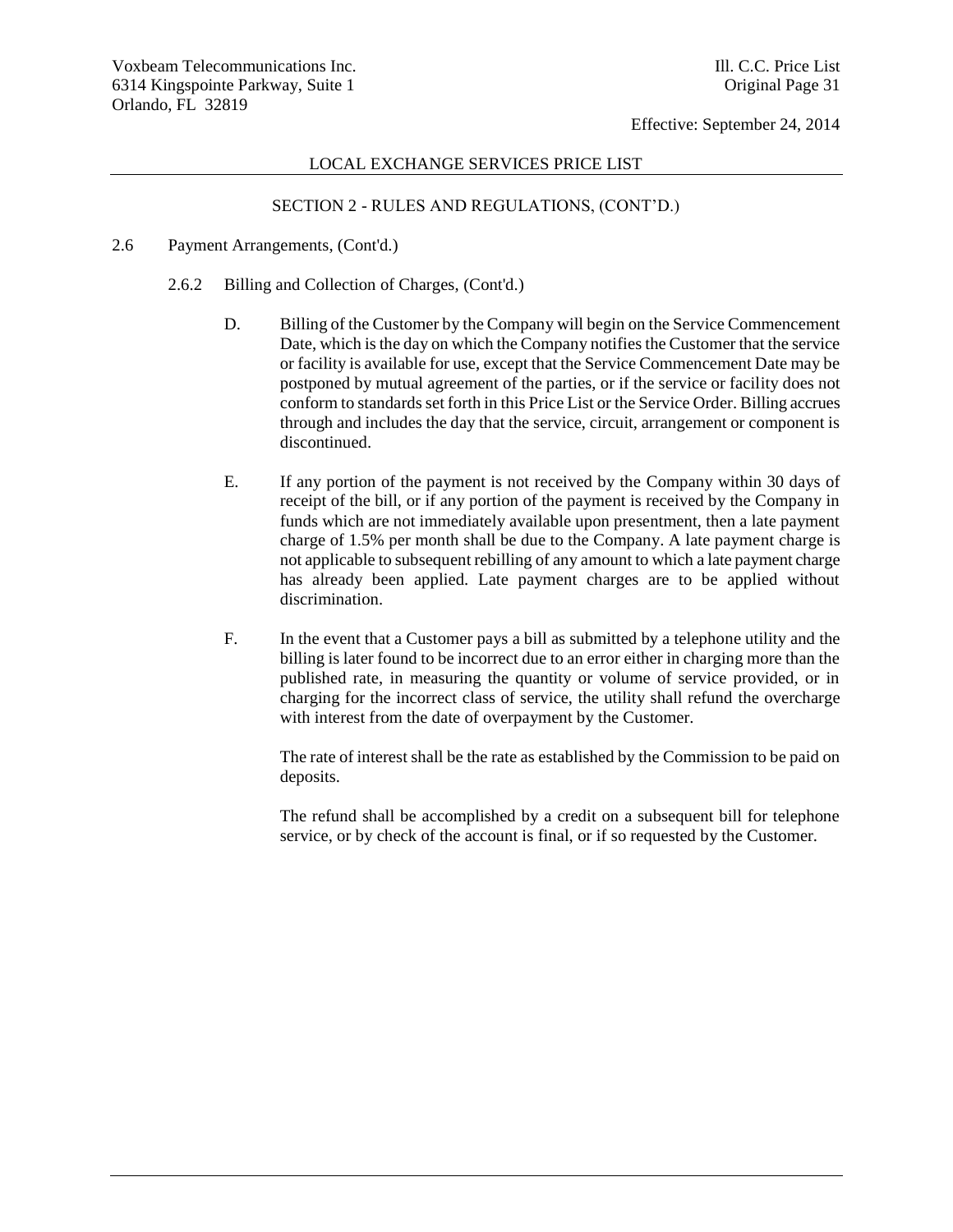### LOCAL EXCHANGE SERVICES PRICE LIST

## SECTION 2 - RULES AND REGULATIONS, (CONT'D.)

- 2.6 Payment Arrangements, (Cont'd.)
	- 2.6.2 Billing and Collection of Charges, (Cont'd.)
		- G. The Customer should notify the Company of any disputed items on an invoice within thirty (30) days of receipt of the invoice. If the Customer and the Company are unable to resolve the dispute to their mutual satisfaction, the Customer may file a complaint with the Illinois Commerce Commission in accordance with the Commission's rules of procedure. The address of the Commission is as follows:

Illinois Commerce Commission 527 East Capital Avenue Springfield, Illinois 62701

H. If service is disconnected by the Company (in accordance with Section 2.6.3 following) and later re-installed, re-installation of service will be subject to all applicable installation charges. If service is suspended by the Company, in accordance with this Price List, and later restored, restoration of service will be subject to restoration of service charges as specified in this Price List.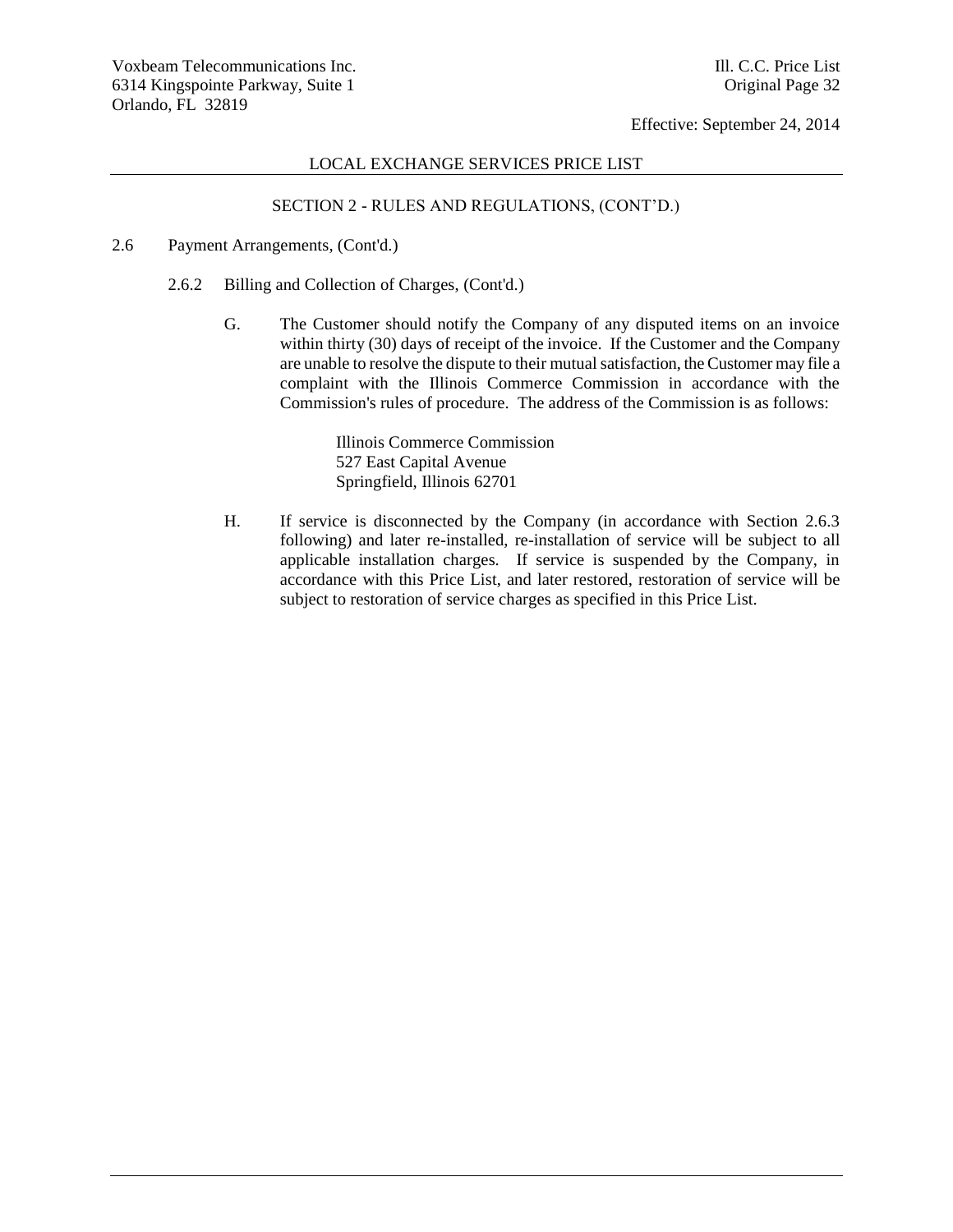#### LOCAL EXCHANGE SERVICES PRICE LIST

## SECTION 2 - RULES AND REGULATIONS, (CONT'D.)

### 2.6 Payment Arrangements, (Cont'd.)

- 2.6.3 Suspension or Termination of Service
	- A. Discontinuance or Refusal of Service

The Company may discontinue or refuse service for any of the reasons stated below:

- 1. For failure to make or increase a deposit pursuant to 83 Ill. Adm. Code 735.90, 735.110 and 735.120;
- 2. For failure to pay a past due bill owed to the Company, including one for the same class of service furnished to the applicant or Customer at the same or another location, or where the applicant or Customer voluntarily assumed, in writing, responsibility for the bills of another applicant or Customer. For purposes of this subsection, the Company may discontinue service if the current Customer is liable for a past due bill for telephone service pursuant to Section 15 of the Rights of Married Persons Act (750 ILCS 65/15), unless the Customer, at the option of the Company, pays any past due bill and/or provides a deposit pursuant to 83 Ill. Admn. Code 735.120 and/or enters into a deferred payment agreement pursuant to 83 Ill. Adm. Code 735.80;
- 3. For failure to provide Company representatives with necessary access to Company-owed service equipment after the Company has made a written request to do so;
- 4. For failure to make payment in accordance with the terms of a deferred payment arrangement;
- 5. When a Company has reason to believe that a Customer has used a device or scheme to obtain service without payment and where the Company has so notified the Customer prior to disconnection;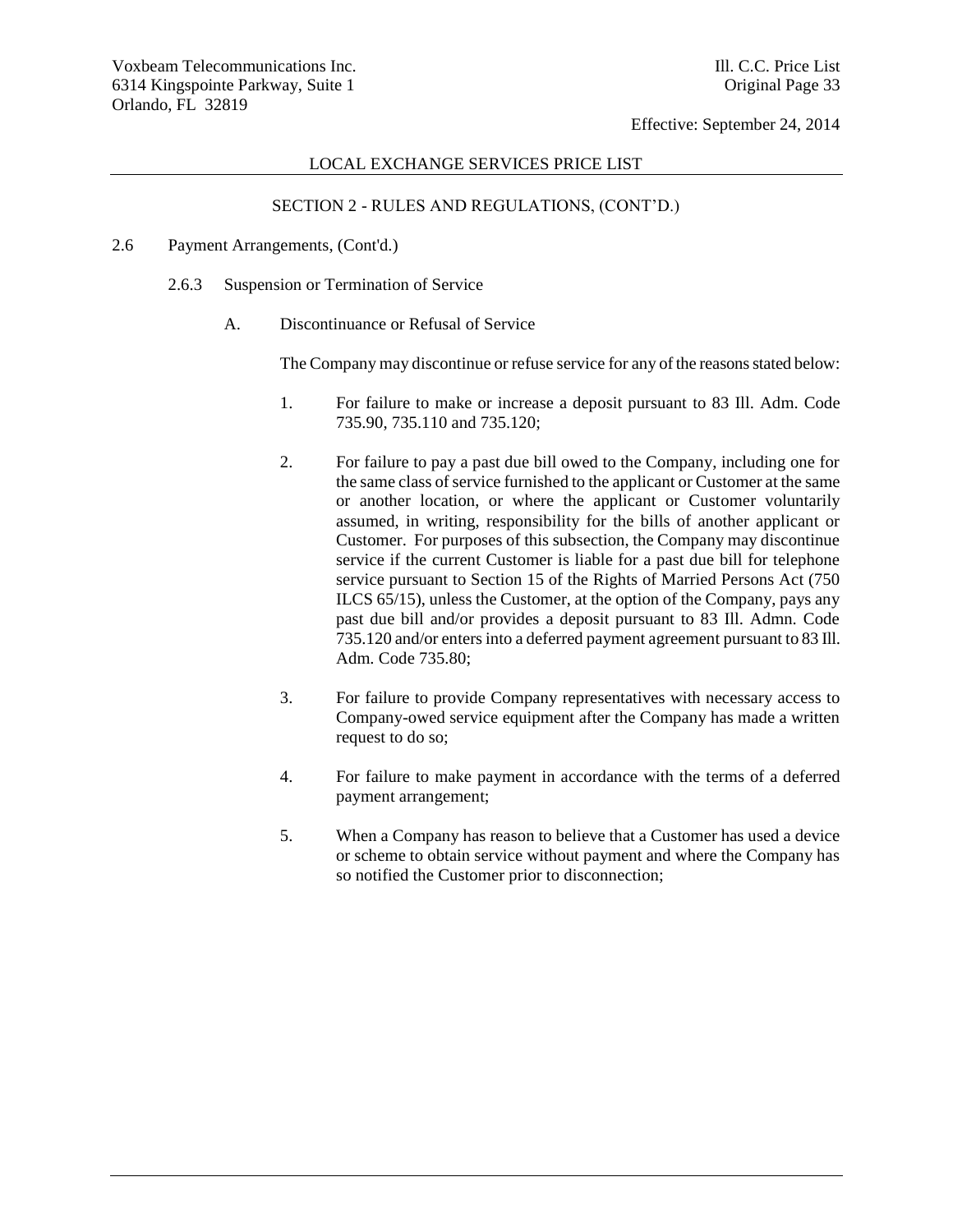## LOCAL EXCHANGE SERVICES PRICE LIST

## SECTION 2 - RULES AND REGULATIONS, (CONT'D.)

### 2.6 Payment Arrangements, (Cont'd.)

- 2.6.3 Suspension or Termination of Service, (Cont'd.)
	- A. Discontinuance or Refusal of Service, (Cont'd.)
		- 6. For violation of or noncompliance with a Commission order;
		- 7. In the event of prohibited, unlawful or improper use of the facilities or service, or any other violation by the Customer of the rules and regulations governing the facilities and service furnished;
		- 8. In the event of unauthorized use, where the Customer fails to take reasonable steps to prevent the unauthorized use of the facilities or service received from the Company;
		- 9. For violation of or noncompliance with any rules of the Company on file with the Commission;
		- 10. For violation of or noncompliance with municipal ordinances and/or other laws pertaining to service; or
		- 11. The Customer's use of equipment adversely affects the Company's service to others. This disconnection may be done without notice to the Customer or user.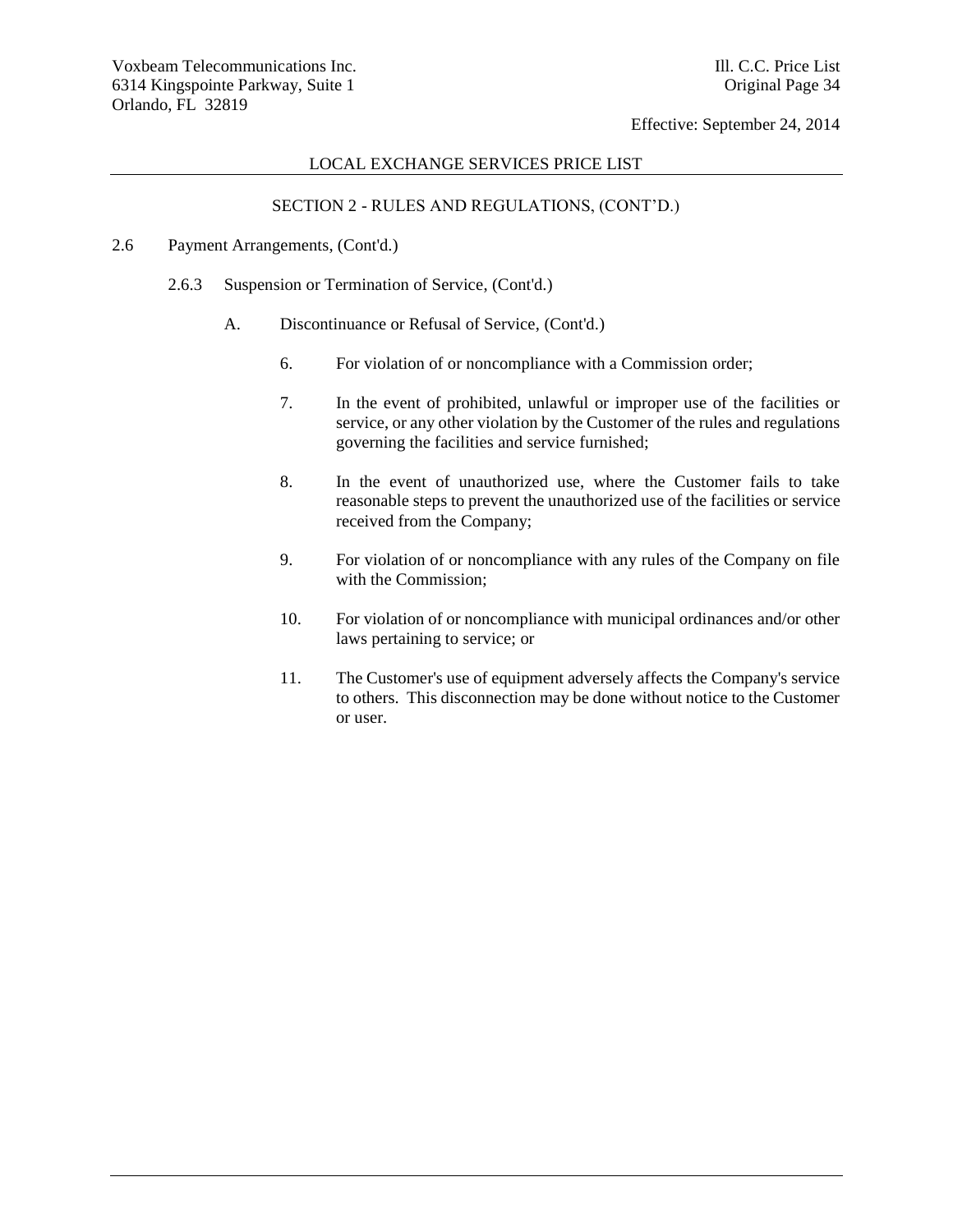## LOCAL EXCHANGE SERVICES PRICE LIST

## SECTION 2 - RULES AND REGULATIONS, (CONT'D.)

### 2.6 Payment Arrangements, (Cont'd.)

- 2.6.3 Suspension or Termination of Service, (Cont'd.)
	- B. Prohibited, Unlawful or Improper Use of the Facilities or Service

Prohibited, unlawful or improper use of the facilities or service includes, but is not limited to:

- 1. The use of facilities or service of the Company without payment of Price List charges;
- 2. Calling or permitting others to call another person or persons so frequently or at such times of the day or in such manner as to harass, frighten, abuse or torment such other person or persons;
- 3. The use of profane or obscene language;
- 4. The use of the service in such a manner such that it interferes with the service of other Customers or prevents them from making or receiving calls;
- 5. The use of a mechanical dialing device or recorded announcement equipment to seize a Customer's line, thereby interfering with the Customer's use of the service; or
- 6. Permitting fraudulent use.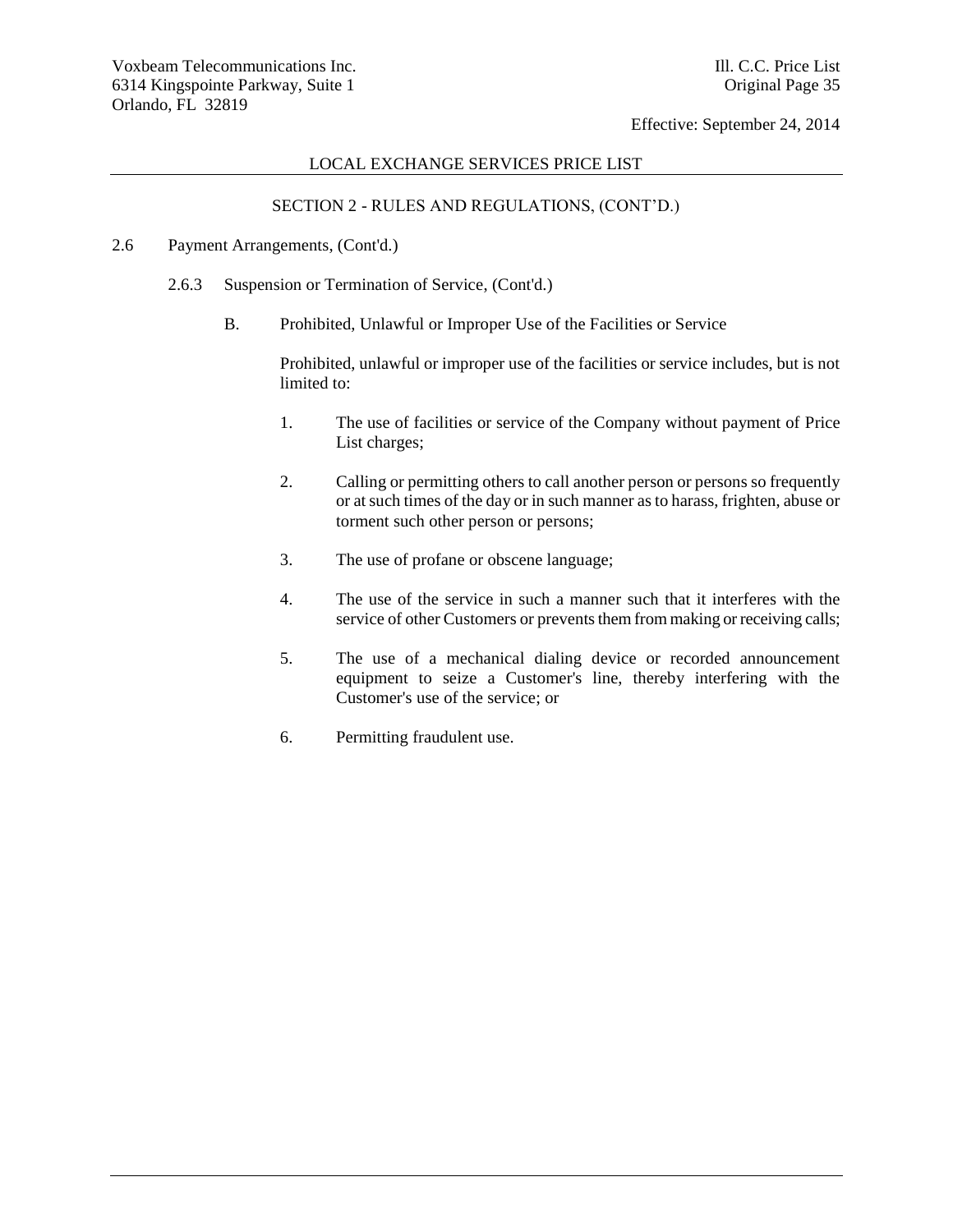#### LOCAL EXCHANGE SERVICES PRICE LIST

# SECTION 2 - RULES AND REGULATIONS, (CONT'D.)

#### 2.6 Payment Arrangements, (Cont'd.)

- 2.6.3 Suspension or Termination of Service, (Cont'd.)
	- C. Discontinuance Procedures
		- 1. If, in the judgment of the Company, any use of the facilities or service by the Customer may adversely affect the Company's personnel, plant, property or service. The Company shall have the right to take immediate action, including termination of the service and severing of the connection, without notice to the Customer when injury or damage to telephone personnel, plant, property or service is occurring, or is likely to occur;
		- 2. The Company may discontinue service to a Customer after it has mailed or delivered by other means a written notice of discontinuance. Service shall not be discontinued until at least five (5) days after delivery of this notice or eight (8) days after the postmark date on a mailed notice. The notice of discontinuance shall be delivered separately from any other written matter or bill.
		- 3. Notice of discontinuance shall not be mailed before the third business day following the due date shown on the bill.
	- D. Said notice shall remain in effect for twenty (20) days beyond the date of discontinuance shown on the notice. The Company shall not discontinue service beyond the twenty (20) day period until at least five (5) days after delivery of a new written notice of discontinuance or eight (8) days after the postmark on a mailed notice.
	- E. In addition to the written notice, the Company shall attempt to advise the Customer when service is scheduled for discontinuance.
	- F. Timing of the Discontinuance

Service shall not be discontinued for a past due bill after 12 noon on a day before or on any Saturday, Sunday, legal holiday recognized by the State of Illinois, or any day when the Company's business offices are not open for business.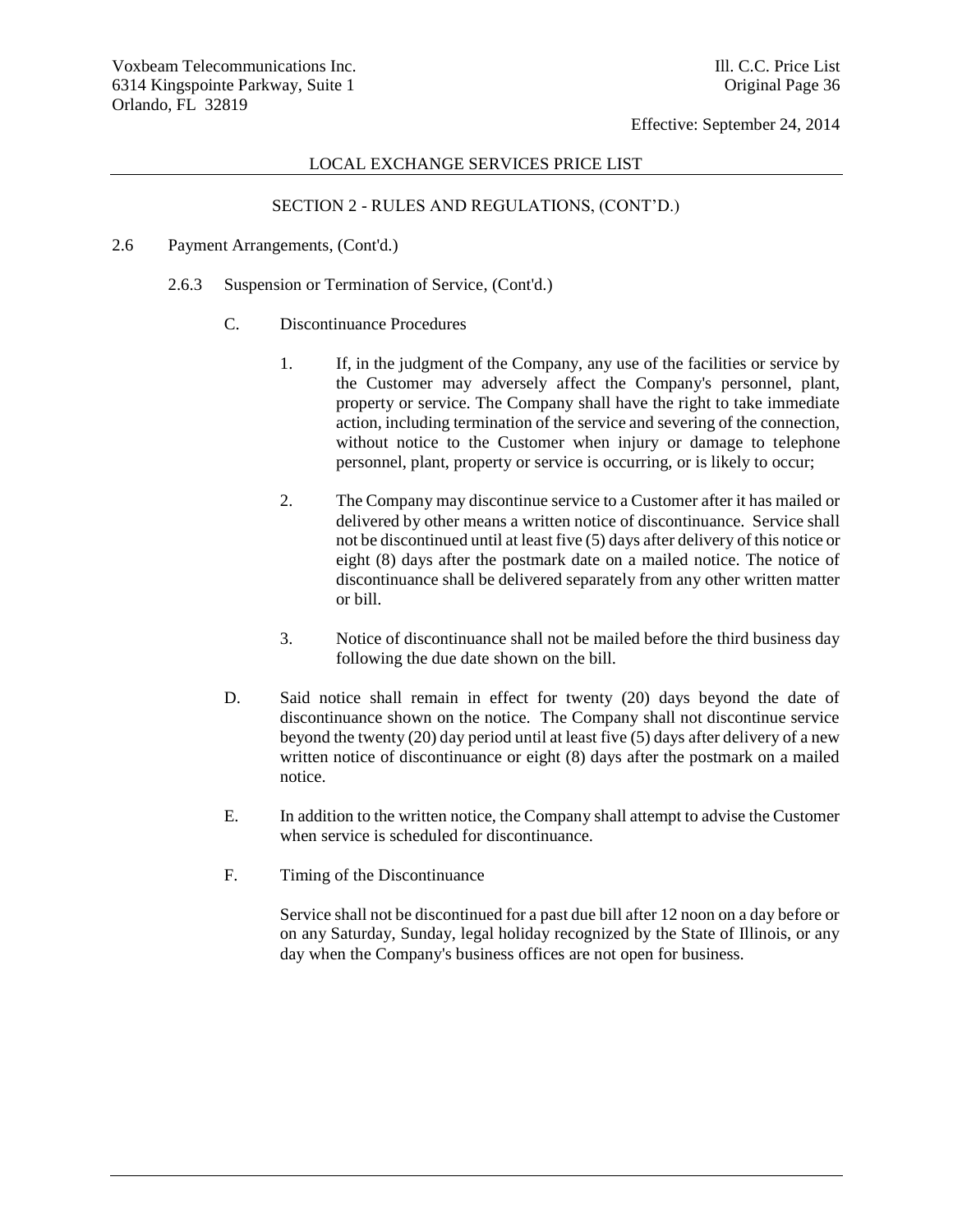## LOCAL EXCHANGE SERVICES PRICE LIST

# SECTION 2 - RULES AND REGULATIONS, (CONT'D.)

#### 2.6 Payment Arrangements, (Cont'd.)

- 2.6.3 Suspension or Termination of Service, (Cont'd.)
	- G. Discontinuance and Restoral Information
		- 1. Service shall not be discontinued, and shall be restored if discontinued, where a present Customer who is indebted to the Company enters into a payment arrangement pursuant to 83 Ill. Adm. Code 735.80, and complies with the terms thereof.
		- 2. Service shall not be discontinued, and shall be restored if discontinued, for any reason which is the subject of a dispute or complaint pursuant to 83 Ill. Adm. Code 735.190 and/or 83 Ill. Adm. Code 735.200 while such dispute or complaint is pending and the complainant has complied with the provisions of the Administrative Code.
		- 3. Service shall not be discontinued, and shall be restored if discontinued, for an amount due the Company which has not been included in a discontinuance notice.
		- 4. Nothing in this Section shall be construed to prevent immediate discontinuance of service without notice or the refusal of service for reasons of public safety or health.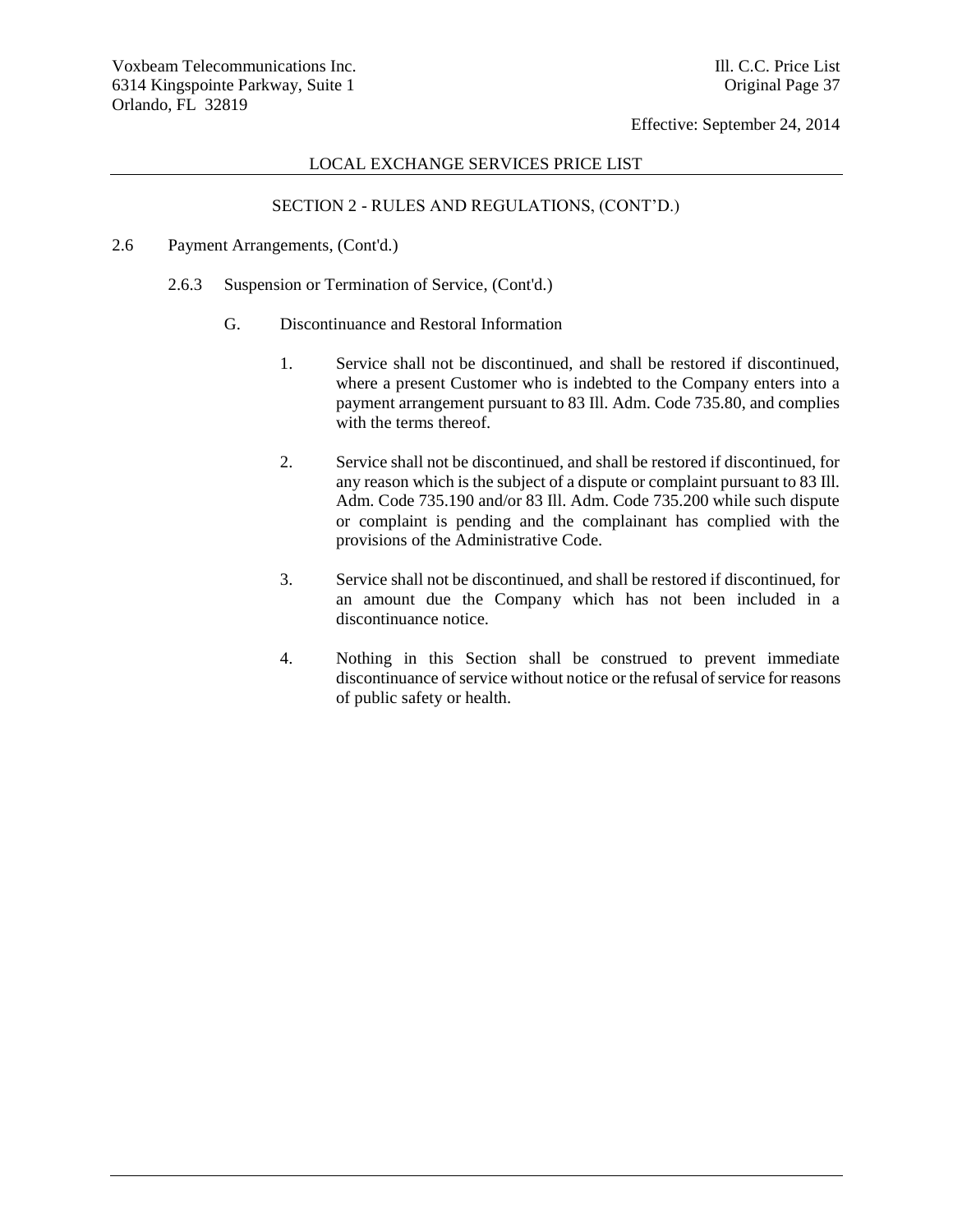#### LOCAL EXCHANGE SERVICES PRICE LIST

# SECTION 2 - RULES AND REGULATIONS, (CONT'D.)

- 2.6 Payment Arrangements, (Cont'd.)
	- 2.6.4 Cancellation of Application for Service
		- A. Where the Company permits the Customer to cancel an application for service prior to the start of service or prior to any special construction, no charges will be imposed except for those specified below.
		- B. Where, prior to cancellation by the Customer, the Company incurs any expenses in installing the service or in preparing to install the service that it otherwise would not have incurred, a charge equal to the costs the Company incurred, shall apply, but in no case shall this charge exceed the sum of the charge for the minimum period of services ordered, including installation charges, and all charges others levy against the Company that would have been chargeable to the Customer had service begun. Such charge will be deducted from any Advance Payment collected as part of the Application for Service. The Company will reimburse Customers based on the following: Customers whose Service Orders have not yet been processed will receive a complete refund; those whose Service Orders are in process will receive a 50% credit; Service Orders that have been completed are not eligible for a refund.
		- C. Where the Company incurs any expense in connection with special construction, or where special arrangements of facilities or equipment have begun, before the Company receives a cancellation notice, a charge equal to the costs incurred, less net salvage, may apply. In such cases, the charge will be based on such elements as the cost of the equipment, facilities, and material, the cost of installation, engineering, labor, and supervision, general and administrative expense, other disbursements, depreciation, maintenance, taxes, provision for return on investment, and any other costs associated with the special construction or arrangements.
		- D. The special charges described above will be calculated and applied on a case-bycase basis.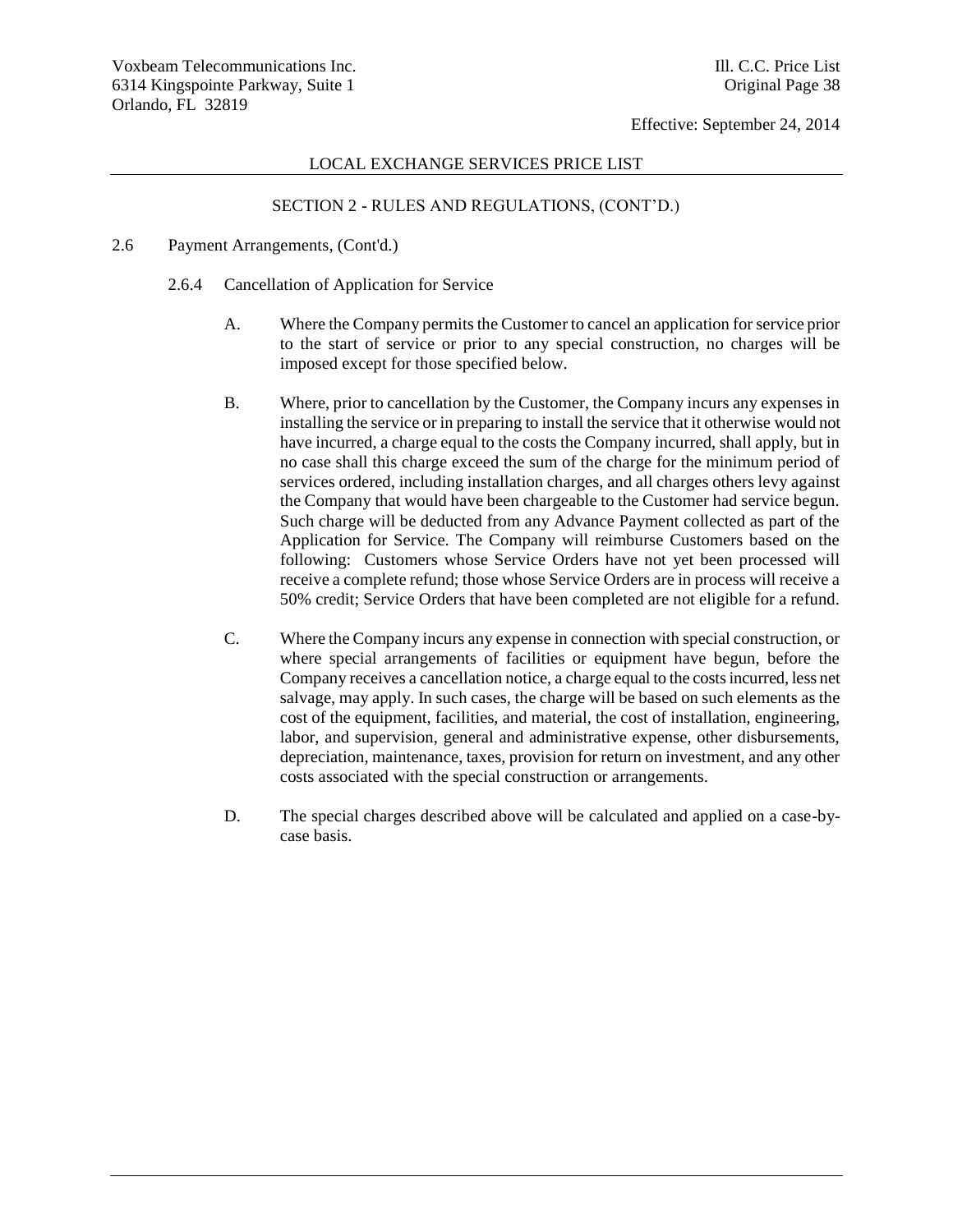## LOCAL EXCHANGE SERVICES PRICE LIST

# SECTION 2 - RULES AND REGULATIONS, (CONT'D.)

#### 2.6 Payment Arrangements, (Cont'd.)

2.6.5 Changes in Service Requested

If the Customer makes or requests material changes in circuit engineering, equipment specifications, service parameters, premises locations, or otherwise materially modifies any provision of the application for service, the Customer's installation fee shall be adjusted accordingly.

2.6.7 Return Check Charge

A service charge equal to \$25.00 will be assessed in accordance with Illinois law for all checks or other payment type submitted by the Customer to the Company and returned or dishonored by a bank or other financial institution for: Insufficient or uncollected funds, closed account, apparent tampering, missing signature or endorsement, or any other insufficiency or discrepancy necessitating return of the instrument at the discretion of the drawee bank or other financial institution.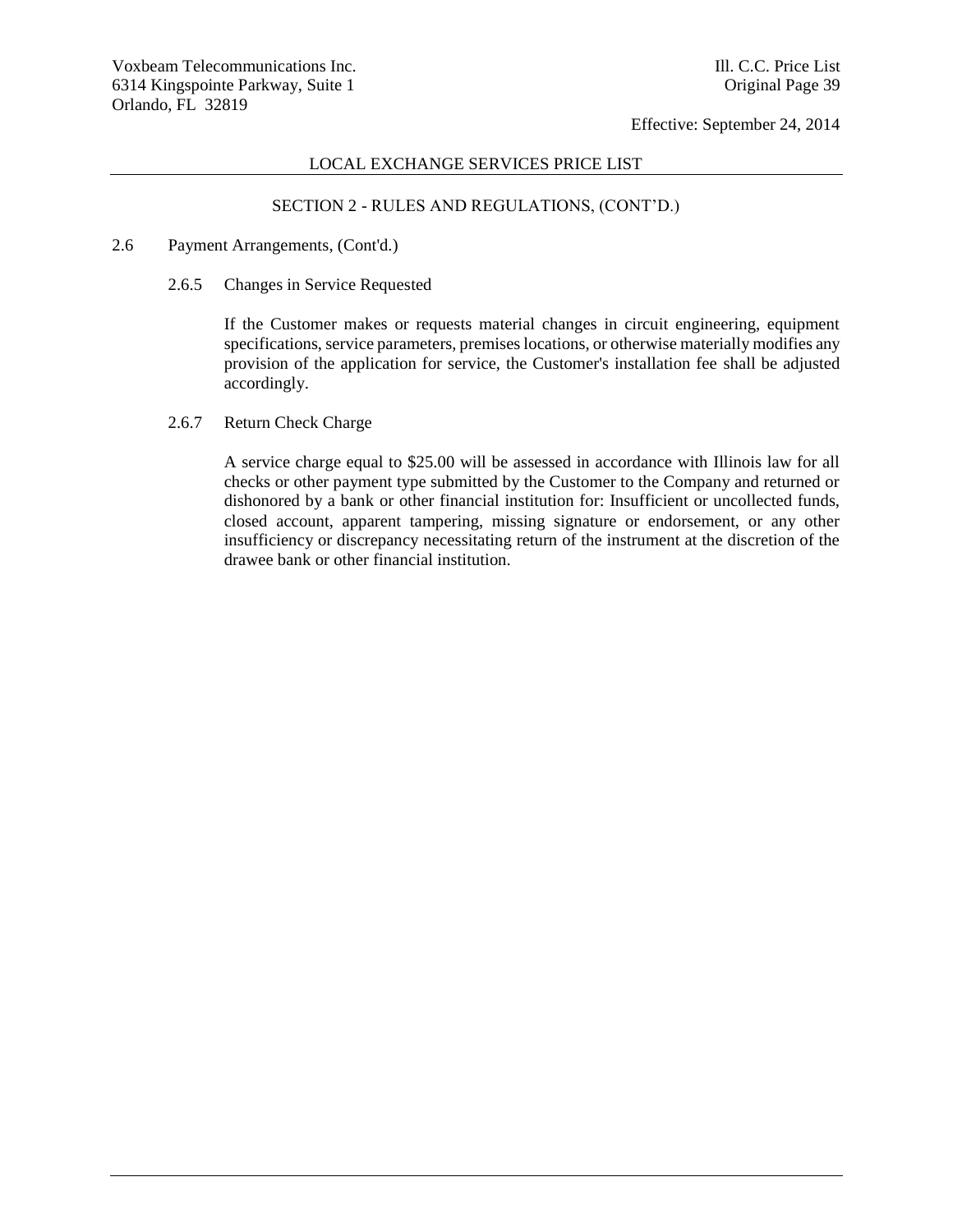### LOCAL EXCHANGE SERVICES PRICE LIST

# SECTION 2 - RULES AND REGULATIONS, (CONT'D.)

### 2.7 Allowances for Interruptions in Service

- 2.7.1 General
	- A. A credit allowance will be given when service is interrupted, except as specified below. A service is interrupted when it becomes inoperative to the Customer, e.g., the Customer is unable to transmit or receive, because of a failure of a component furnished by the Company under this Price List.
	- B. An interruption period begins when the Customer reports a service, facility or circuit to be inoperative and, if necessary, releases it for testing and repair. An interruption period ends when the service, facility or circuit is operative.
	- C. If the Customer reports a service, facility or circuit to be interrupted but declines to release it for testing and repair, or refuses access to its premises for test and repair by the Company, the service, facility or circuit is considered to be impaired but not interrupted. No credit allowances will be made for a service, facility or circuit considered by the Company to be impaired.
	- D. The Customer shall be responsible for the payment of service charges as set forth herein for visits by the Company's agents or employees to the premises of the Customer when the service difficulty or trouble report results from the use of equipment or facilities provided by any party other than the Company, including but not limited to the Customer.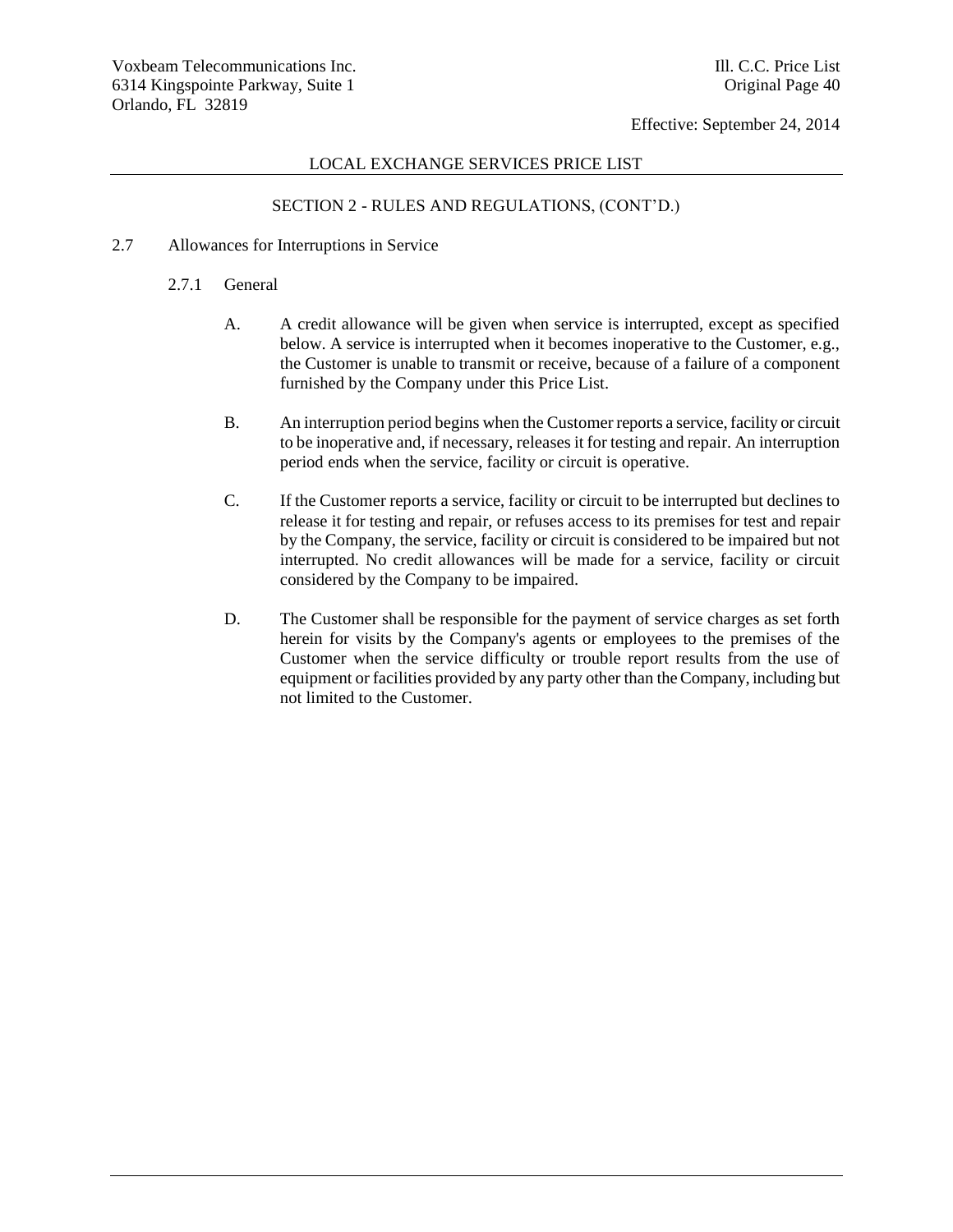#### LOCAL EXCHANGE SERVICES PRICE LIST

# SECTION 2 - RULES AND REGULATIONS, (CONT'D.)

- 2.7 Allowances for Interruptions in Service, (Cont'd.)
	- 2.7.2 Limitations of Allowances

No credit allowance will be made for any interruption in service:

- A. Due to the negligence of or noncompliance with the provisions of this Price List by any person or entity other than the Company, including but not limited to the Customer;
- B. Due to the failure of power, equipment, systems, connections or services not provided by the Company;
- C. Due to circumstances or causes beyond the reasonable control of the Company;
- D. During any period in which the Company is not given full and free access to its facilities and equipment for the purposes of investigating and correcting interruptions;
- E. A service will not be deemed to be interrupted if a Customer continues to voluntarily make use of the such service. If the service is interrupted, the Customer can get a service credit, use another means of communications provided by the Company (pursuant to Section 2.7.3), or utilize another service provider;
- F. During any period when the Customer has released service to the Company for maintenance purposes or for implementation of a Customer order for a change in service arrangements;
- G. That occurs or continues due to the Customer's failure to authorize replacement of any element of special construction; and
- H. That was not reported to the Company within thirty (30) days of the date that service was affected.
- 2.7.3 Use of Another Means of Communications

If the Customer elects to use another means of communications during the period of interruption, the Customer must pay the charges for the alternative service used.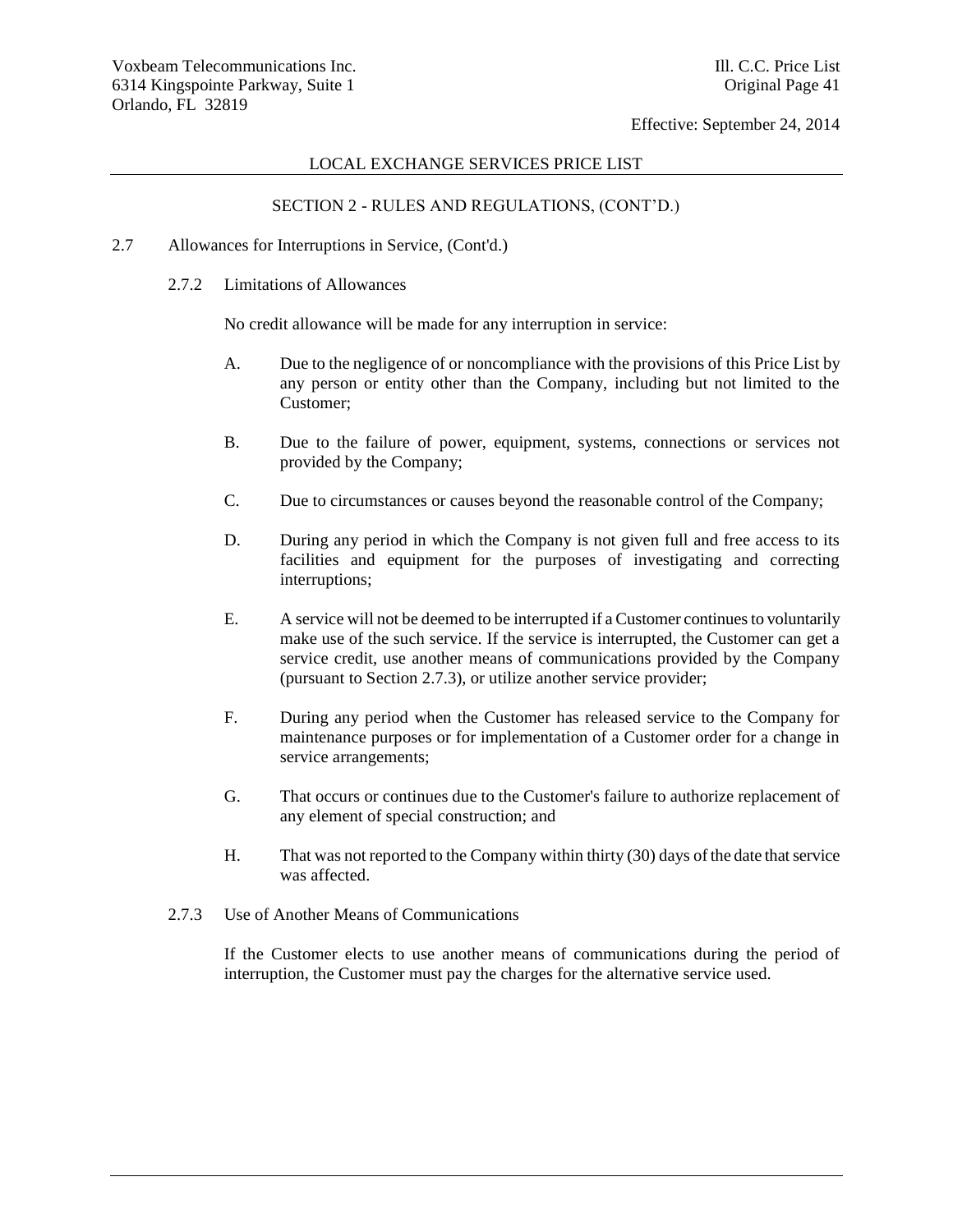### LOCAL EXCHANGE SERVICES PRICE LIST

# SECTION 2 - RULES AND REGULATIONS, (CONT'D.)

### 2.7 Allowances for Interruption in Service, (Cont'd.)

2.7.4 Interruption of Service Credits

The Company will provide a credit to the Customer for service outages that last over a 24 hour period. Credit will be given on the next monthly billing cycle following the outage or the discovery of the outage. Credits will be issued based upon the following criteria:

- A. If the service outage is 48 hours or less, the credit will be equal to a pro-rata portion of the monthly recurring charges for all local services disrupted. For purposes of this calculation, all months will have 30 service days. The credit will be the number of day of the outage divided by 30 times the monthly recurring charges for the local services affected by the outage.
- B. If the service outage is for more than 48 hours but not more than 72 hours, the credit will be equal to at least 33% of one month's recurring charges for all local services affected by the outage.
- C. If the service outage is for more than 72 hours but not more than 96 hours, the credit will be equal to at least 67% of one month's recurring charges for all local services affected by the outage.
- D. If the service outage is for more than 96 hours but not more than 120 hours, the credit will be equal to at one month's recurring charges for all local services affected by the outage.
- E. For each day or portion thereof that the service outage continues after 120 hours, the Company will provide alternative telephone service or an additional credit of \$20.00 per day, at the Customer's option.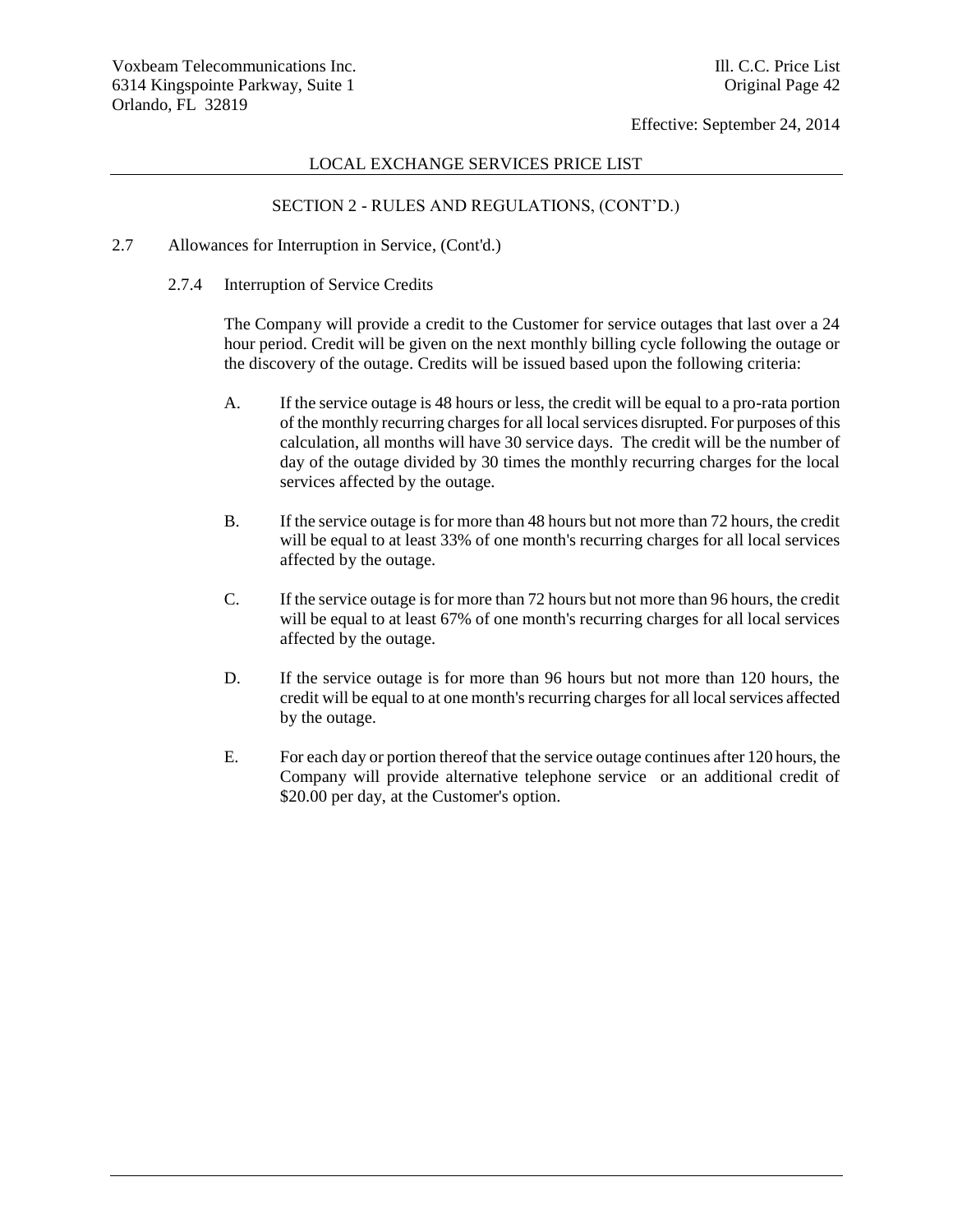### LOCAL EXCHANGE SERVICES PRICE LIST

# SECTION 2 - RULES AND REGULATIONS, (CONT'D.)

- 2.7 Allowances for Interruption in Service, (Cont'd.)
	- 2.7.5 Limitations on Allowances

No credit allowance will be made for:

- A. interruptions due to the negligence of or noncompliance with the provisions of this Price List by the Customer, authorized user or joint user;
- B. interruptions due to the negligence of any person other than the Company, including but not limited to the Customer;
- C. interruptions of service during any period in which the Company is not given full access to its facilities and equipment for the purpose of investigating and correcting interruptions;
- D. interruptions of service during a period in which the Customer continues to use the service on an impaired basis;
- E. interruptions of service during any period when the Customer has released service to the Company for maintenance purposes or for implementation of a Customer order for a change in service arrangements;
- F. interruption of service due to circumstances or causes beyond the reasonable control of Company; and
- G. that occur or continue due to the Customer's failure to authorize replacement of any element of special construction.
- 2.7.6 Cancellation For Service Interruption

Cancellation or termination for service interruption is permitted only if any circuit experiences a single continuous outage of eight (8) hours or more or cumulative service credits equaling sixteen (16) hours in a continuous twelve (12) month period. The right to cancel service under this provision applies only to the single circuit which has been subject to the outage or cumulative service credits.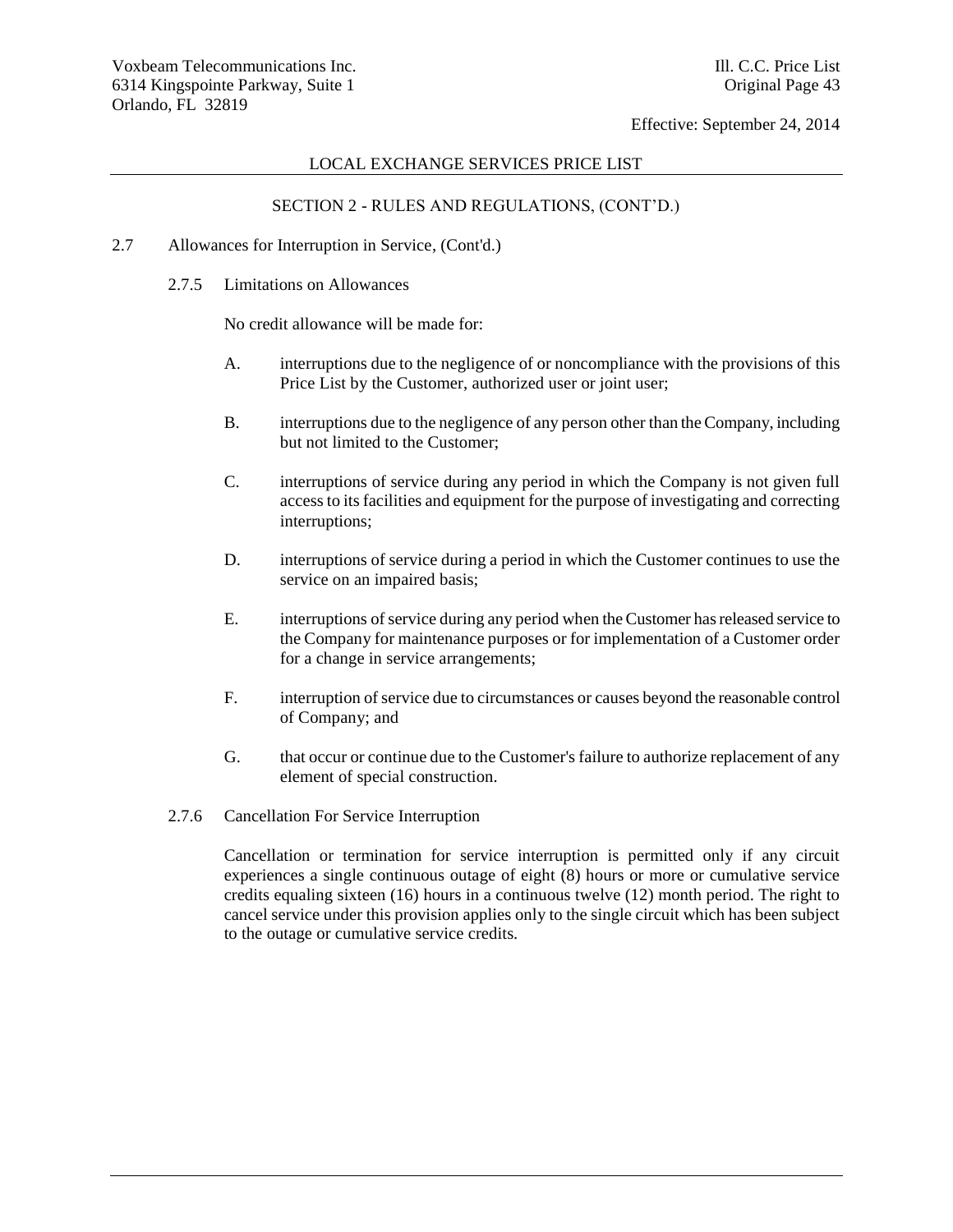### LOCAL EXCHANGE SERVICES PRICE LIST

## SECTION 2 - RULES AND REGULATIONS, (CONT'D.)

- 2.8 Cancellation of Service by Customer
	- 2.8.1 Customers may cancel service verbally or in writing. The company shall hold the Customer responsible for payment of all charges, including fixed fees, surcharges, etc., which accrue up to the cancellation date. Customers that cancel the primary local exchange line will have the entire Account disconnected, including any secondary line and all associated features. In the event the Customer executes a term commitment agreement with the Company, the Customer must cancel service and terminate the agreement in accordance with the agreement terms.
	- 2.8.2 If a Customer cancels a service order or terminates services before the completion of the term for any reason other than a service interruption (as defined in Section 2.7.1 of this Price List) or where the Company breaches the terms in the service contract, Customer may be requested by the Company to pay to Company termination liability charges, which are defined below. These charges shall become due and owing as of the effective date of the cancellation or termination and be payable within the period set forth in Section 2.6.2 of this Price List.
	- 2.8.3 Termination Liability

Customer's termination liability for cancellation of service shall be equal to:

- A. all unpaid non-recurring charges reasonably expended by Company to establish service to Customer, plus;
- B. any disconnection, early cancellation or termination charges reasonably incurred and paid to third parties by Company on behalf of Customer, plus;
- C. all recurring charges specified in the applicable Service Order for the balance of the then current term discounted at the prime rate announced in the Wall Street Journal on the third business day following the date of cancellation;
- D. minus a reasonable allowance for costs avoided by the Company as a direct result of Customer's cancellation.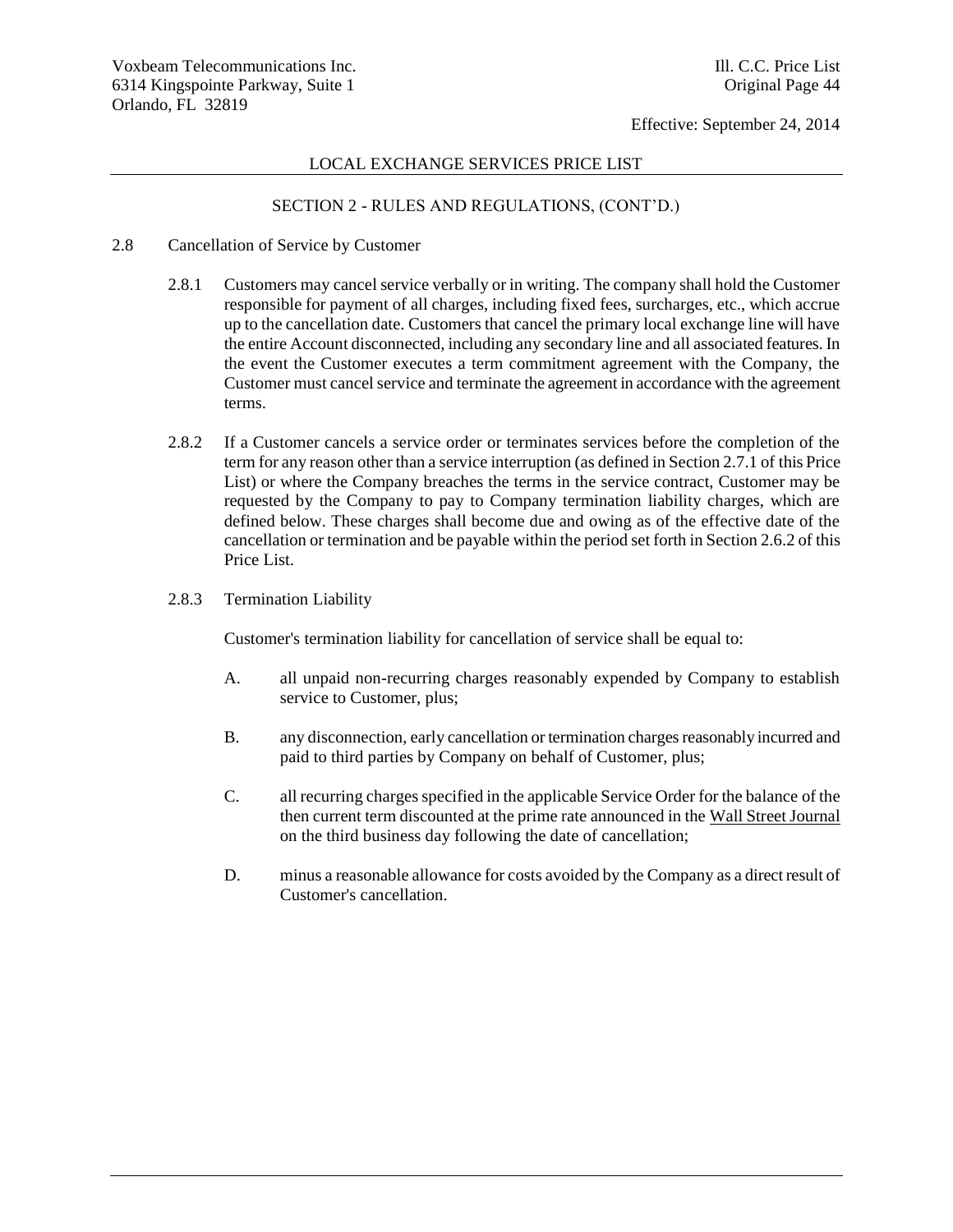## LOCAL EXCHANGE SERVICES PRICE LIST

# SECTION 2 - RULES AND REGULATIONS, (CONT'D.)

#### 2.9 Service Guarantees

2.9.1 Service Installation Guarantees

The Company will install service and provide service guarantees in accordance with 83 Ill. Adm. Code, Section 732.

A. Installation Guarantees

The Company will provide installation for new service based upon the following intervals:

- 1. Service will be installed within five (5) business days after receipt of the order unless the customer requests a later installation date. In that case, the Company will inform the Customer of its duty to install service within five (5) days.
- 2. The Company offering basic local exchange service utilizing the network or network elements of another carrier must install new lines for basic local exchange service within three (3) business days of the line or lines being provisioned by the carrier whose network or network elements are being utilized.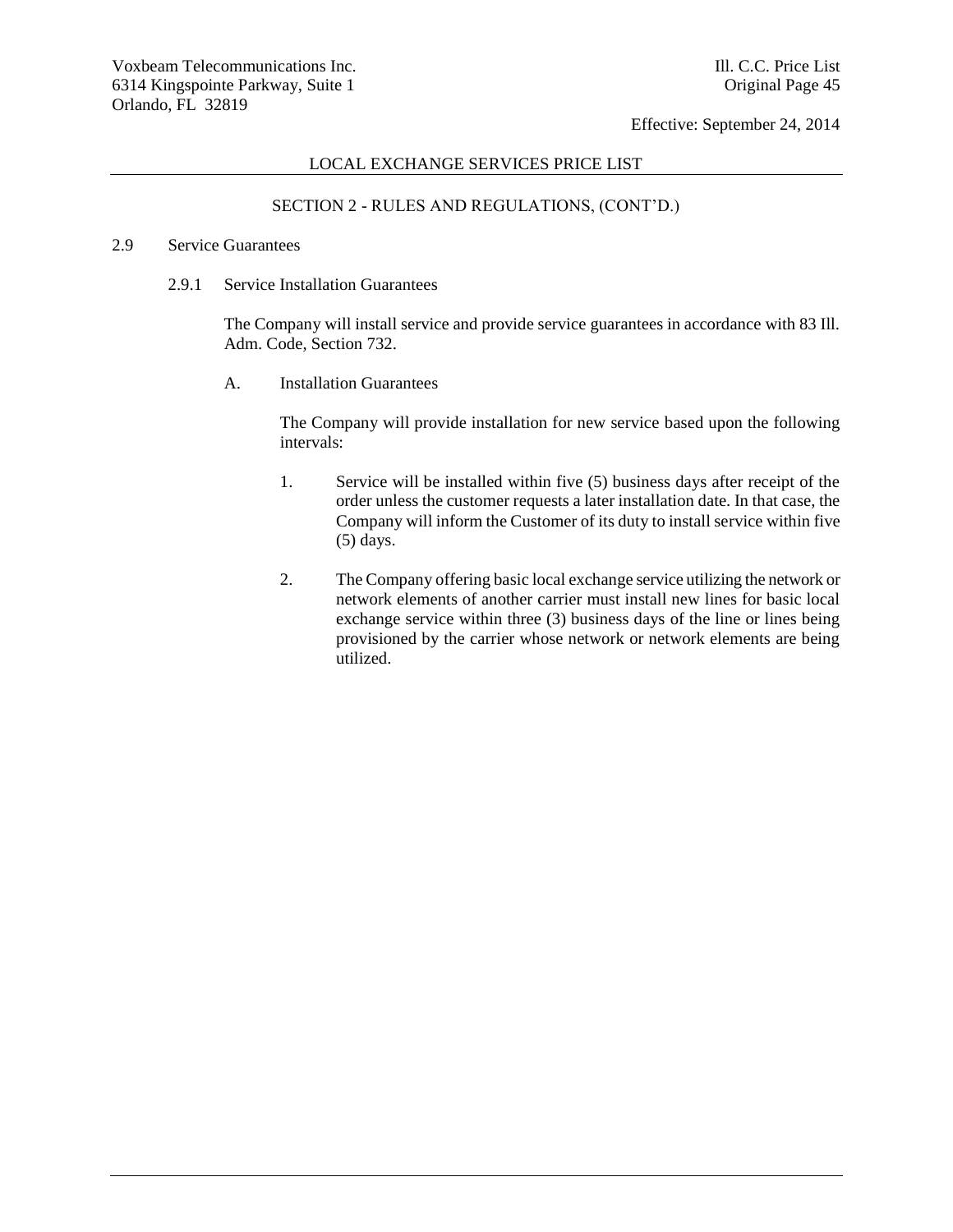#### LOCAL EXCHANGE SERVICES PRICE LIST

# SECTION 2 - RULES AND REGULATIONS, (CONT'D.)

### 2.9 Service Guarantees, (Cont'd.)

- 2.9.1 Service Installation Guarantees, (Cont'd.)
	- B. Installation Credits

Should the Company fail to meet the Installation Guarantee's identified above, the Customer will receive the following installation credits. Credit will be given on the next monthly billing cycle following the missed Installation Guarantee.

- 1. A credit of 50% of the installation charge, or, in the absence of an installation charge or where installation is pursuant to Link-Up, a credit of \$25.00.
- 2. A credit of 100% of the installation charge if the carrier fails to install service within ten (10) days after the service application is placed, or five (5) business days after the Customer's requested installation date. In the absence of an installation charge or in the case where installation is pursuant to Link-Up, the carrier must provide credit of \$50.00.
- 3. For each day that the failure to install service continues beyond the initial ten (10) days or beyond five (5) business days after the Customer's requested installation date, the Company must provide either alternative telephone services or an additional credit of \$20.00 per day, at the Customer's option.
- 4. The Company will provide the Customer with a \$50.00 credit, on the Customers next invoice, for any missed installation appointment that requires the Customer to be present. This credit is not applicable if the Company provides the Customer with a 24 hour notice of the Company's inability to keep the appointment.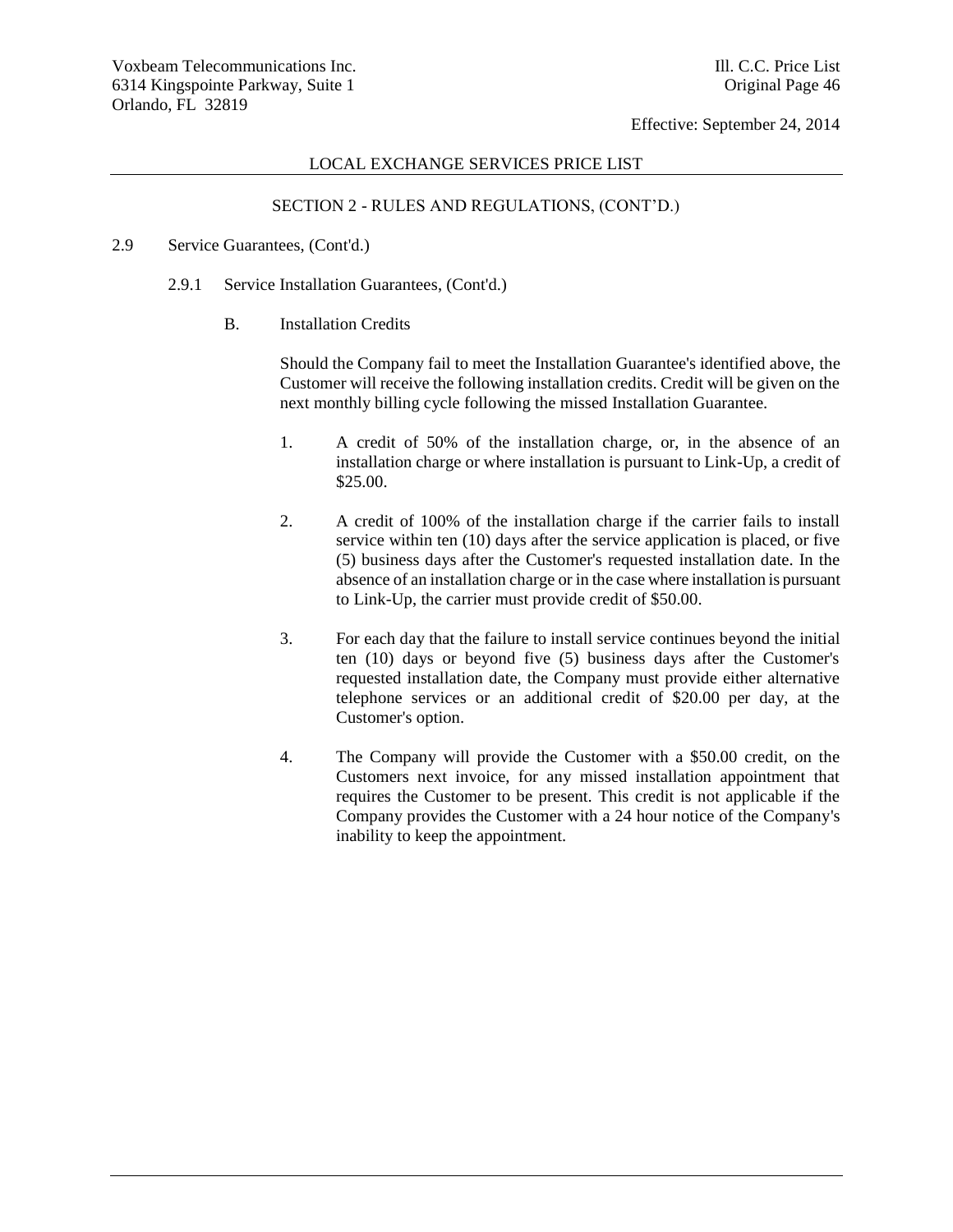#### LOCAL EXCHANGE SERVICES PRICE LIST

# SECTION 2 - RULES AND REGULATIONS, (CONT'D.)

#### 2.9 Service Guarantees, (Cont'd.)

2.9.2 Customer Service Visit Guarantees

The Company will provide Customer Service Visit Guarantees in accordance with 83 Ill. Adm. Code, Section 732.

A. Repair Service Guarantees

The Company will provide repair service visits upon the following intervals:

- 1. Service must be restored within 24 hours of receiving notice that a Customer is out of service, including those service disruptions that occur when a Customer switches existing basic local exchange service from another carrier to the Company.
- 2. All repair appointments must be kept when a Customer premise visit requires the Customer to be present. If a repair appointment is missed the Customer is entitled to the Credit described in Section 2.9.2.B below. The Company must inform the Customer when a repair or installation appointment requires the Customer to be present, prior to scheduling the appointment.
- B. Repair Service Credits

Should the Company fail to meet the Repair Service Guarantee for service visits that require the Customer to be present, the Customer will receive the following credit. Credit will be given on the next monthly billing cycle following the missed Repair Service Guarantee.

1. The Company will provide the Customer with a \$50.00 credit, on the Customers next invoice, for any missed repair appointment that requires the Customer to be present. This credit is not applicable if the Company provides the Customer with a 24 hour notice of the Company's inability to keep the appointment.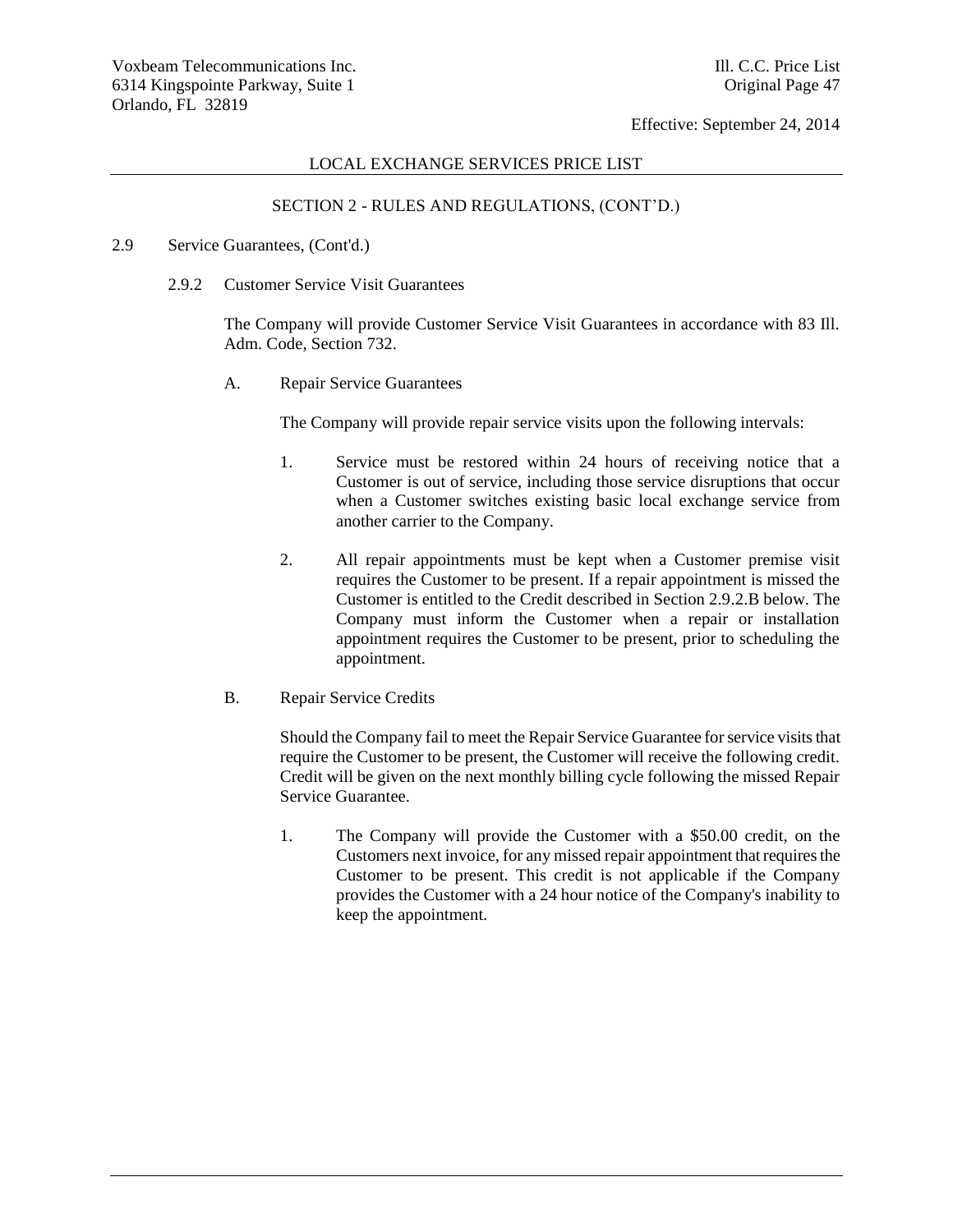## LOCAL EXCHANGE SERVICES PRICE LIST

# SECTION 2 - RULES AND REGULATIONS, (CONT'D.)

#### 2.10 Customer Liability for Unauthorized Use of the Network

Unauthorized use of the network occurs when a person or entity that does not have actual, apparent, or implied authority to use the network, obtains the Company's services provided under this Price List.

- 2.10.1 Customer Liability for Fraud and Unauthorized Use of the Network
	- A. The Customer is liable for the unauthorized use of the network obtained through the fraudulent use of a Company calling card, if such a card is offered by the Company, or an accepted credit card, provided that the unauthorized use occurs before the Company has been notified.
	- B. A Company calling card is a telephone calling card issued by the Company at the Customer's request, which enables the Customer or user(s) authorized by the Customer to place calls over the Network and to have the charges for such calls billed to the Customer's account.

An accepted credit card is any credit card that a cardholder has requested or applied for and received, or has signed, used, or authorized another person to use to obtain credit. Any credit card issued as an renewal or substitute in accordance with this paragraph is an accepted credit card when received by the cardholder.

- C. The Customer must give the Company written or oral notice that an unauthorized use of a Company calling card or an accepted credit card has occurred or may occur as a result of loss, and/or theft.
- D. The Customer is responsible for payment of all charges for calling card services furnished to the Customer or to users authorized by the Customer to use service provided under this Price List, unless due to the negligence of the Company. This responsibility is not changed due to any use, misuse, or abuse of the Customer's service or Customer-provided equipment by third parties, the Customer's employees, or the public.

The liability of the Customer for unauthorized use of the Network by credit card fraud will not exceed the lesser of fifty dollars (\$50.00) or the amount of money, property, labor, or services obtained by the unauthorized user before notification to the Company.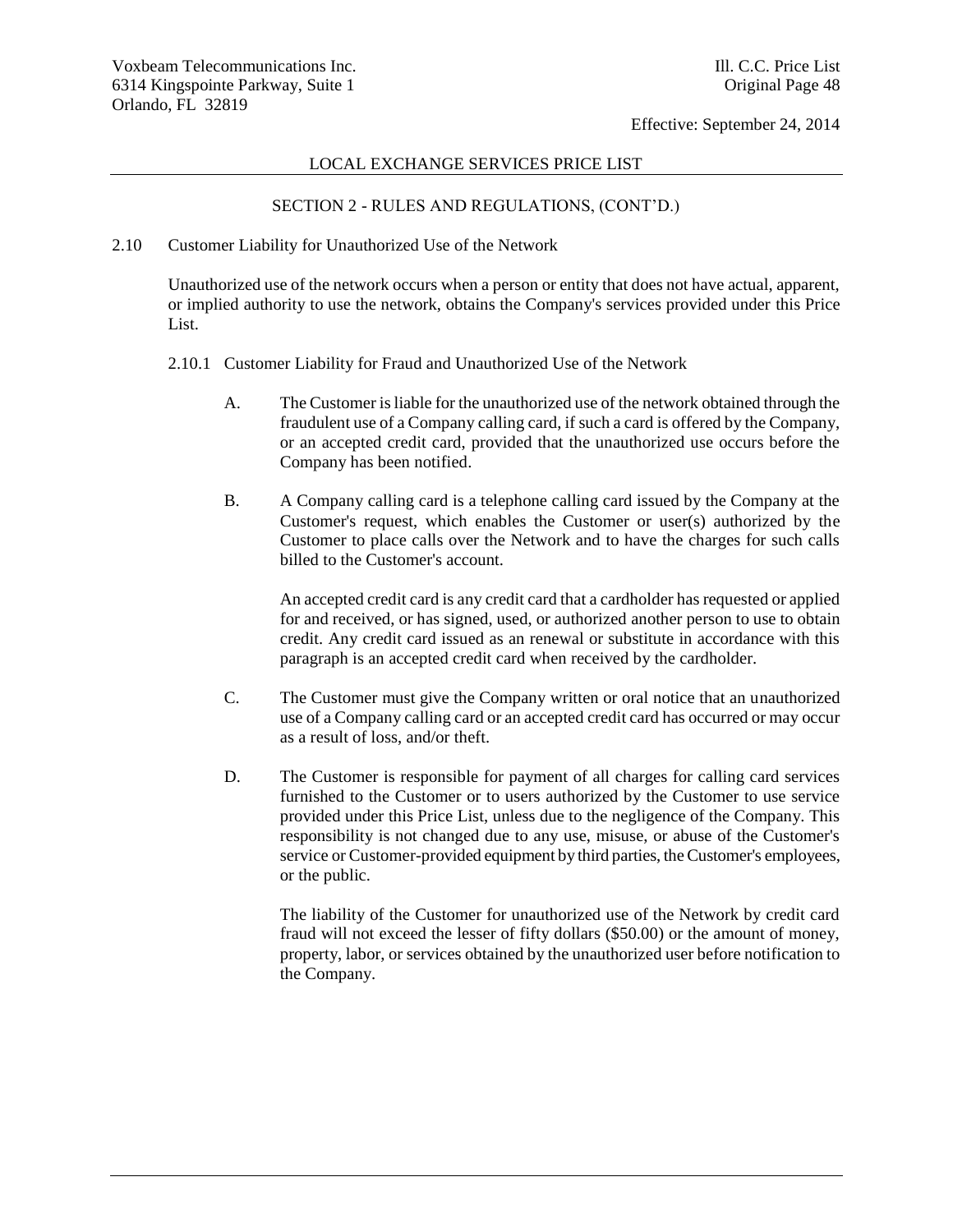## LOCAL EXCHANGE SERVICES PRICE LIST

# SECTION 2 - RULES AND REGULATIONS, (CONT'D.)

# 2.11 Use of Customer's Service by Others

2.11.1 Joint Use Arrangements

Joint use arrangements will be permitted for all services provided under this Price List. From each joint use arrangement, one member will be designated as the Customer responsible for the manner in which the joint use of the service will be allocated. The Company will accept orders to start, rearrange, relocate, or discontinue service only from the Customer. Without affecting the Customer's ultimate responsibility for payment of all charges for the service, each joint user shall be responsible for the payment of the charges billed to it.

## 2.12 Transfers and Assignments

Neither the Company nor the Customer may assign or transfer its rights or duties in connection with the services and facilities provided by the Company without the written consent of the other party, except that the Company may assign its rights and duties to a) any subsidiary, parent company or affiliate of the Company; b) pursuant to any sale or transfer of substantially all the assets of the Company; or c) pursuant to any financing, merger or reorganization of the Company.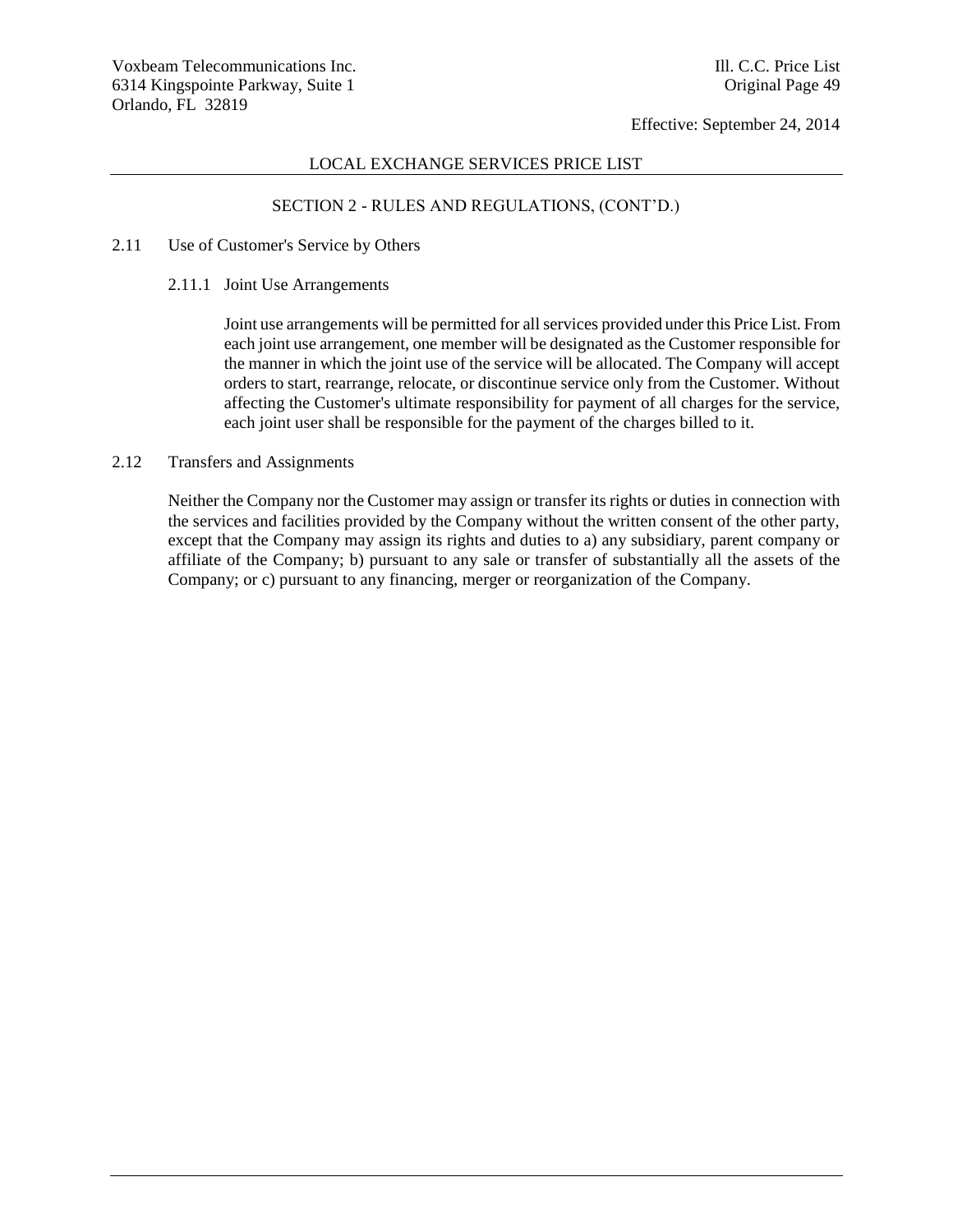### LOCAL EXCHANGE SERVICES PRICE LIST

# SECTION 2 - RULES AND REGULATIONS, (CONT'D.)

### 2.13 Notices and Communications

- 2.13.2 The Customer shall designate on the service order an address to which the Company shall mail or deliver all notices and other communications, except that Customer may also designate a separate address to which the Company's bills for service shall be mailed.
- 2.13.3 The Company shall designate on the service order an address to which the Customer shall mail or deliver all notices and other communications, except that Company may designate a separate address on each bill for service to which the Customer shall mail payment on that bill.
- 2.13.4 Except as otherwise stated in this Price List, all notices or other communications required to be given pursuant to this Price List will be in writing. Notices and other communications of either party, and all bills mailed by the Company, shall be presumed to have been delivered to the other party on the third business day following placement of the notice, communication or bill with the U.S. Mail or a private delivery service, prepaid and properly addressed, or when actually received or refused by the addressee, whichever occurs first.
- 2.13.5 The Company or the Customer shall advise the other party of any changes to the addresses designated for notices, other communications or billing, by following the procedures for giving notice set forth herein.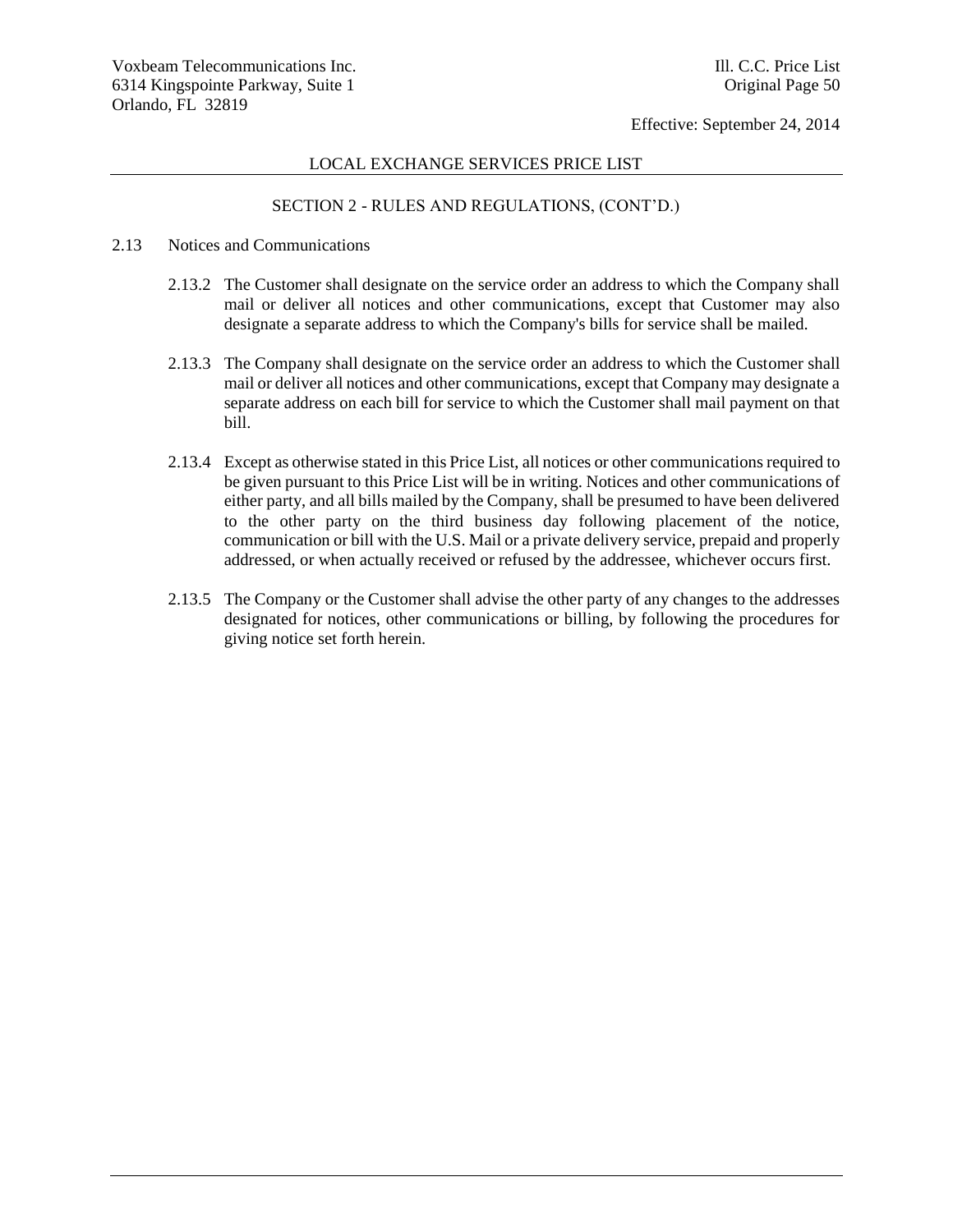#### LOCAL EXCHANGE SERVICES PRICE LIST

# SECTION 2 - RULES AND REGULATIONS, (CONT'D.)

### 2.14 Telephone Assistance Programs

### 2.14.1 General

Low income assistance will be offered by the Company when residential local exchange service is available as a stand-alone offering in this Price List. To qualify for low-income assistance, the applicant must participate in any of the following assistance programs. The Illinois Department of Human Services will certify the applicant's participation in assistance programs (a) and (b), below for purposes of eligibility.

- (a) Medicaid
- (b) Food Stamps
- (c) Supplemental Security Income (SSI)
- (d) Federal Housing Assistance
- (e) Low-Income Home Energy Assistance (LIHEAP)
- (f) National School Lunch Program's free lunch program
- (g) Temporary Assistance to Needy Families (TANF)
- A. The low-income programs are funded through voluntary contributions from Illinois customers.
- B. The Telephone Company's verification through the Department of Human Services or, in lieu of electronic verification, applicant's signature on the form contained in Part 757 as Exhibit E, shall constitute proof of income eligibility.
- C. The low-income assistance shall be available to only one access line per low-income household.
- 2.14.2 Supplemental Link-Up Assistance

A one-time credit of \$35.00, will be applied towards the customary connection charge to each new eligible customer.

2.14.3 Supplemental Lifeline Assistance

Eligible customers may receive a discount of \$1.20 on their monthly telephone service.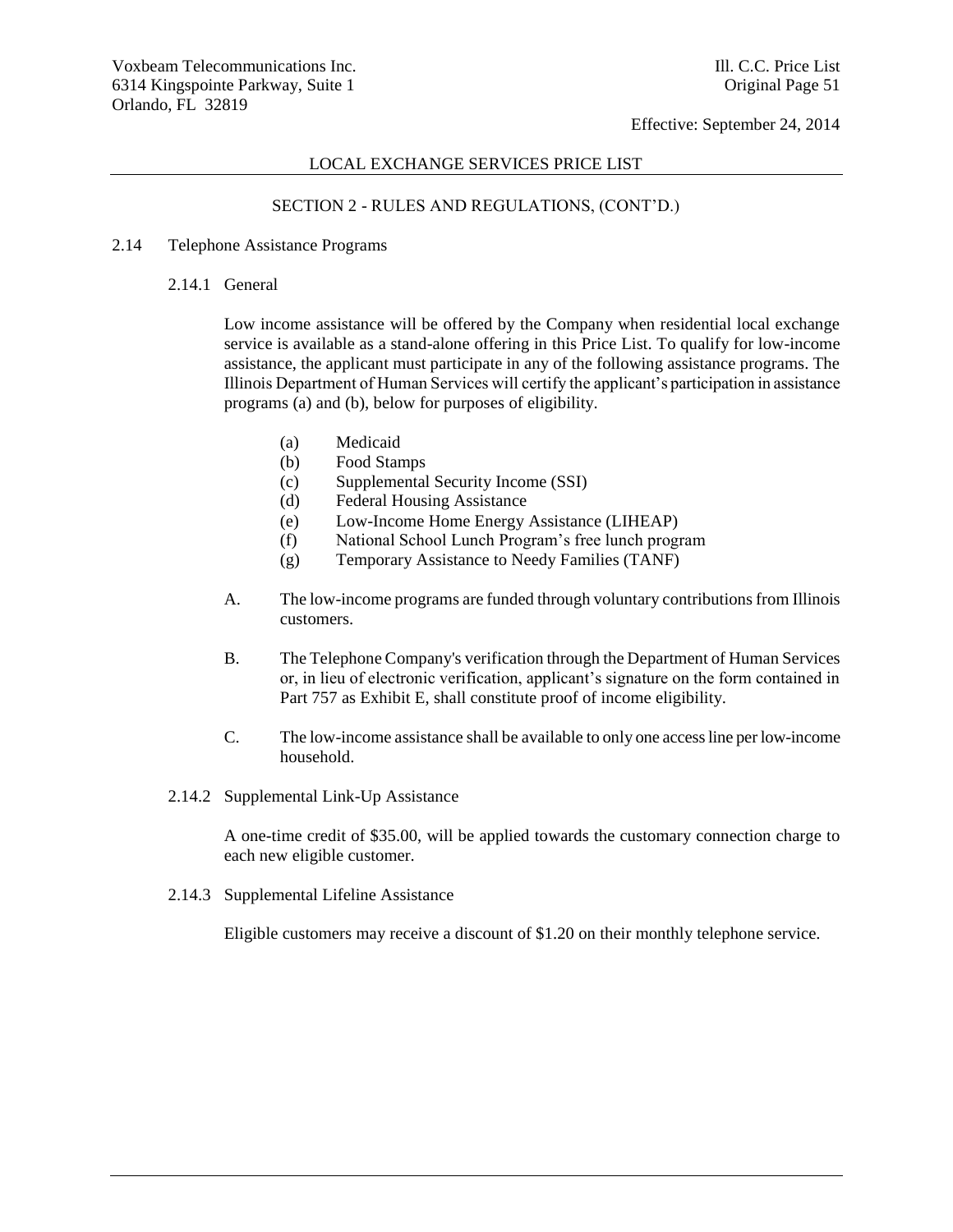## LOCAL EXCHANGE SERVICES PRICE LIST

# SECTION 2 - RULES AND REGULATIONS, (CONT'D.)

- 2.14 Telephone Assistance Programs, (Cont'd.)
	- 2.14.4 Voluntary Contributions
		- A. Customers wishing to participate in the funding of UTSAP may do so by electing to contribute, on a monthly basis, a fixed amount to be included by the Company on the Customer's monthly bill. The voluntary contribution shall not reduce the Customer's total monthly bill amount due the Company for telephone services or other charges.
			- 1. Residential Customers may elect to contribute:

| (a) | \$0.50 |
|-----|--------|
| (b) | \$1.00 |
| (c) | \$2.00 |
| (d) | \$5.00 |

2. Business Customers may elect to contribute:

| (a) | \$1.00  |
|-----|---------|
| (b) | \$ 5.00 |
| (c) | \$10.00 |
| (d) | \$25.00 |

- B. Customers may elect to discontinue or change the amount of monthly contribution on their bill at any time upon providing at least thirty (30) days notice to the Company.
- C. Failure by the Customer in any month to remit the entire billed amount shall reduce the UTSAP contribution accordingly.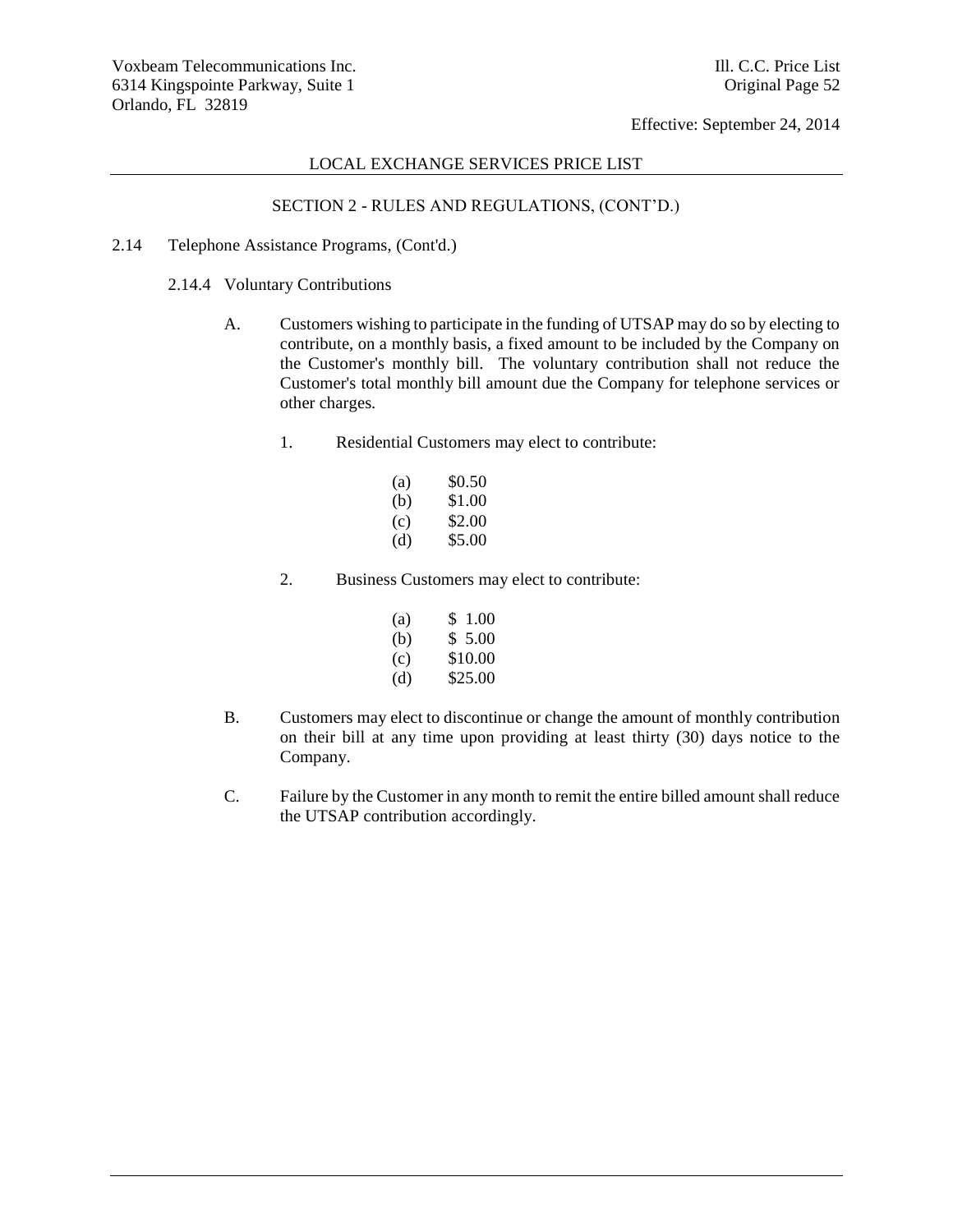### LOCAL EXCHANGE SERVICES PRICE LIST

## SECTION 2 - RULES AND REGULATIONS, (CONT'D.)

- 2.15 Telecommunications Relay Service
	- 2.15.1 The Company concurs in the Rates, Rules and Regulations governing: (1) intrastate Telecommunications Provisions for the Hearing-and-Voice-Impaired as filed by the Illinois Telecommunications Access Corporation in its ILL. C. C. No. 1 tariff; (2) intrastate Telecommunications Provisions for the Deaf and Severely Hearing-Impaired for Telecommunications Relay Service as filed by the Illinois Telecommunications Access Corporation in its ILL. C. C. No. 2 tariff.
	- 2.15.2 The Company extends this concurrence to any and all changes which may be made subsequent to this date by the Illinois Telecommunications Access Corporation in its ILL. C. C. No. 1 and ILL. C. C. No. 2 tariffs.
	- 2.15.3 The Company hereby expressly reserves the right to cancel and make void this statement of concurrence at any time.
	- 2.15.4 ITAC Supplemental Charge

Pursuant to the Order dated April 28, 2015, of the Illinois Commerce Commission in Docket 15-0236, the Company will impose a supplemental charge of 7 cents per month per line for all Illinois telephone and VoIP residential subscriber lines other than Centrex-type and PBX lines, a charge of 1.4 cents for each Centrex-type line and VoIP business subscription, and a charge of 35 cents per PBX trunk. Charges for services provisioned by T-1 lines and other advanced services shall mirror the Company's application of 9-1-1 charges. These charges shall be effective with bills rendered on or after June 1, 2015 or at the beginning of the first cycle after June 1, 2015. **(T) (T)(R) (R) (R) (T) (T)**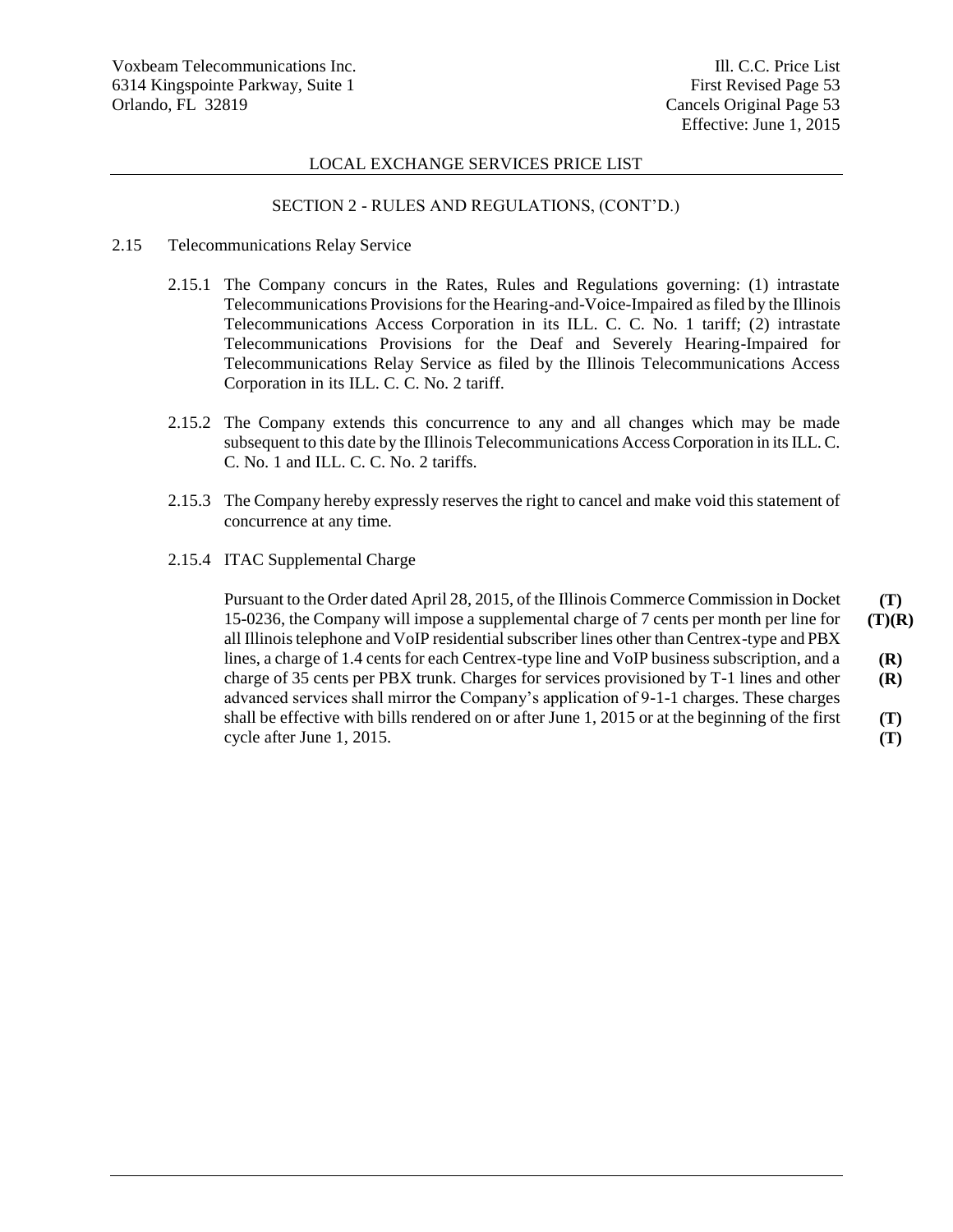## LOCAL EXCHANGE SERVICES PRICE LIST

# SECTION 2 - RULES AND REGULATIONS, (CONT'D.)

## 2.16 Universal Emergency Telephone Number Service (911)

Universal Emergency Telephone Number Service (911 Service) is an arrangement of Company central office and trunking facilities whereby any telephone user who dials the numbers 911 will reach the emergency report center for the telephone from which the number is dialed or will be routed to an operator if all lines to an emergency report center are busy. If no emergency report center Customer exists for a central office entity, a telephone user who dials the number 911 will be routed to an operator. No call-specific charges apply to 911 calls.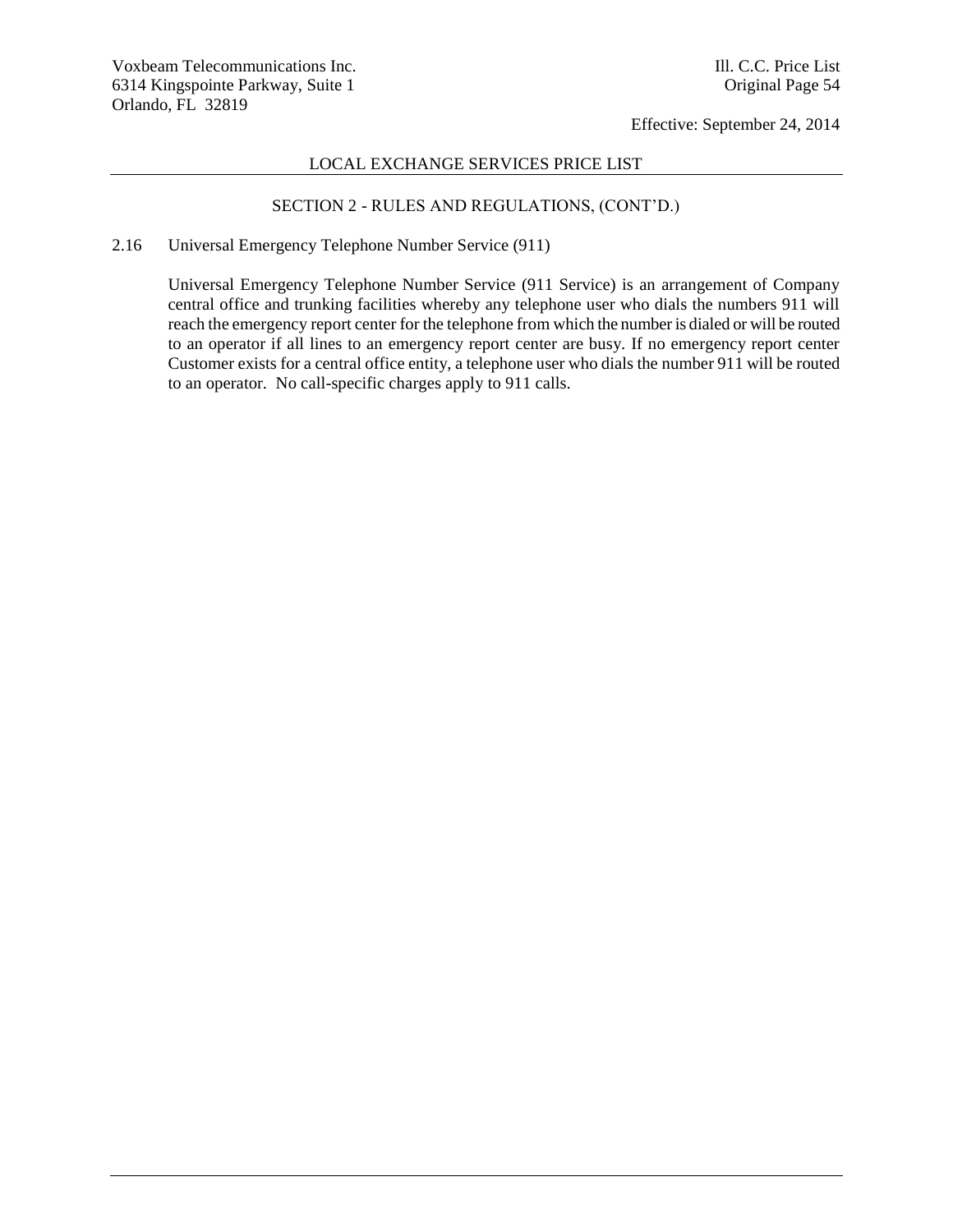## LOCAL EXCHANGE SERVICES PRICE LIST

# SECTION 2 - RULES AND REGULATIONS, (CONT'D.)

#### 2.17 Digital Divide Elimination Fund

Digital Divide Elimination Fund Program is created as a special fund in the State Treasury to foster elimination of the Digital Divide. All monies in the Fund will be collected by the Company and reported to the Department of Commerce and Community Affairs, who will issue grants to the various communities based upon their needs.

- 2.17.1 Customers wishing to participate in the funding of the Program may do so by electing to contribute, on a monthly basis, a fixed amount to be included on the Customer's monthly bill. This contribution shall not reduce the customer's total amount due for telecommunications services or other charges appearing on the bill.
- 2.17.2 This contribution will be a line item on the bill and identified as the Digital Divide Fund.
- 2.17.3 Customers may elect to contribute \$0.50, \$1.00, \$2.00, \$5.00, \$10.00, \$15.00, or \$25.00 per month per line.
- 2.17.4 Customers may elect to discontinue or change the amount of the monthly contribution on their bill at any time upon providing at least thirty (30) days' notice by telephone to the Company.
- 2.17.5 Failure by the customer in any month to remit the entire billed amount may reduce the contribution accordingly.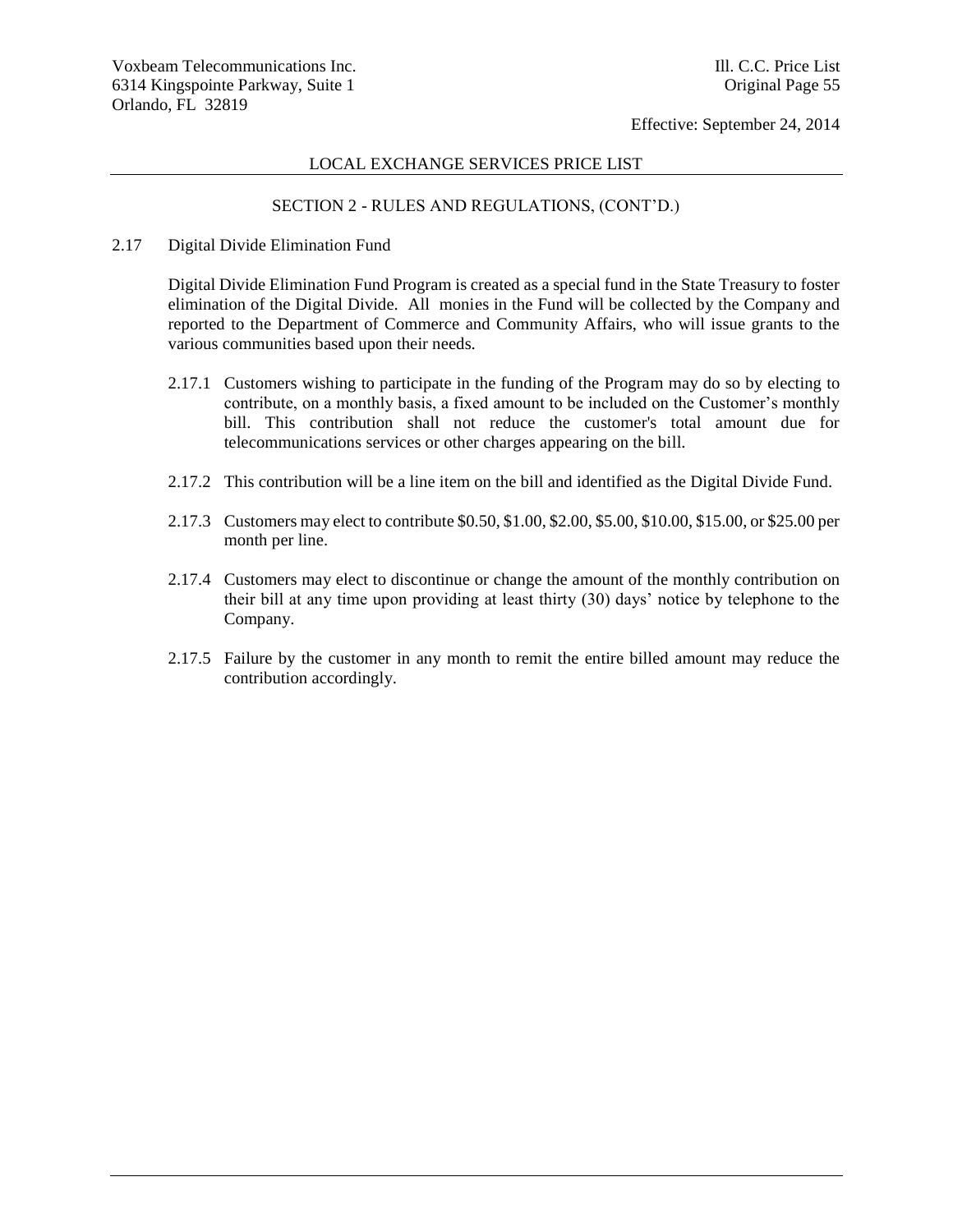## LOCAL EXCHANGE SERVICES PRICE LIST

# SECTION 2 - RULES AND REGULATIONS, (CONT'D.)

2.18 Illinois Universal Service Fund Surcharge (IUSF)

A Universal Service Fund surcharge, calculated as a percentage of the Company's total intrastate retail revenues for the period less any uncollectible revenues, is assessed once per billing period. The surcharge will appear as a separate line item on each customer's invoice.

USF Assessment rate, per month: 0.93598%

1.029% (Effective October 1, 2014)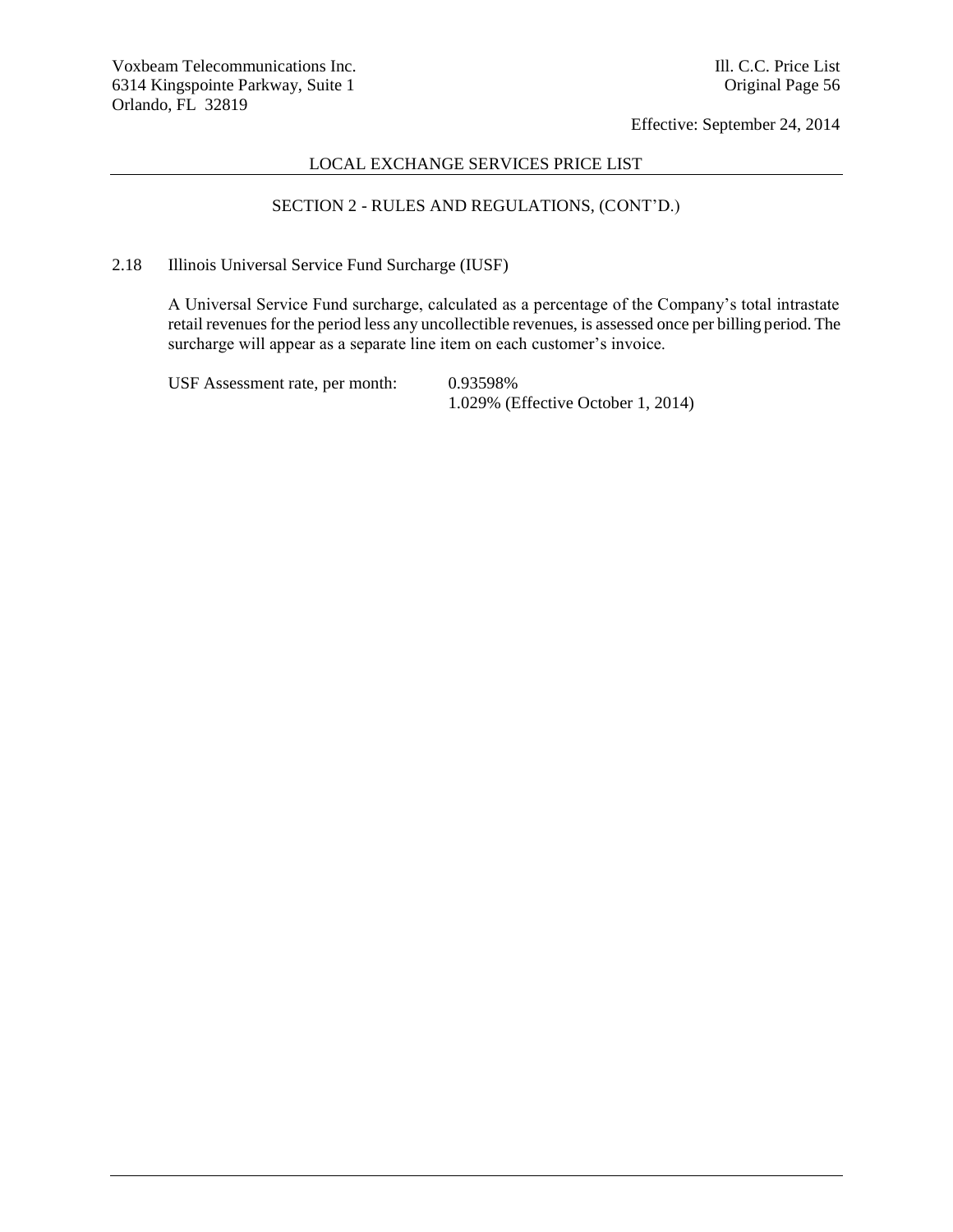## LOCAL EXCHANGE SERVICES PRICE LIST

# SECTION 3 - SERVICE AREAS

# 3.1 Exchange Service Areas

Local exchange services are provided, subject to availability of facilities and equipment, in the exchanges and local calling areas currently served by the following incumbent LECs and other Local Exchange Companies that serve the same exchanges.

- 1) Illinois Bell Telephone Company (AT&T Illinois)
- 2) Verizon North, Inc.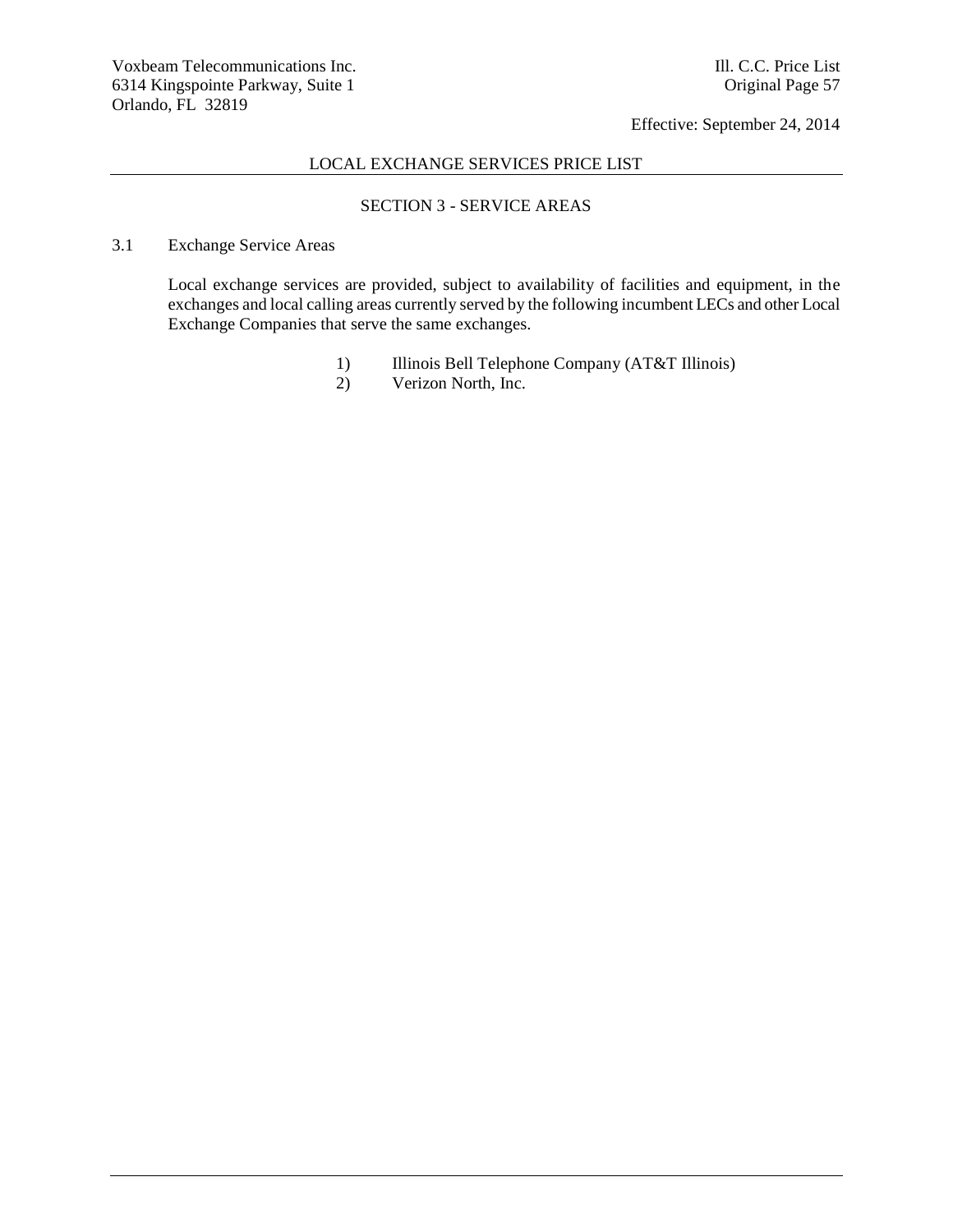#### LOCAL EXCHANGE SERVICES PRICE LIST

## SECTION 4 - SERVICE CHARGES AND SURCHARGES

#### 4.1 Service Order and Change Charges

4.1.1 General

Non-recurring charges apply to processing Service Orders for new service and for changes in service.

Primary Line Connection Charge: Applies to requests for initial connection or establishment of telephone service with the Company.

Secondary Line Connection Charge: Applies to installation of a second or additional access line.

Moves: Applies to Customer request for a move or change in the physical location of the access line.

Telephone Number Change: Applies to Customer request for a change of the Customer telephone number.

Service Order Changes/Adds: Applies to Customer requests for changes in service or additional to services, including the addition of calling features.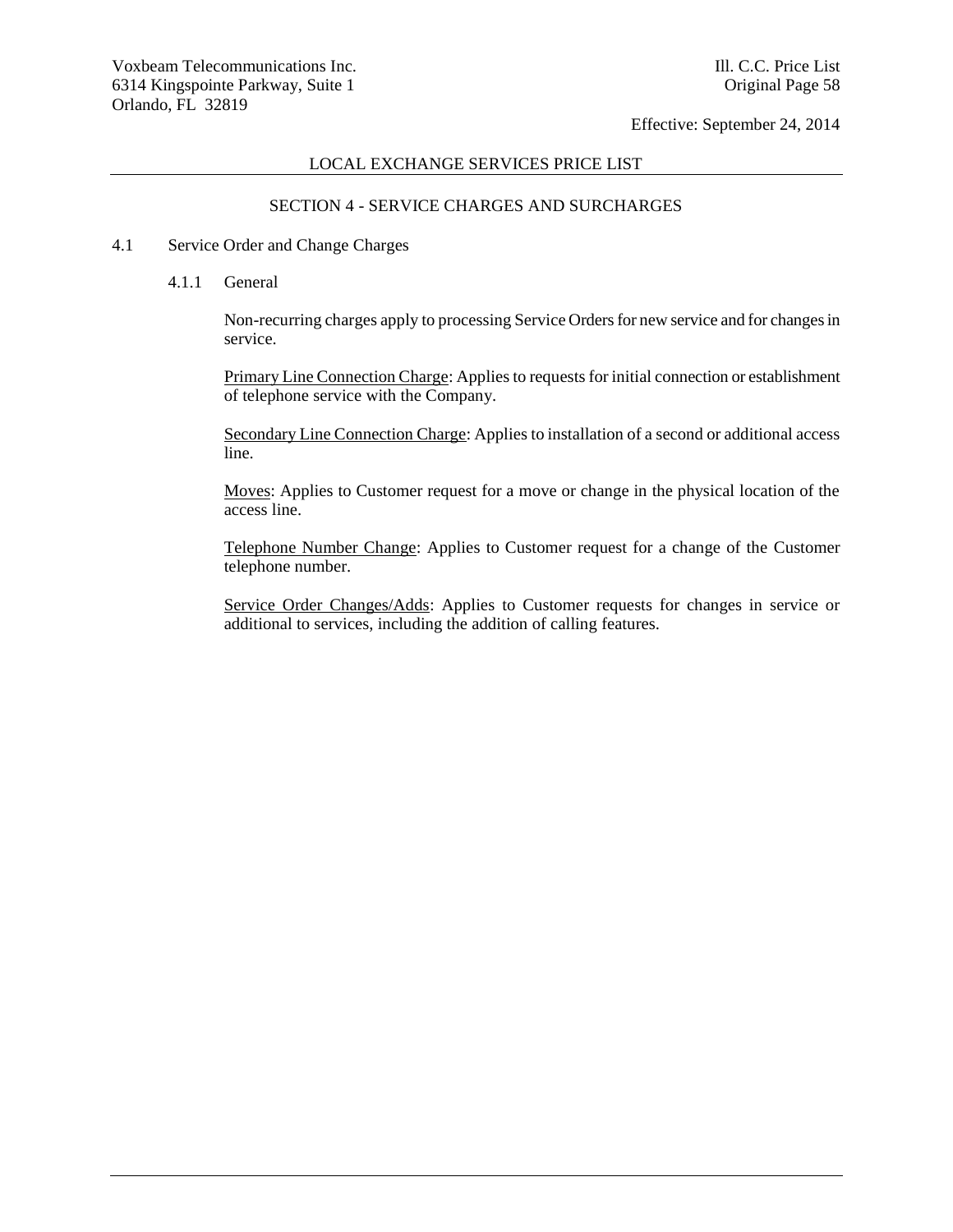# LOCAL EXCHANGE SERVICES PRICE LIST

# SECTION 4 - SERVICE CHARGES AND SURCHARGES, (CONT'D.)

#### 4.1 Service Order and Change Charges, (Cont'd.)

4.1.2 Rates

|                        | <b>Business</b> | Residential |
|------------------------|-----------------|-------------|
| Line Connection Charge |                 |             |
| Primary Line           | \$60.00         | \$60.00     |
| Secondary Line         | \$60.00         | \$60.00     |
| Service Order Charge   |                 |             |
| Moves/Adds/Changes     | \$25.00         | \$25.00     |
|                        |                 |             |

### 4.2 Premises Visit Charge

Premises Visit charges apply when the installation of network access facilities or trouble resolution require a visit to the Customer's premises. This charge applies in addition to the Technician Dispatch Charge.

|                                               | <b>Business</b> | Residential |
|-----------------------------------------------|-----------------|-------------|
| Installation Charge $-1st$ Hour               | \$120.00        | \$110.00    |
| Repair Charge $-1^{st}$ 1/2 Hour              | \$91.00         | \$91.00     |
| Repair Charge – Each Add'l $\frac{1}{2}$ Hour | \$46.00         | \$46.00     |

## 4.3 Restoral Charge

A restoration charge applies to the restoration of suspended service and facilities because of nonpayment of bills and is payable at the time that the restoration of the suspended service and facilities is arranged. The restoration charge does not apply when, after disconnection of service, service is later re-installed.

|                         | <b>Business</b> | Residential |
|-------------------------|-----------------|-------------|
| Per occasion, per line: | \$20.00         | \$20.00     |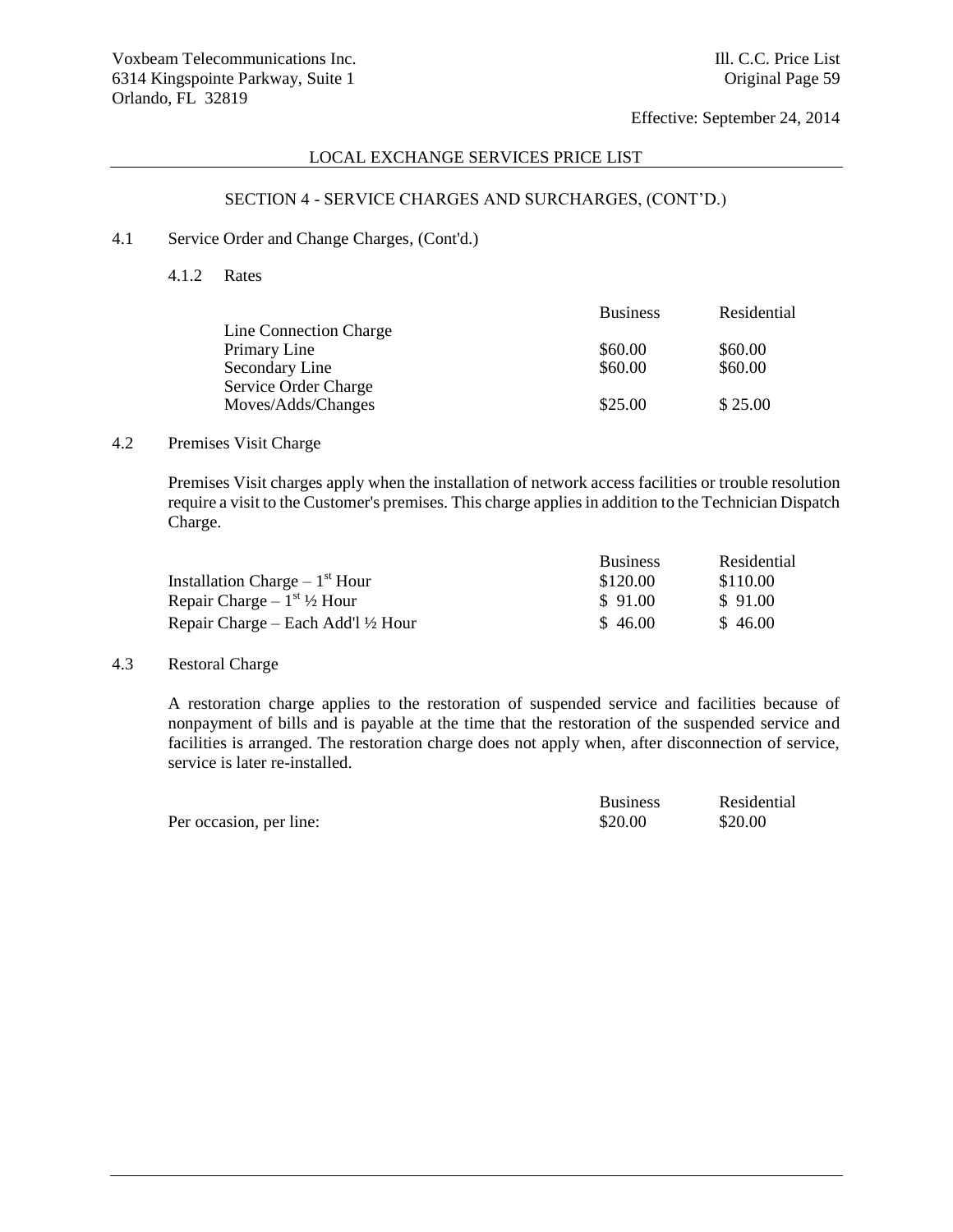### LOCAL EXCHANGE SERVICES PRICE LIST

## SECTION 4 - SERVICE CHARGES AND SURCHARGES, (CONT'D.)

#### 4.4 Public Telephone Surcharge

In order to recover the Company's expenses to comply with the FCC's pay telephone compensation plan effective on October 7, 1997 (FCC 97-371), an undiscountable per call charge is applicable to all intrastate calls that originate from any pay telephone used to access Company provided services. This surcharge, which is in addition to standard tariffed usage charges and any applicable service charges and surcharges associated with service, applies for the use of the instrument used to access Company provided service and is unrelated to the service accessed from the pay telephone.

Pay telephones include coin-operated and coinless phones owned by local telephone companies, independent companies and interexchange carriers. The Public Pay Telephone Surcharge applies to the initial completed call and any reoriginated call (e.g., using the "#" symbol). The Public Pay Telephone Surcharge does not apply to calls placed from pay telephones at which the Customer pays for service by inserting coins during the progress of the call.

Whenever possible, the Public Pay Telephone Surcharge will appear on the same invoice containing the usage charges for the surcharged call. In cases where proper pay telephone coding digits are not transmitted to the Company prior to completion of a call, the Public Pay Telephone Surcharge may be billed on a subsequent invoice after the Company has obtained information from a carrier that the originating station is an eligible pay telephone.

Rate Per Call:  $\$0.60$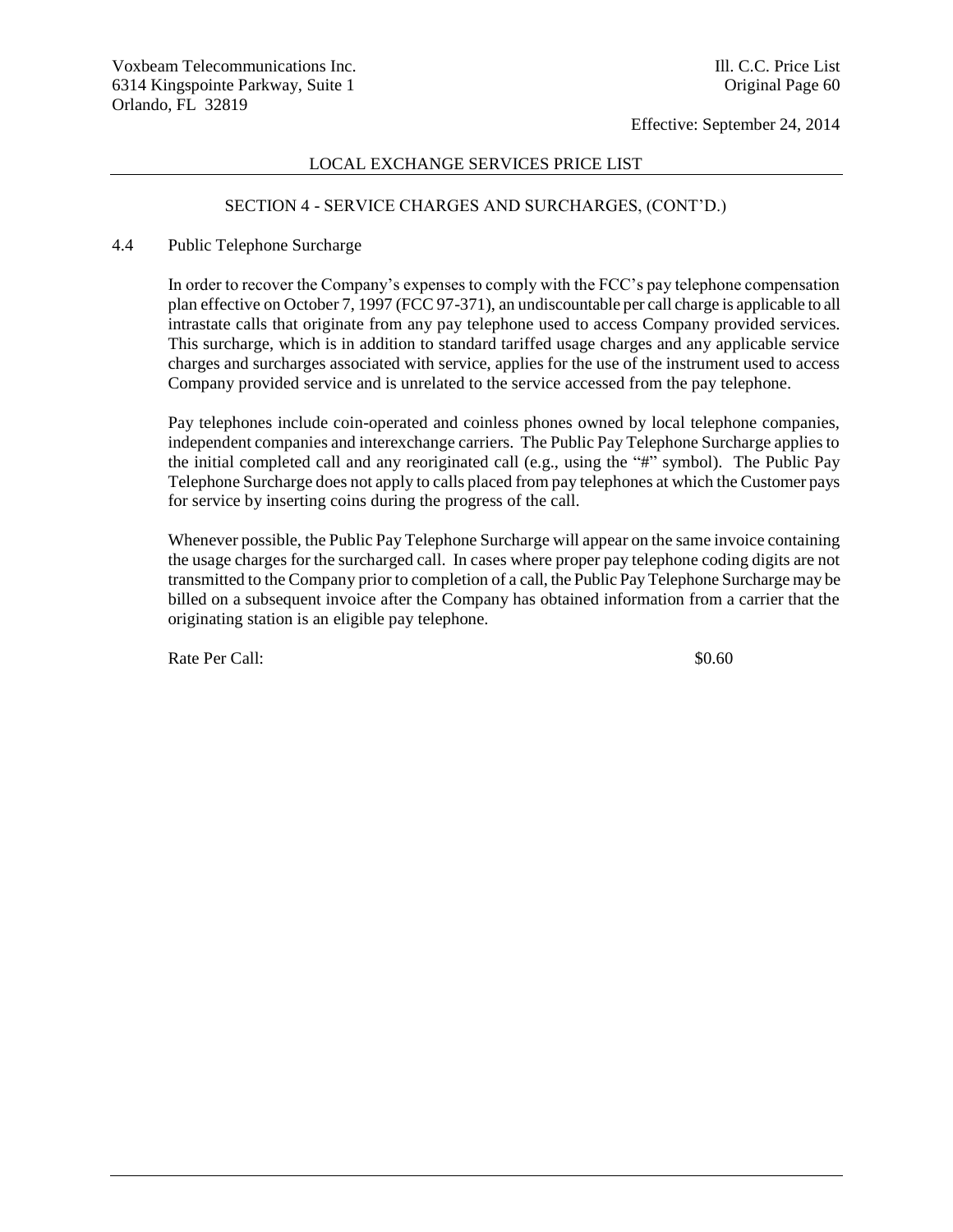#### LOCAL EXCHANGE SERVICES PRICE LIST

# SECTION 4 - SERVICE CHARGES AND SURCHARGES, (CONT'D.)

#### 4.5 Carrier Presubscription

4.5.1 General

Carrier Presubscription is a procedure whereby a Customer designates to the Company the carrier which the Customer wishes to be the carrier of choice for intraLATA and interLATA toll calls. Such calls are automatically directed to the designated carrier, without the need to use carrier access codes or additional dialing to direct the call to the designated carrier. Presubscription does not prevent a Customer who has presubscribed to an IntraLATA or InterLATA toll carrier from using carrier access codes or additional dialing to direct calls to an alternative long distance carrier on a per call basis.

4.5.2 Presubscription Options - Customers may select the same carrier or separate carriers for intraLATA and interLATA long distance. The following options for long distance Presubscription are available:

Option A: Customer select the Company as the presubscribed carrier for IntraLATA and InterLATA toll calls subject to presubscription.

Option B: Customer may select the Company as the presubscribed carrier for IntraLATA calls subject to presubscription and some other carrier as the presubscribed carrier for interLATA toll calls subject to presubscription.

Option C: Customer may select a carrier other than the Company for intraLATA toll calls subject to presubscription and the Company for interLATA toll calls subject to presubscription.

Option D: Customer may select the carrier other than the Company for both intraLATA and interLATA toll calls subject to presubscription

Option E: Customer may select two different carriers, neither being the Company for intraLATA and interLATA toll calls. One carrier to be the Customers' primary intraLATA interexchange carrier. The other carrier to be the Customer's primary interLATA interexchange carrier.

Option F: Customer may select a carrier other than the Company for no presubscribed carrier for intraLATA toll calls subject to presubscription which will require the Customer to dial a carrier access code to route all intraLATA toll calls to the carrier of choice for each call.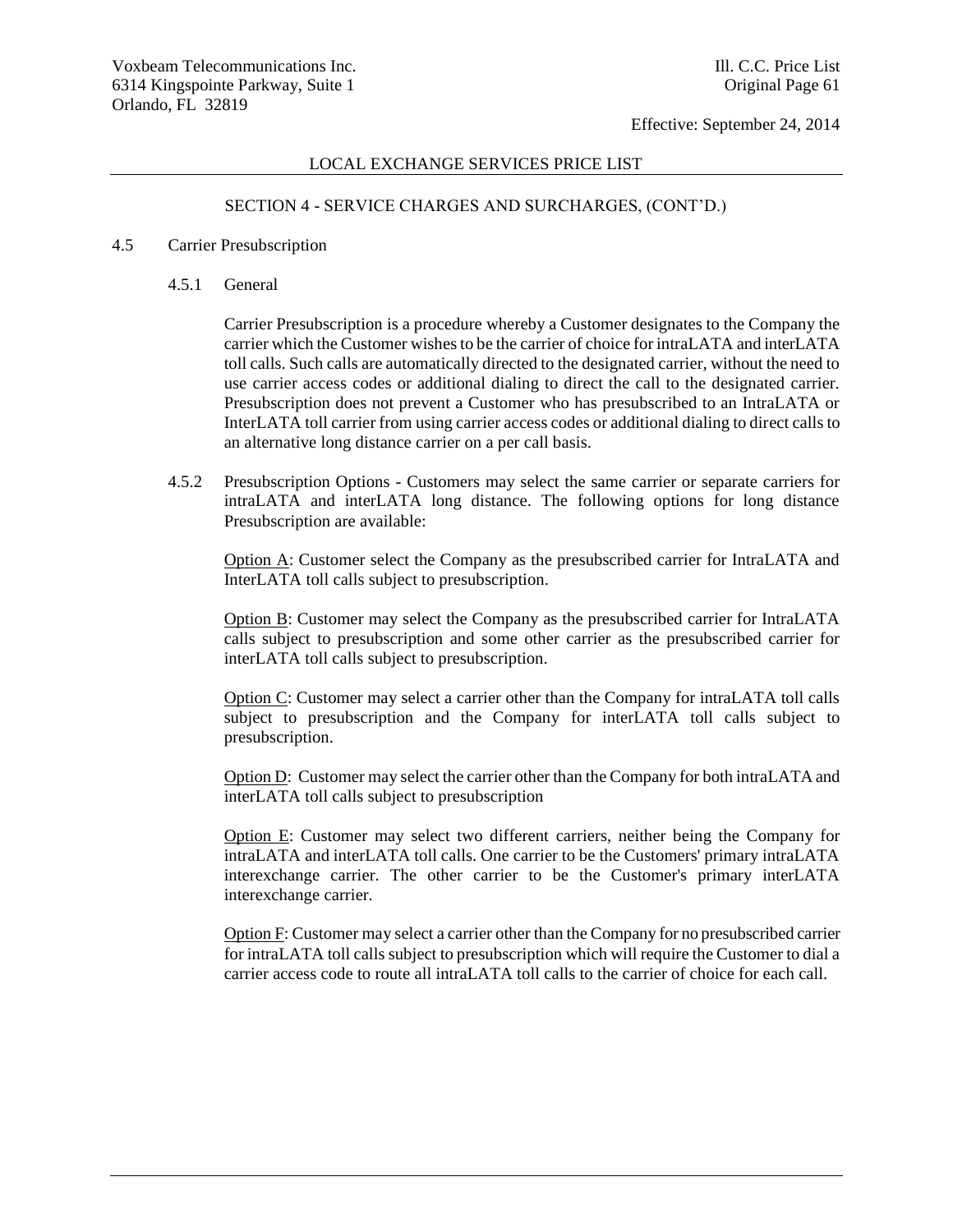#### LOCAL EXCHANGE SERVICES PRICE LIST

# SECTION 4 - SERVICE CHARGES AND SURCHARGES, (CONT'D.)

#### 4.5 Carrier Presubscription, (Cont'd.)

4.5.3 Rules and Regulations

Customers of record will retain their primary interexchange carrier(s) until they request that their dialing arrangements be changed.

Customers of record or new Customers may select either Options A, B, C, D, E or F for intraLATA Presubscription.

Customers may change their selected Option and/or presubscribed toll carrier at any time subject to charges specified in 4.4.5 below:

#### 4.5.4 Presubscription Procedures

A new Customer will be asked to select intraLATA and interLATA toll carriers at the time the Customer places an order to establish local exchange service with the Company. The Company will process the Customer's order for service. All new Customers' initial requests for intraLATA toll service presubscription shall be provided free of charge.

If a new Customer is unable to make selection at the time the new Customer places an order to establish local exchange service, the Company will read a random listing of all available intraLATA and interLATA carriers to aid the Customer in selection. If selection is still not possible, the Company will inform the Customer that he/she will be given 90 calendar days in which to inform the Company of his/her choice for primary toll carrier(s) free of charge. Until the Customer informs the Company of his/her choice of primary toll carrier, the Customer will not have access to long distance services on a presubscribed basis, but rather will be required to dial a carrier access code to route all toll calls to the carrier(s) of choice. Customers who inform the Company of a choice for toll carrier presubscription within the 90 day period will not be assessed a service charge for the initial Customer request.

Customers of record may initiate a intraLATA or interLATA presubscription change at any time, subject to the charges specified in 4.5.5 below. If a Customer of record inquires of the Company of the carriers available for toll presubscription, the Company will read a random listing of all available intraLATA carriers to aid the Customer in selection.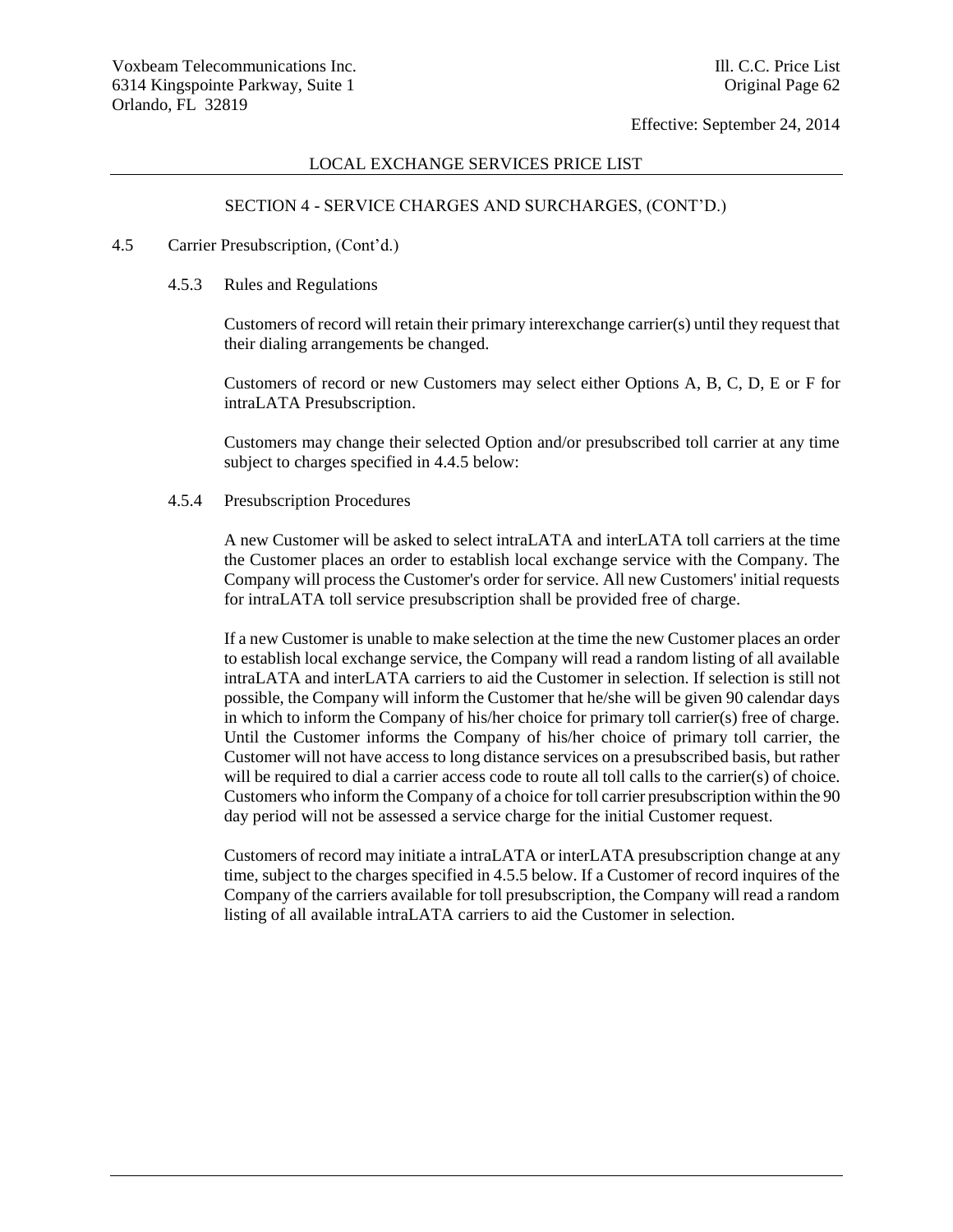# LOCAL EXCHANGE SERVICES PRICE LIST

# SECTION 4 - SERVICE CHARGES AND SURCHARGES, (CONT'D.)

- 4.5 Carrier Presubscription, (Cont'd.)
	- 4.5.5 Presubscription Charges
		- A. Application of Charges

After a Customer's initial selection for a presubscribed toll carrier and as detailed in above, for any change thereafter, an Presubscription Change Charge, as set for the below will apply. Customers who request a change in intraLATA and interLATA carriers with the same order will be assessed a single charge per line.

B. Nonrecurring Charges

Per business or residence line \$5.00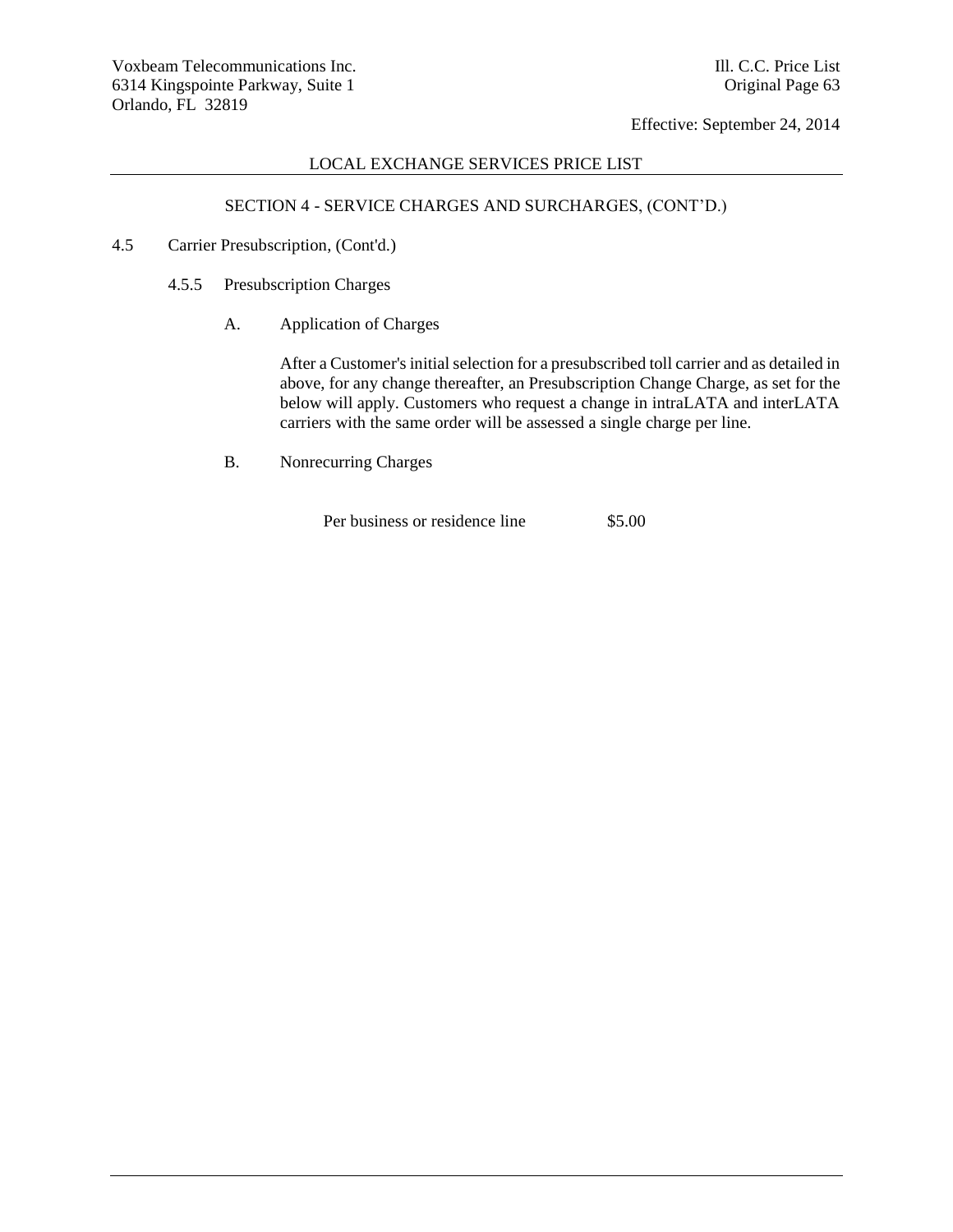### LOCAL EXCHANGE SERVICES PRICE LIST

## SECTION 5 - LOCAL EXCHANGE SERVICE

## 5.1 General

Local exchange service is offered to business and residential Customers on a presubscription basis from equal access originating end offices only. Service is provided on a term basis only. Unless other specified, the minimum term is one (1) year. Rates for service may vary by call type and/or term commitment. Usage rates, per call charges and monthly fees may apply. In addition, applicable Service Order and other non-recurring charges may apply. Call timing is defined in the description for each service. Service is available 24 hours a day, 7 days a week. Service is available where technically feasible and where facilities permit.

- 5.1.1 Application of Business and Residential Rates
	- A. The determination as to whether telephone service should be classified as Business or Residential is based on the character of the use to be made of the service. Service is classified as Business service where the use is primarily or substantially of a business, professional, institutional, or otherwise occupational nature. Where the business use, if any, is incidental and where the major use is of a personal or domestic nature at the person ' s dwelling, service is classified as Residential service.
	- B. Business rates apply at the following locations, among others:
		- 1. In offices, stores and factories, and in quarters occupied by clubs, lodges, fraternal societies, schools, colleges, libraries, hospitals, and other business establishments.
		- 2. In residence locations where the place of residence is in the immediate proximity to a place of business and it is evident that the telephone in the residence is or will be used for business purposes, and in residence locations where an extension is located at a place where business rates would apply.
		- 3. In the residence of a practicing physician, dentist, veterinary, surgeon, or other medical practitioner who has no service at business rates at another location.
		- 4. In any residence location where there is substantial business use of the service and the Customer has no service at business rates.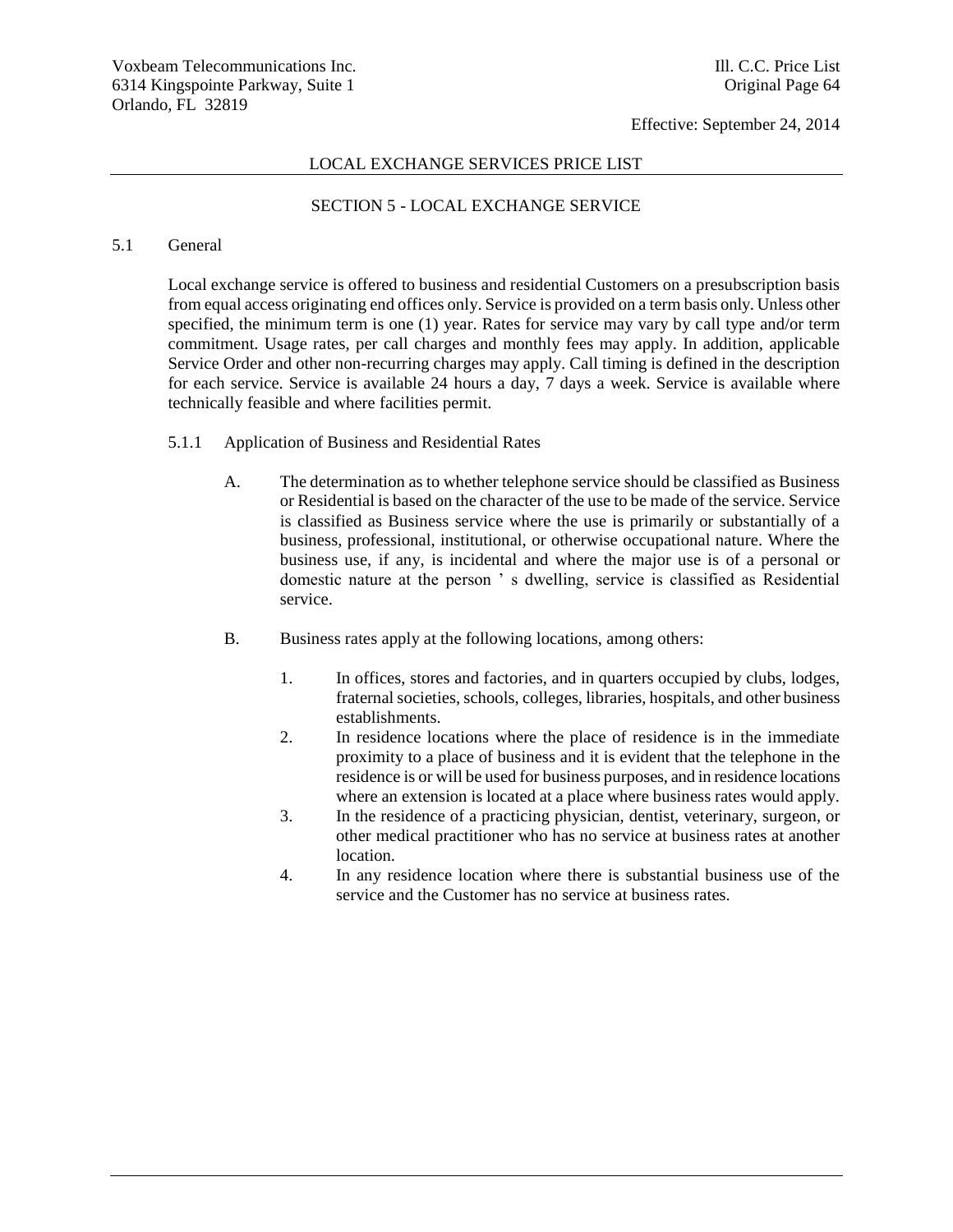## LOCAL EXCHANGE SERVICES PRICE LIST

# SECTION 5 - LOCAL EXCHANGE SERVICE, (CONT'D.)

## 5.1 General, (Cont'd.)

- 5.1.1 Application of Business and Residential Rates, (Cont'd.)
	- C. Residence rates apply at the following locations, among others:
		- 1. In private residences; in the residential portion of hotels, apartment houses, boarding houses, churches, or institutions when the use of the service is confined to the domestic use of the Customer and listings of a business nature are not furnished.
		- 2. In the residence of a practicing physician, dentist, veterinarian, surgeon, or other medical practitioner provided that such residence is not a part of an office building and provided the Customer has service charged for at business rates another location.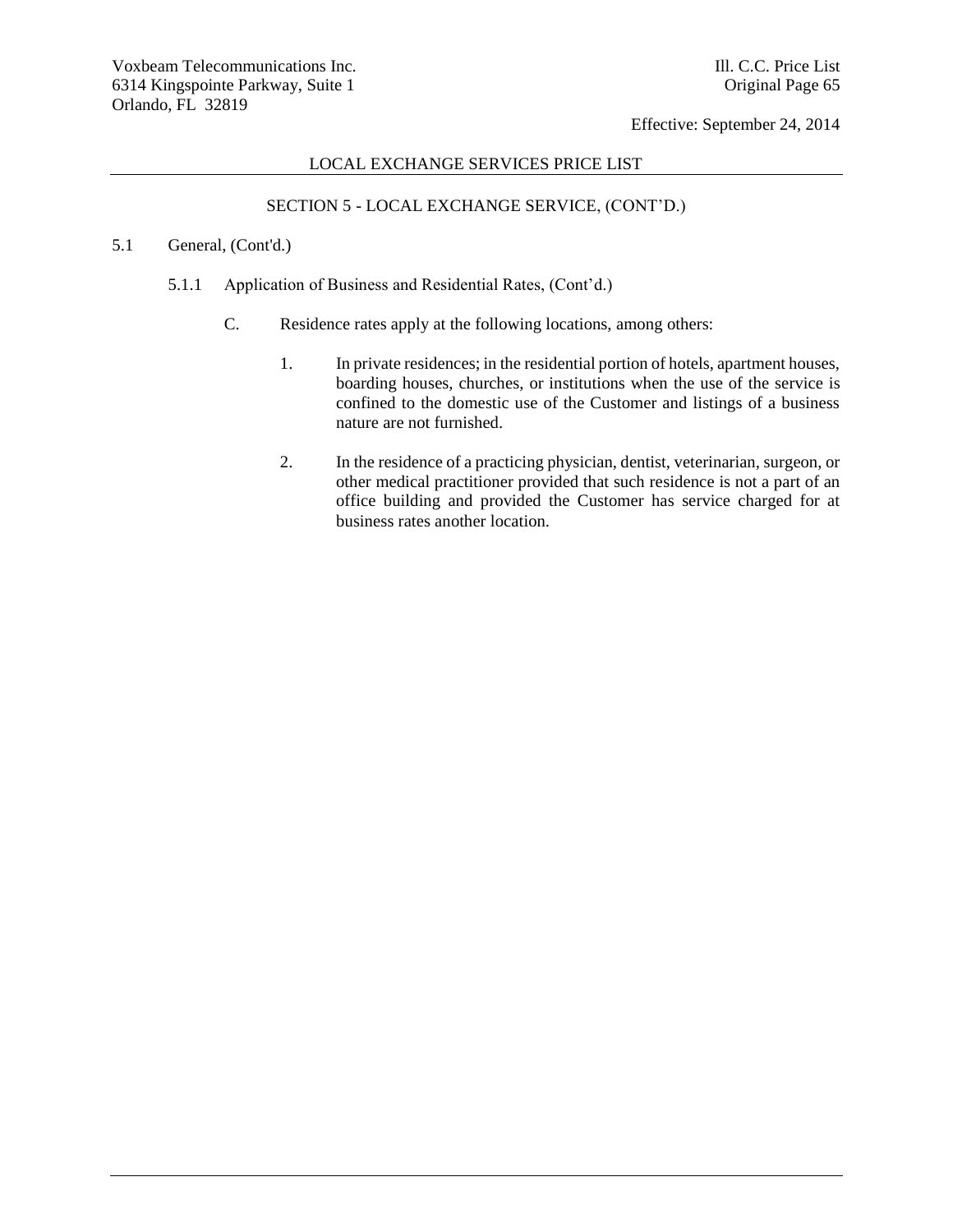# LOCAL EXCHANGE SERVICES PRICE LIST

# SECTION 5 - LOCAL EXCHANGE SERVICE, (CONT'D.)

5.2 Charges Based on Duration of Use

Where charges for a service are specified based on the duration of use, such as the duration of a telephone call, the following rules apply:

- A. Calls are measured in durational increments identified for each service. All calls that are fractions of a measurement increment are rounded-up to the next whole unit.
- B. Timing on completed calls begins when the call is answered by the called party. Answering is determined by hardware answer supervision in all cases where this signaling is provided by the terminating local carrier and any intermediate carrier(s). Timing for operator service person-to-person calls start with completion of the connection to the person called or an acceptable substitute, or to the PBX station called.
- C. Timing terminates on all calls when the calling party hangs up or the Company network receives an off-hook signal from the terminating carrier.
- D. Calls originating in one time period and terminating in another will be billed in proportion to the rates in effect during different segments of the call.
- E. All times refer to local time.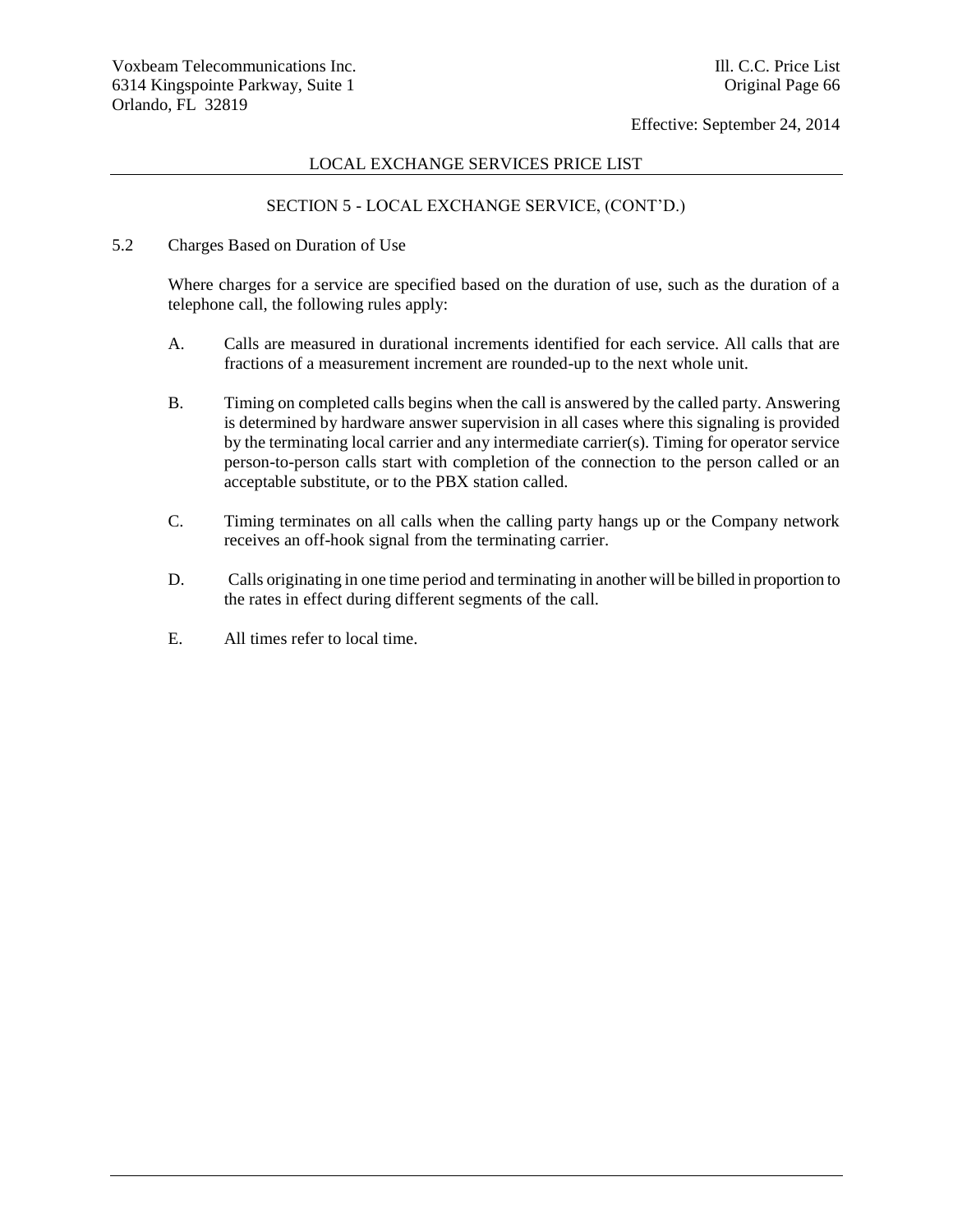#### LOCAL EXCHANGE SERVICES PRICE LIST

# SECTION 5 - LOCAL EXCHANGE SERVICE, (CONT'D.)

#### 5.3 Basic Local Exchange Service

5.3.1 General

Basic Local Exchange Service provides a Customer with a telephonic connection to, and a unique telephone number on, the Company switching network that enables the Customer to:

- a) receive calls from other stations on the public switched telephone network;
- b) access the Company Local Calling Services and other Services as set forth in this Price List;
- c) access interexchange calling services of the Company and of other carriers;
- d) access (at no additional charge) to Company operators and business office for service related assistance;
- e) access toll-free telecommunications services such as 800 NPA; and access toll-free emergency services by dialing 0 or 9-1-1 (where available);
- f) access relay services for the hearing and/or speech impaired.

Basic Local Exchange Services cannot be used to originate calls to caller-paid information services (e.g., 900, 976) provided by other companies. Calls to those numbers and other numbers used for caller-paid information services will be blocked by the Company switch. Each Basic Local Exchange Service corresponds to one or more telephonic communications channels that can be used to place or receive one call at a time.

Individual line Residence and Business Basic Local Exchange Service is comprised of exchange access lines defined as follows:

Exchange Access Line - The service central office line equipment and all the Company plant facilities up to the demarcation point. These facilities are Company-provided and maintained and provide access to and from the telecommunications network for message toll service and for local calling appropriate to the tariffed use offering selected by the Customer.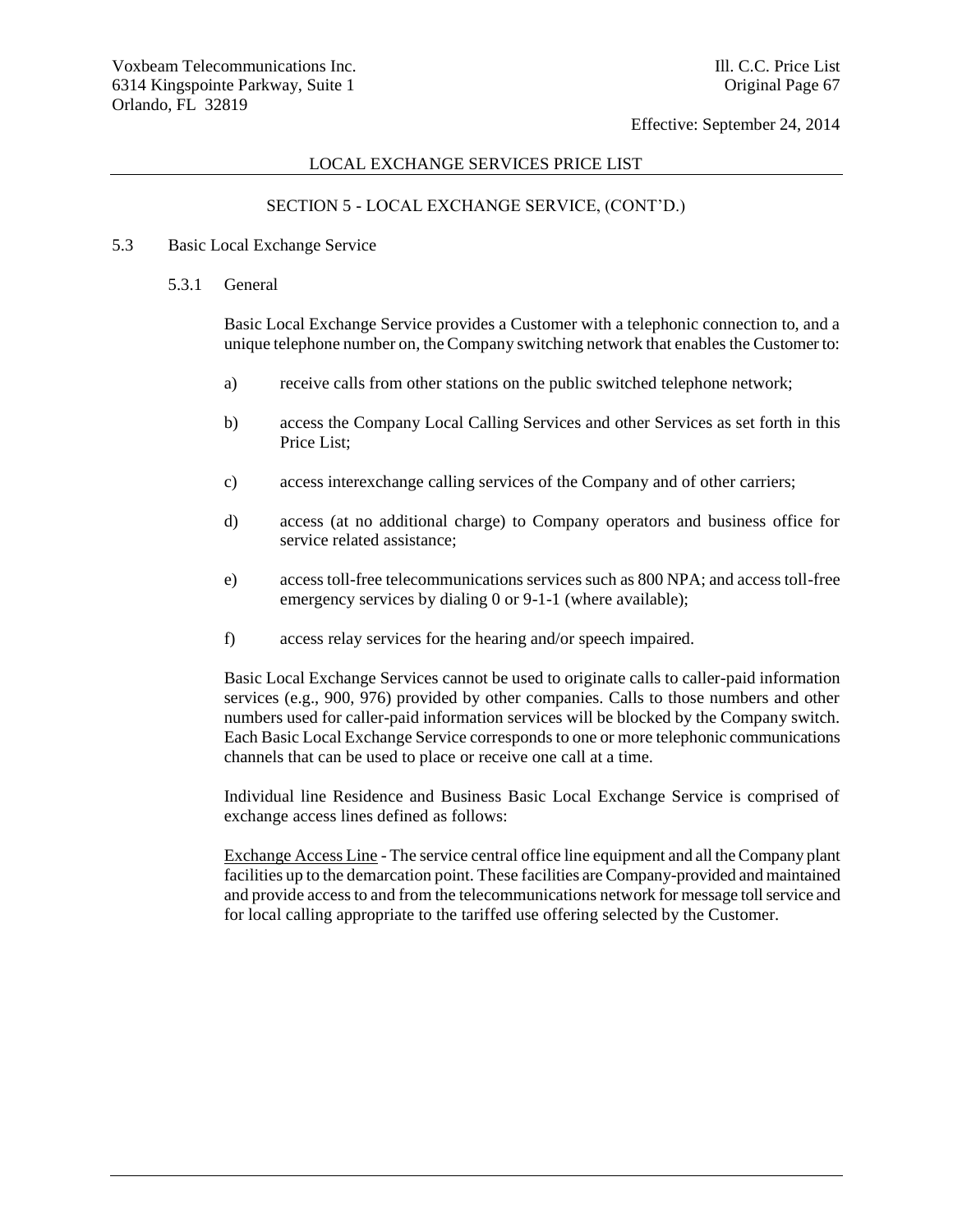## LOCAL EXCHANGE SERVICES PRICE LIST

# SECTION 5 - LOCAL EXCHANGE SERVICE, (CONT'D.)

# 5.3 Basic Local Exchange Service, (Cont'd.)

#### 5.3.2 Flat Rate Local Exchange Service

Flat Rate Local Exchange Service provides a Customer with a single, analog, voice-grade telephonic communications channel that can be used to place or receive one call at a time. Flat Rate Local Exchange Service lines are provided for the connection of Customerprovided wiring, telephone, facsimile machines or other station equipment. Local exchange service lines and trunks are provided on a single party (individual) basis only. No multi-party lines are provided.

Recurring charges for Flat Rate Local Exchange Service are billed monthly in advance. Nonrecurring charges for installation or rearrangement of service are billed on the next month's bill immediately following work performed by the Company.

Flat Rate Local Exchange Service includes unlimited local exchange calling per month. All service is available on a term commitment basis only.

|                         | Residence | <b>Business</b> |
|-------------------------|-----------|-----------------|
| Monthly Rate, per line: | \$40.00   | \$60.00         |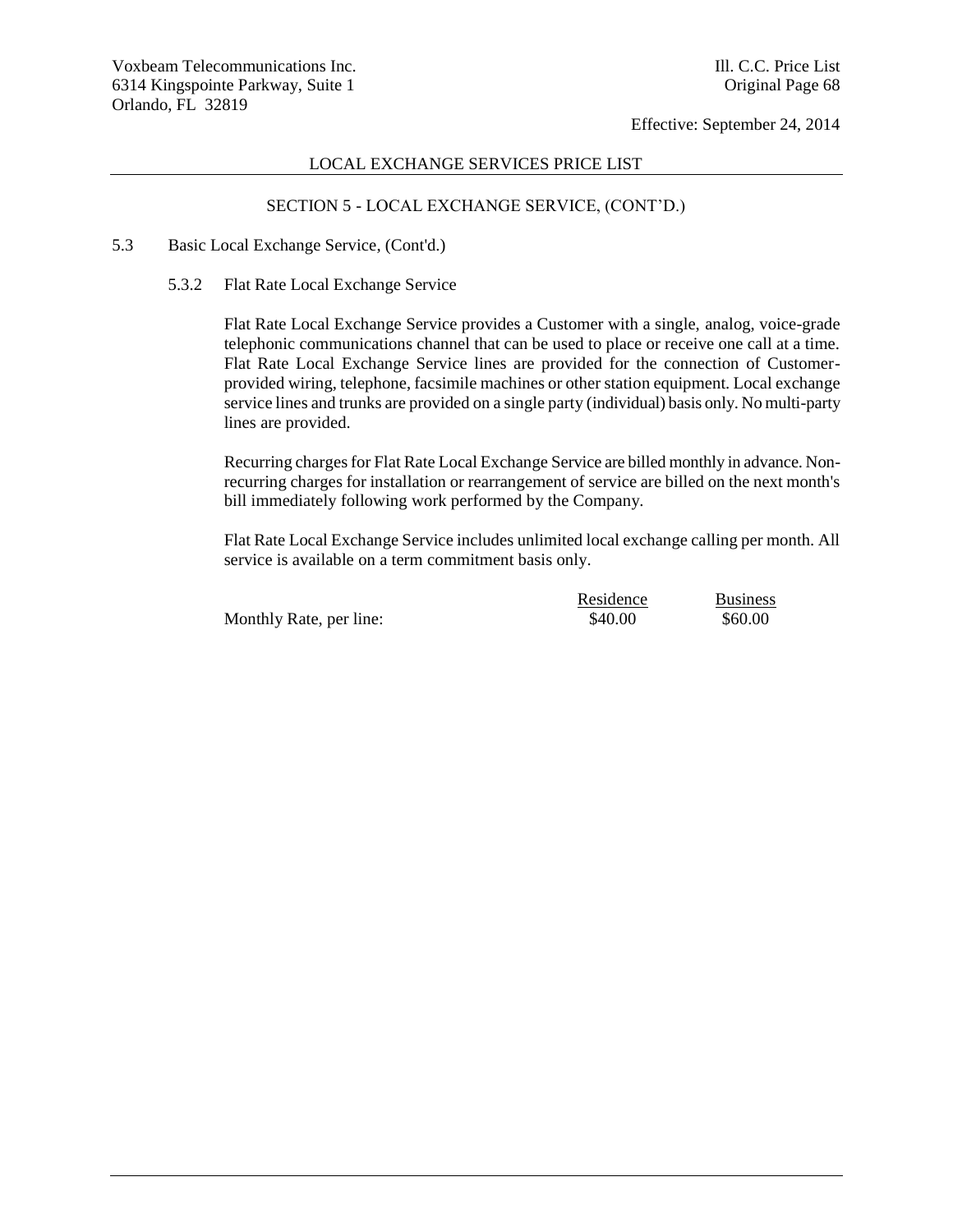## LOCAL EXCHANGE SERVICES PRICE LIST

# SECTION 5 - LOCAL EXCHANGE SERVICE, (CONT'D.)

- 5.4 Direct Inward Dial (DID) Service
	- 5.4.1 General
		- A. DID Service provides a Customer with a voice grade telephonic communications trunk channel to receive incoming voice or data calls to local telephone numbers assigned to the Customer. DID Service does not provide a line-side connection. DID Service transmits the dialed digits for all incoming calls, allowing the Customer's incoming calls to be routed as required by the Customer to the Customer's designated equipment.
		- B. DID Service may be provided in conjunction with non-regulated services offered by the Company pursuant to contract. To the extent that contractual rates for DID Service differ from those set forth in Section 5.4.3 below, they will be subject to the terms of the Individual Case Basis arrangements set forth in Section 8.1 of this Price List.
	- 5.4.2 Service Eligibility, Restrictions and Limitations
		- A. The Customer must subscribe to a minimum of 20,000 DID numbers in each state in which it requests DID Service.
		- B. Connectivity to E911, operator services and directory assistance is not supported by DID Service.
		- C. The Company reserves the right to provision DID service based upon the availability of facilities and equipment necessary to support the Customer's specific service requirements.
		- D. The Company, at its sole discretion, reserves the right to limit the quantity of DID number blocks a Customer may obtain. Requests for 30 or more DID number blocks must be provided to the Company in writing no less than five (5) months prior to activation. In addition, the Company reserves the right to review vacant DID stations or stations not in use to determine their utilization. Should the Company determine, based on its own discretion, that there is inefficient number utilization, the Company may reassign the DID numbers.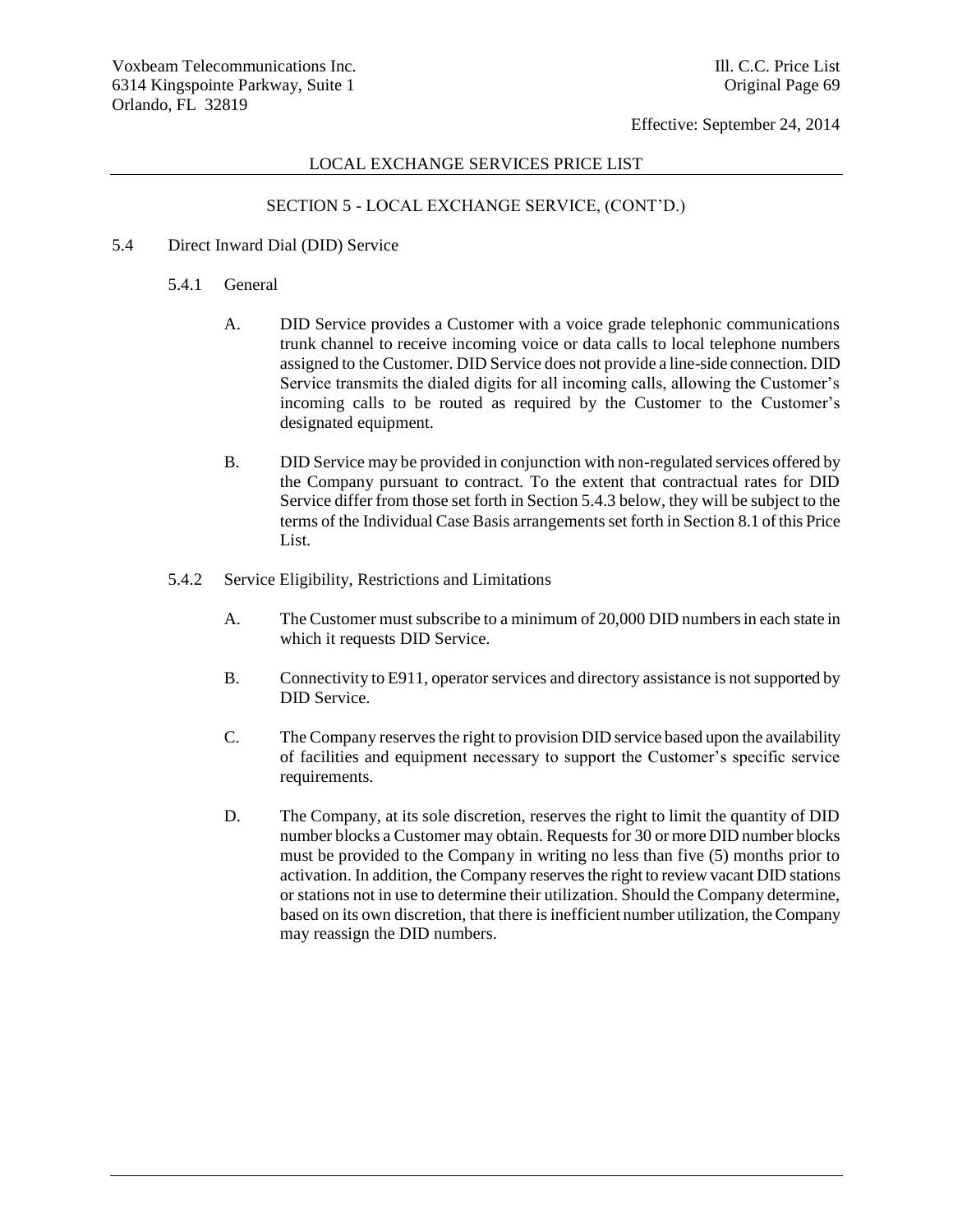### LOCAL EXCHANGE SERVICES PRICE LIST

# SECTION 5.0 – LOCAL EXCHANGE SERVICE, (CONT'D.)

- 5.4 Direct Inward Dial (DID) Service, (Cont'd.)
	- 5.4.2 Service Eligibility, Restrictions and Limitations, (Cont'd.)
		- E. The Customer has no property right to the telephone number or any other call number destination associated with DID service furnished by the Company, and no right to the continuance of service through any particular end office. The Company reserves the right to change such numbers, or the end office designation associated with such number, or both, assigned to the Customer, where the Company deems it necessary to do so in the conduct of its business.
		- F. The Customer shall not route or transmit traffic originated through toll free (8XX) dialing, or traffic typically subject to reverse billing treatment by any means**,**  including but not limited to mapping to any Carrier Identification Codes (CIC), mapping to or in conjunction with any YMax DID numbers that utilize the YMax network, or use any other routing method that may cause the originating telephone company to bill YMax for the origination of such traffic, without first obtaining explicit written permission from an officer of YMax. A Customer transmitting or routing such prohibited traffic shall be subject to immediate discontinuance of its service or service arrangements without advance notice, and the Customer shall be liable for any charges billed to YMax due to such transmission or routing. In the event that Customer sends calls to YMax that are not approved for termination, then Customer shall pay YMax an additional \$.04 per minute for all of its toll free (8XX) or reverse billing originated traffic.
	- 5.4.3 Rates and Charges

The following rates apply to DID Service.

Per DID Number  $$0.00$  \$0.10

Nonrecurring Annual Recurring Charge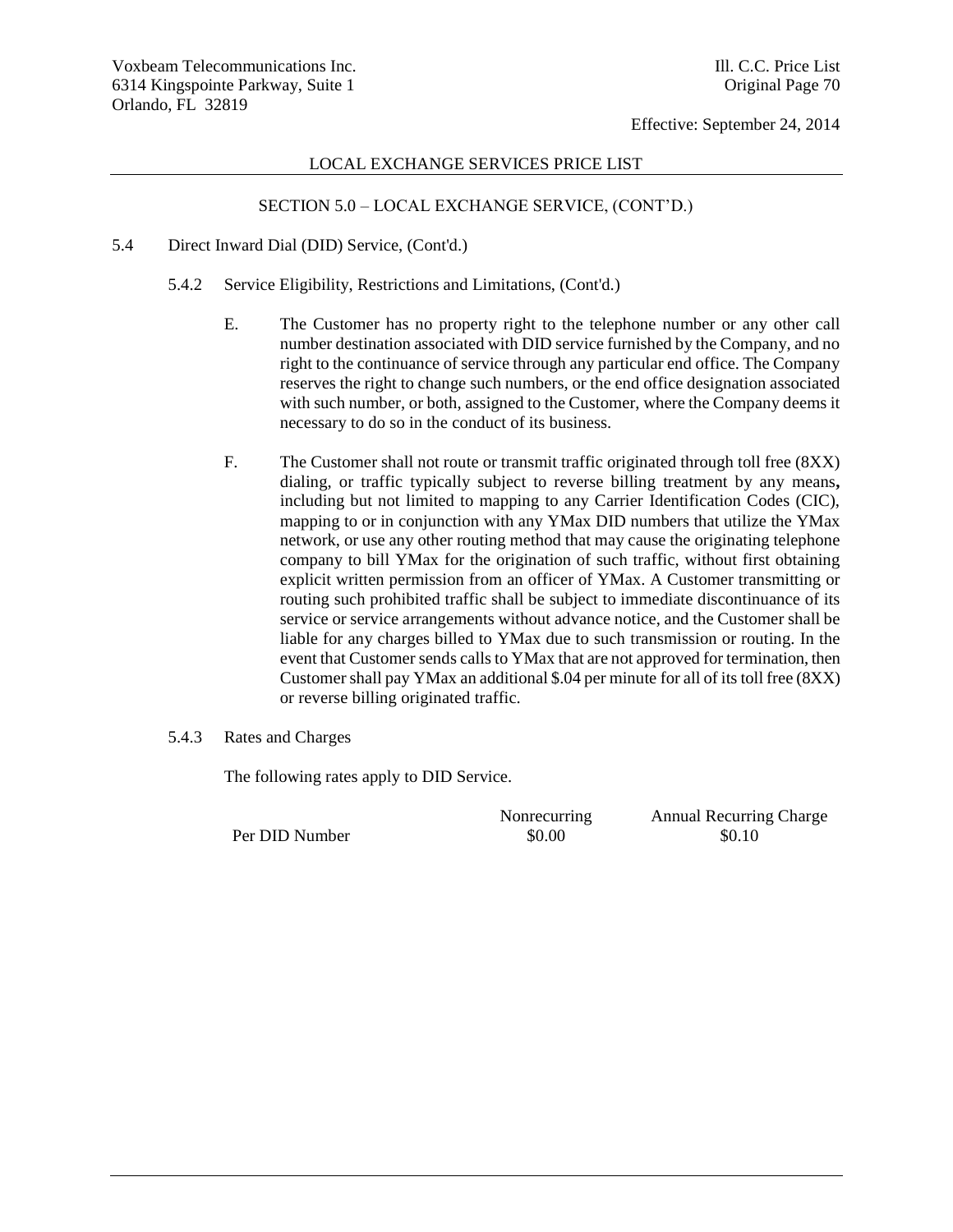### LOCAL EXCHANGE SERVICES PRICE LIST

# SECTION 5.0 – LOCAL EXCHANGE SERVICE, (CONT'D.)

## 5.5 Direct Inward Dial/Direct Outward Dial (DID/DOD) Service

- 5.5.1 General
	- A. DID/DOD Service combines DID Service as described in Section 5.4 with Direct Outward Dial (DOD) service. DOD service is not provided independently of DID service. DID/DOD Service provides a Customer with a voice grade telephonic communications trunk channel to place and receive voice or data calls. DID/DOD Service does not provide a line-side connection. It transmits the dialed digits for incoming or outgoing calls, allowing the Customer's calls to be routed as required by the Customer to the Customer's designated equipment. Where available from the Company, long distance services can be provided in conjunction with DID/DOD Service or Customers may choose to route traffic to other carriers for long distance termination.
	- B. Connectivity to E911, operator services and directory assistance is supported by DID/DOD Service.
	- C. DID/DOD Service may be provided in conjunction with non-regulated services offered by the Company pursuant to contract. To the extent that contractual rates for DID/DOD Service differ from those set forth in Section 5.5.3 below, they will be subject to the terms of the Individual Case Basis arrangements set forth in Section 8.1 of this Price List.
- 5.5.2 Service Eligibility, Restrictions and Limitations
	- A. The Customer must subscribe to a minimum of 20,000 DID/DOD numbers in each state in which it requests DID/DOD Service.
	- B. The Company reserves the right to provision DID/DOD service based upon the availability of facilities and equipment necessary to support the Customer's specific service requirements.
	- C. The Company, at its sole discretion, reserves the right to limit the quantity of DID/DOD number blocks a Customer may obtain. Requests for 30 or more DID/DOD number blocks must be provided to the Company in writing no less than five (5) months prior to activation. In addition, the Company reserves the right to review vacant DID/DOD stations or stations not in use to determine their utilization. Should the Company determine, based on its own discretion, that there is inefficient number utilization, the Company may reassign the DID/DOD numbers.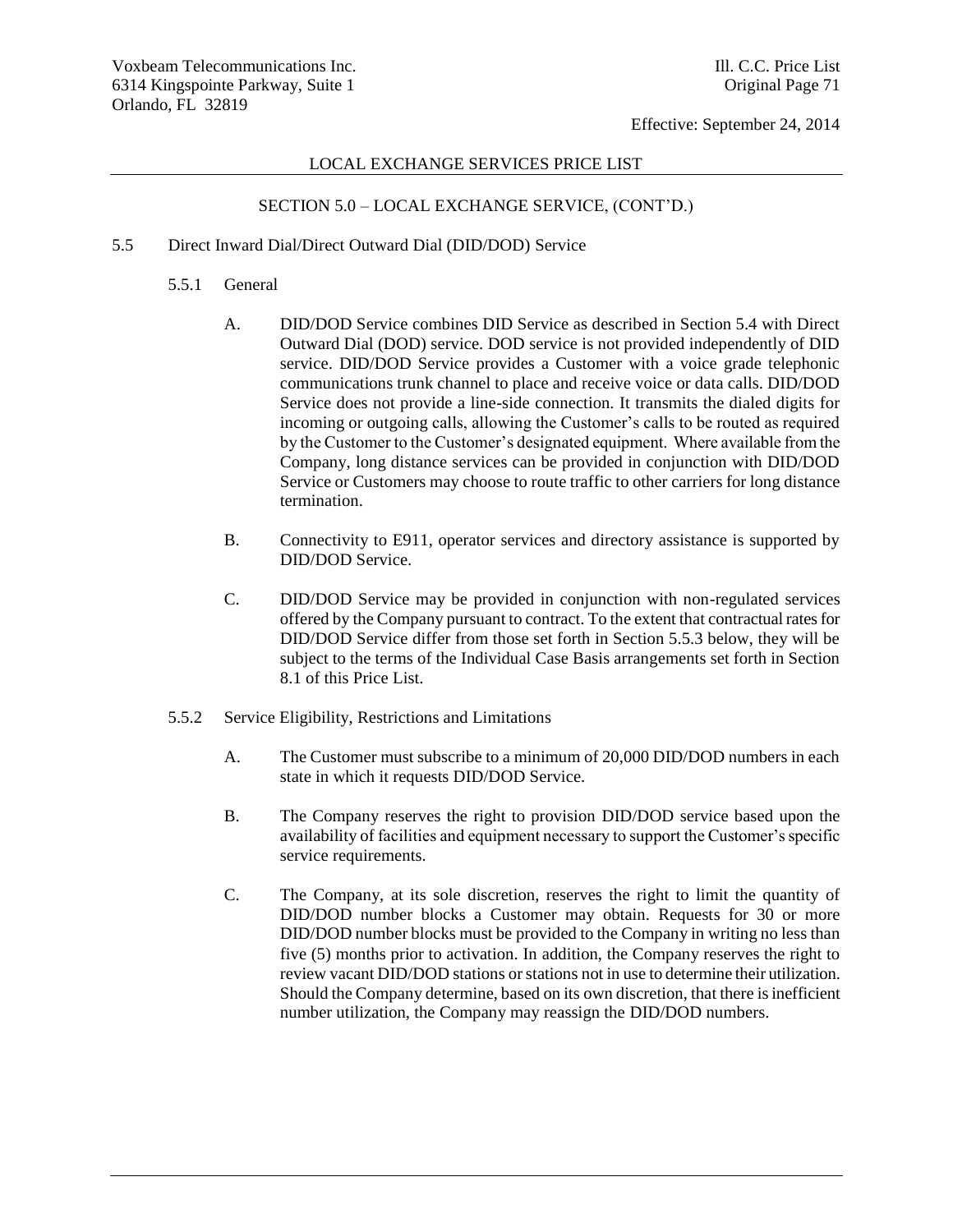#### LOCAL EXCHANGE SERVICES PRICE LIST

## SECTION 5.0 – LOCAL EXCHANGE SERVICE, (CONT'D.)

### 5.5 Direct Inward Dial/Direct Outward Dial (DID/DOD) Service

- 5.5.2 Service Eligibility, Restrictions and Limitations
	- D. The Customer has no property right to the telephone number or any other call number destination associated with service furnished by the Company, and no right to the continuance of service through any particular end office. The Company reserves the right to change such numbers, or the end office designation associated with such number, or both, assigned to the Customer, where the Company deems it necessary to do so in the conduct of its business.
	- E. The Customer shall not route or transmit traffic originated through toll free (8XX) dialing, or traffic typically subject to reverse billing treatment by any means**,**  including but not limited to mapping to any Carrier Identification Codes (CIC), mapping to or in conjunction with any YMax DID numbers that utilize the YMax network, or use any other routing method that may cause the originating telephone company to bill YMax for the origination of such traffic, without first obtaining explicit written permission from an officer of YMax. A Customer transmitting or routing such prohibited traffic shall be subject to immediate discontinuance of its service or service arrangements without advance notice, and the Customer shall be liable for any charges billed to YMax due to such transmission or routing. In the event that Customer sends calls to YMax that are not approved for termination, then Customer shall pay YMax an additional \$.04 per minute for all of its toll free (8XX) or reverse billing originated traffic.

#### 5.5.3 Rates and Charges

The following rates apply to DID/DOD Service.

Per DID/DOD Number  $$0.00$  \$0.10

Nonrecurring Annual Recurring Charge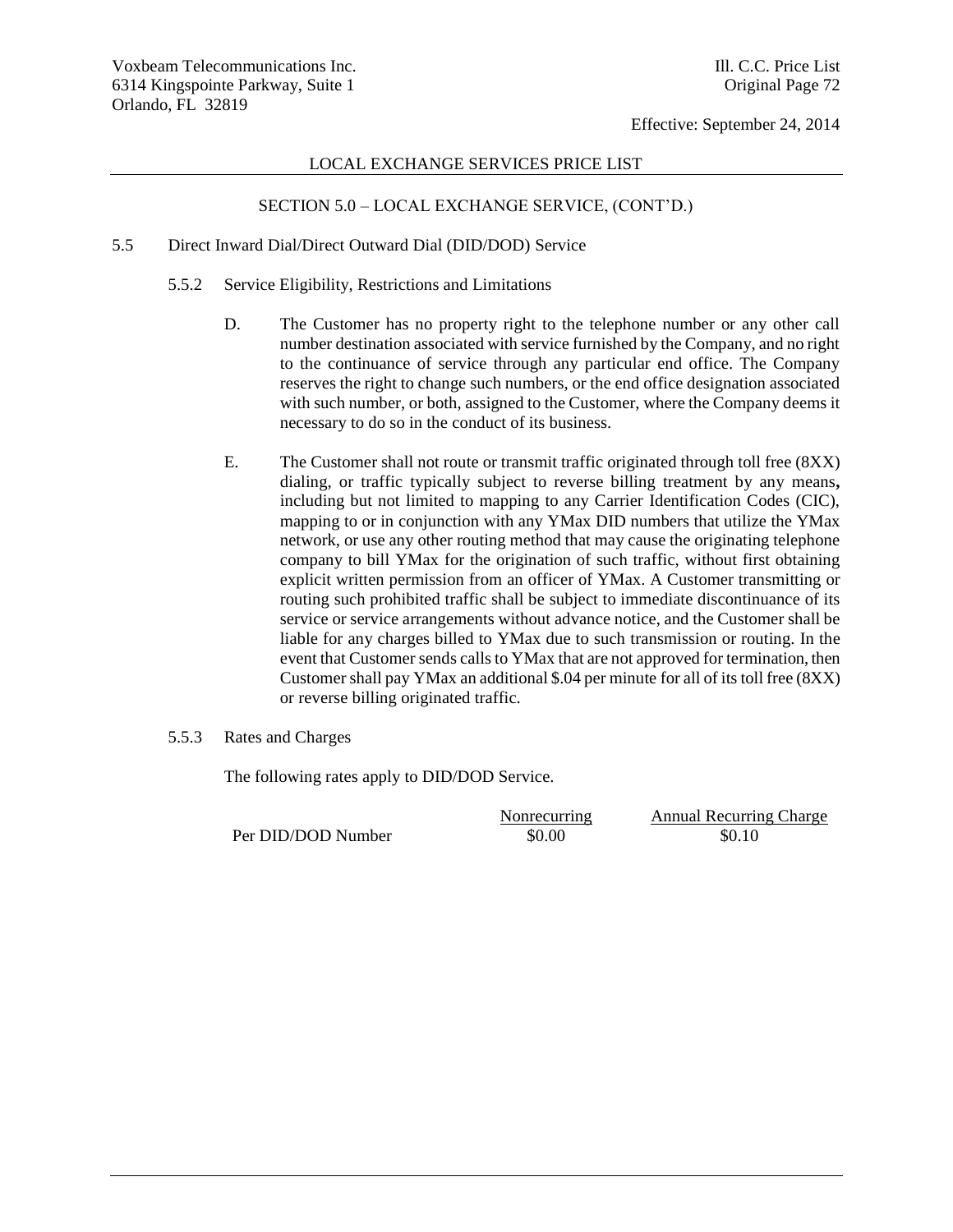#### LOCAL EXCHANGE SERVICES PRICE LIST

#### SECTION 6 – SUPPLEMENTAL SERVICES

#### 6.1 Optional Calling Features

The features in this section are made available on an individual basis or as part of multiple feature packages. All features are provided subject to availability; features may not be available with all classes of service. Transmission levels may not be sufficient in all cases.

#### 6.1.1 Feature Descriptions

Anonymous Call Rejection - Gives the Customer the ability to prevent future calls from specific telephone numbers and can be activated after receipt of an unwanted call or after entering a telephone number from which the calling party does not wish to receive future calls. The screening list holds a maximum of fifteen (15) numbers.

Auto Call Back - Allows a Customer to return the most recent incoming call and hear an announcement of the last telephone number that called.

Auto Redial – Automatically redials a busy number for up to 30 minutes until line is available.

Call Forwarding - Allows incoming calls forwarded to be forwarded to another line specified by the Customer by dialing a code and the telephone number to which the calls will be forwarded.

Call Trace - Allows a called party to initiate an automatic trace of the last call received. Call Trace is available on a usage basis only.

Call Waiting / Call Waiting with Caller ID – Allows the Customer engaged in a call to receive a tone signal indicating a second call is waiting, and by operation of the switch hook to place the first call on hold and answer the waiting call. Call Waiting with Caller ID provides Call Waiting service with the display of Caller ID information for the call that is waiting.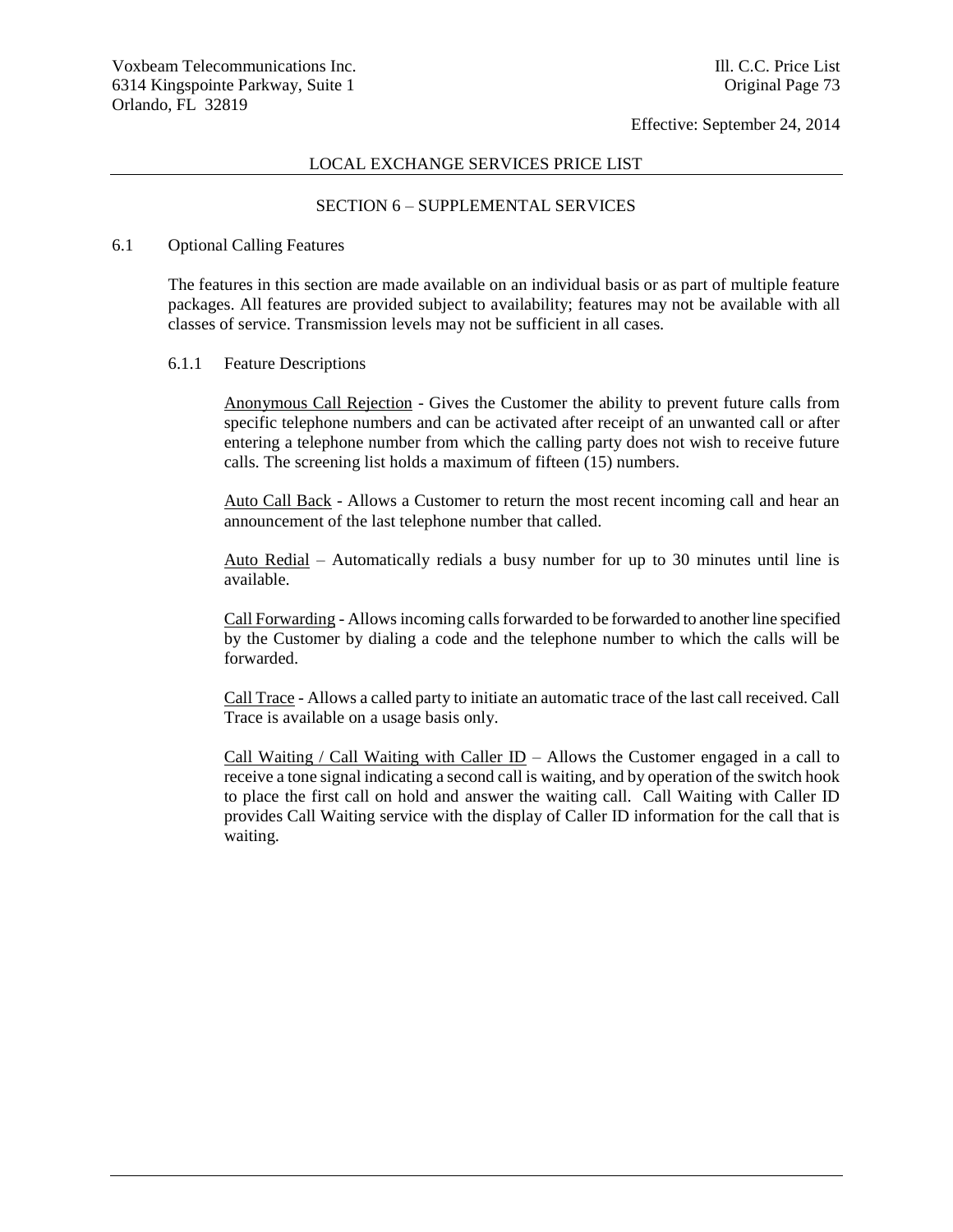#### LOCAL EXCHANGE SERVICES PRICE LIST

## SECTION 6 – SUPPLEMENTAL SERVICES, (CONT'D.)

#### 6.1 Optional Calling Features, (Cont'd.)

6.1.1 Feature Descriptions, (Cont'd.)

Caller ID-Number Only – Provides for the display of the calling party telephone number on Caller ID compatible Customer premises equipment.

Caller ID Name and Number– Provides for the display of the calling party name and telephone number on Caller ID compatible Customer premises equipment.

Custom Ringing - Allows a Customer to have up to two separate telephone numbers (one main and one additional number) associated with one local exchange access line. Each telephone numbers has a distinctive ring on incoming calls for identification purposes.

Priority Call - Allows a Customer to assign a maximum of fifteen (15) callers' telephone numbers to a special list. The customer will hear a distinctive ring at his location when calls are received from callers' telephone numbers on that list.

Speed Calling 8– Allows the Customer to dial an abbreviated code to originate a call to any of 8 programmed telephone numbers.

Three-Way Calling – Allows the Customer to add a third party to an existing conversation.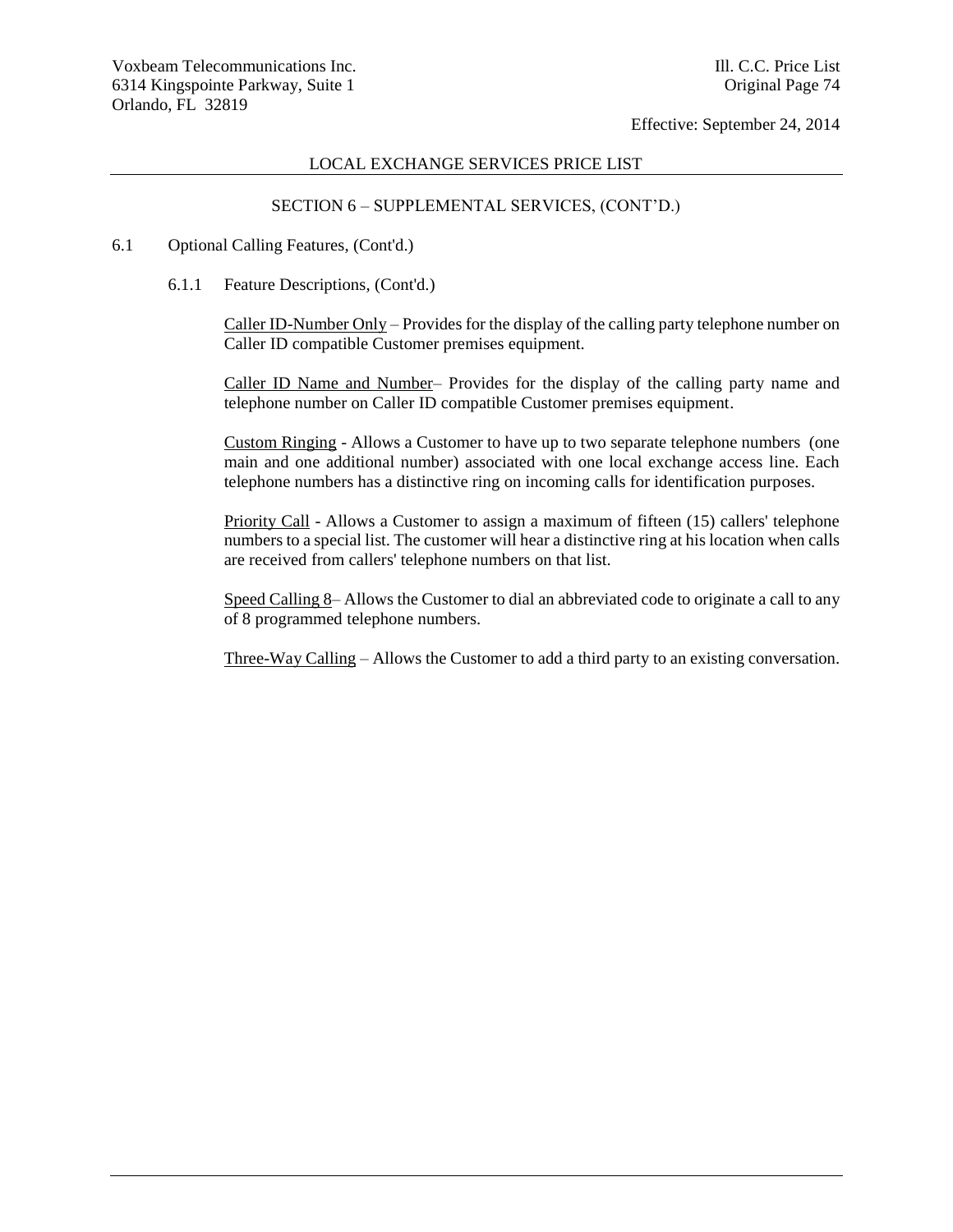## LOCAL EXCHANGE SERVICES PRICE LIST

# SECTION 6 – SUPPLEMENTAL SERVICES, (CONT'D.)

# 6.1 Optional Calling Features, (Cont'd.)

6.1.2 Rates

## A. Features Offered on a Monthly Basis

The following optional calling features are offered to Customers on a monthly basis. Customers are allowed unlimited use of each feature. No usage sensitive charges apply. Multiline Customers must order the appropriate number of features based on the number of lines that will have access to the feature.

| <b>Feature</b>                            | <b>Monthly Recurring Charge</b> |             |
|-------------------------------------------|---------------------------------|-------------|
|                                           | <b>Business</b>                 | Residential |
| Anonymous Call Rejection                  | \$3.00                          | \$3.00      |
| Auto Call Back (*69)                      | \$4.00                          | \$4.00      |
| Auto Redial                               | \$3.00                          | \$3.00      |
| Call Forwarding - Busy Line               | \$2.00                          | \$2.00      |
| Call Waiting/ Call Waiting with Caller ID | \$6.00                          | \$6.00      |
| Caller ID Name and Number                 | \$8.50                          | \$6.50      |
| Distinctive Ringing                       | \$6.50                          | \$4.50      |
| Priority Call                             | \$1.75                          | \$1.75      |
| Speed Calling 8                           | \$3.00                          | \$1.50      |
| Speed Calling 30                          | \$4.00                          | \$2.00      |
| Three Way Calling                         | \$4.99                          | \$3.00      |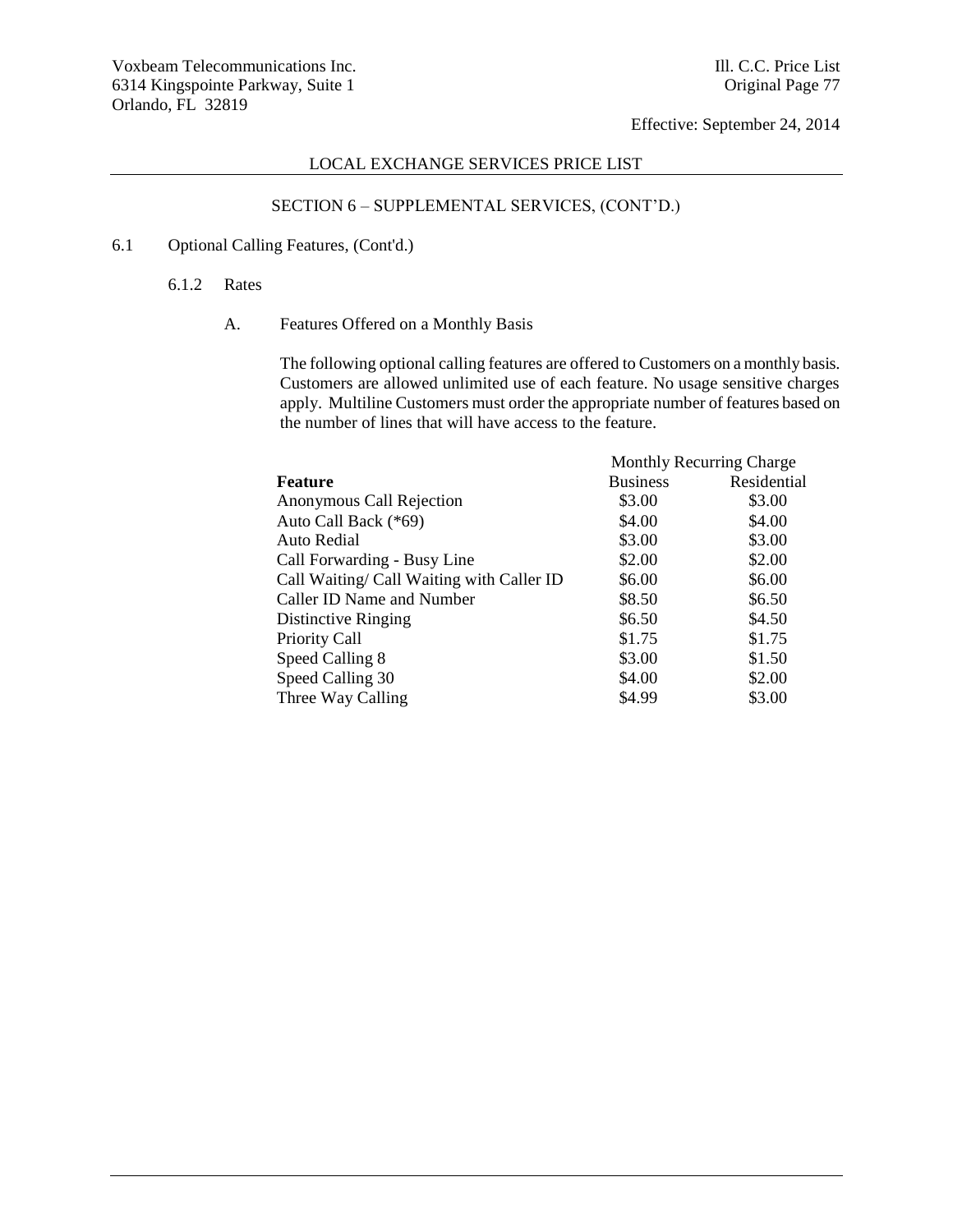## LOCAL EXCHANGE SERVICES PRICE LIST

# SECTION 6 – SUPPLEMENTAL SERVICES, (CONT'D.)

- 6.1 Optional Calling Features, (Cont'd.)
	- 6.1.2 Rates, (Cont'd.)
		- B. Features Offered on a Usage Sensitive Basis

The following features are available to all local exchange Business and Residence line Customers where facilities and services permit. Customers may utilize each feature by dialing the appropriate access code. The Customer will be billed the Per Feature Activation Charge shown in the following table each time a feature is used by the Customer.

| Feature            | Per Use |
|--------------------|---------|
| <b>Busy Redial</b> | \$0.75  |
| Return Call        | \$0.75  |
| Three Way Calling  | \$0.75  |
| Call Trace         | \$1.50  |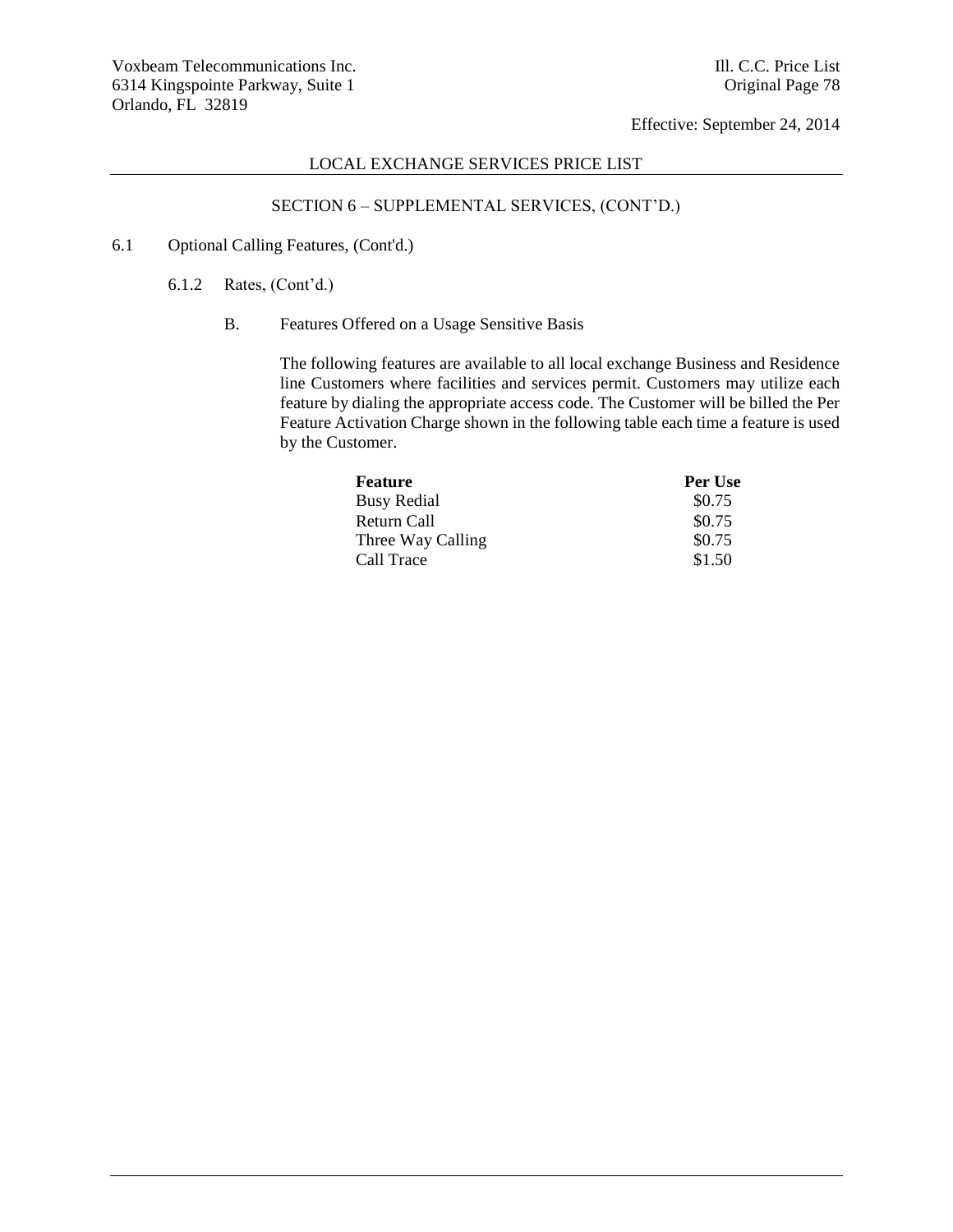## LOCAL EXCHANGE SERVICES PRICE LIST

# SECTION 6 – SUPPLEMENTAL SERVICES, (CONT'D.)

6.2 Directory Assistance Services

A Customer may obtain assistance, for a charge, in determining a telephone number by dialing Directory Assistance Service. A Customer can also receive assistance by writing the Company with a list of names and addresses for which telephone numbers are desired.

Directory assistance shall be provided at no charge to its customers who are legally blind for telephone numbers of customers located within the same local calling area.

Per Call Charge  $$1.25$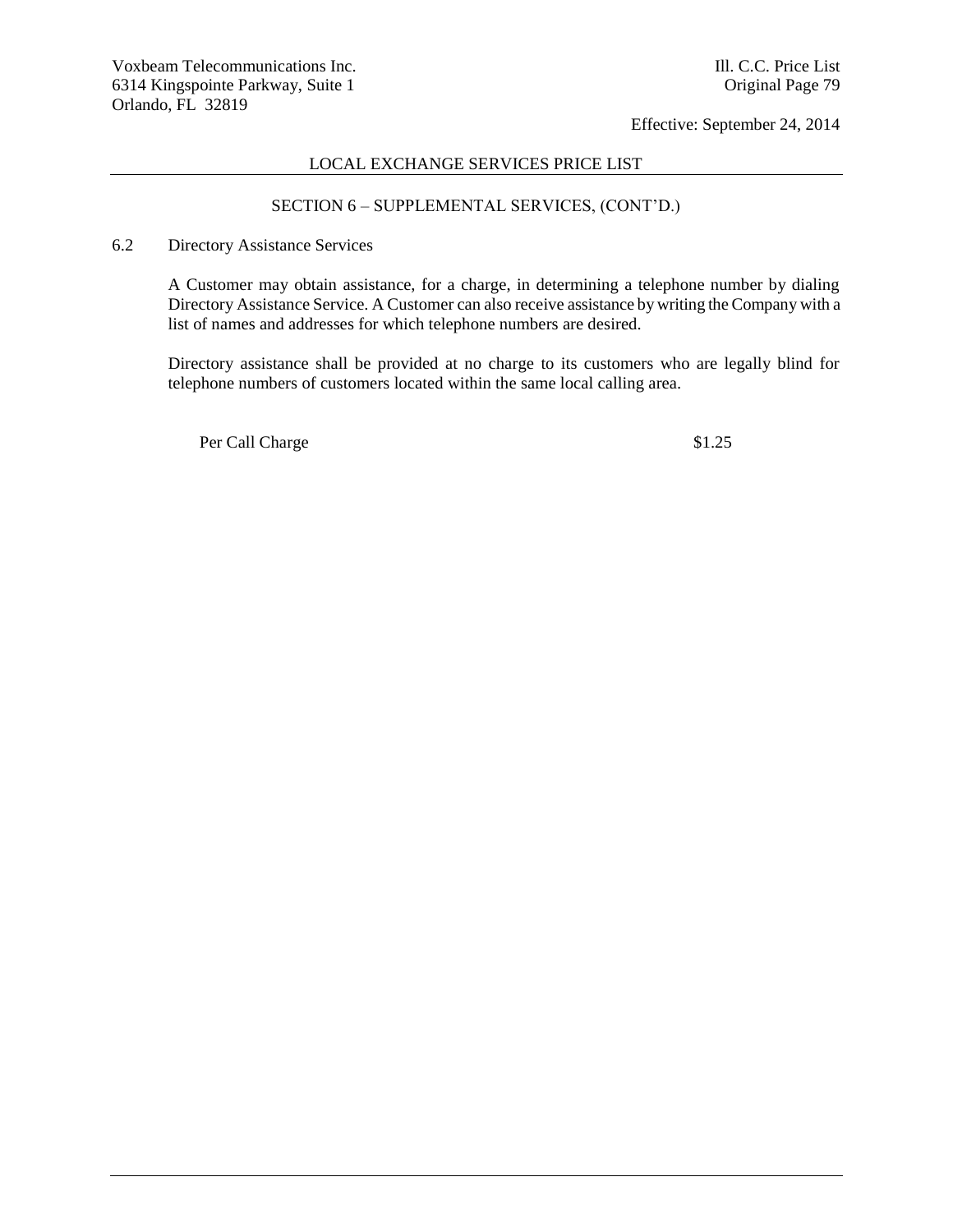## LOCAL EXCHANGE SERVICES PRICE LIST

## SECTION 6 – SUPPLEMENTAL SERVICES, (CONT'D.)

#### 6.3 Operator Services

The Company's operator services, available to presubscribed Customers, are accessible on a twentyfour (24) hour per day seven (7) days per week basis. In addition to the per call service charge, usage rates apply. The types of calls handled are as follows:

Customer Dialed Calling/Credit Card Call - This charge applies in addition to usage charges for station to station calls billed to an authorized Calling Card or Commercial Credit Card. The Customer must dial the destination telephone number where the capability exists for the Customer to do so. A separate rate applies in the event operator assistance is requested for entering the Customer's card number for billing purposes.

Operator Dialed Calling/Credit Card Call - This charge applies in addition to usage charges for station to station calls billed to an authorized telephone Calling Card or Commercial Credit Card and the operator dials the destination telephone number at the request of the Customer.

Person-to-Person - This charge applies in addition to usage charges for calls placed with the assistance of a Company operator to a particular party at the destination number. This charge applies regardless of billing method, including but not limited to billing to a Calling Card, Commercial Credit Card, Collect, by deposit of coins in Pay Telephones, or to a Third Party. Charges do not apply unless the specified party or an acceptable substitute is available.

Third Party Billed: Provides the Customer with the capability to charge a local call to a third number which is different from the called or calling party. The party answering at the third number has the option to refuse acceptance of the charges in advance or when queried by the operator.

Collect Calls: Provides the Customer with the capability to charge a call to the called party. On the operator announcement of a collect call, the called party has the option to refuse acceptance of charges in advance or when queried by the operator.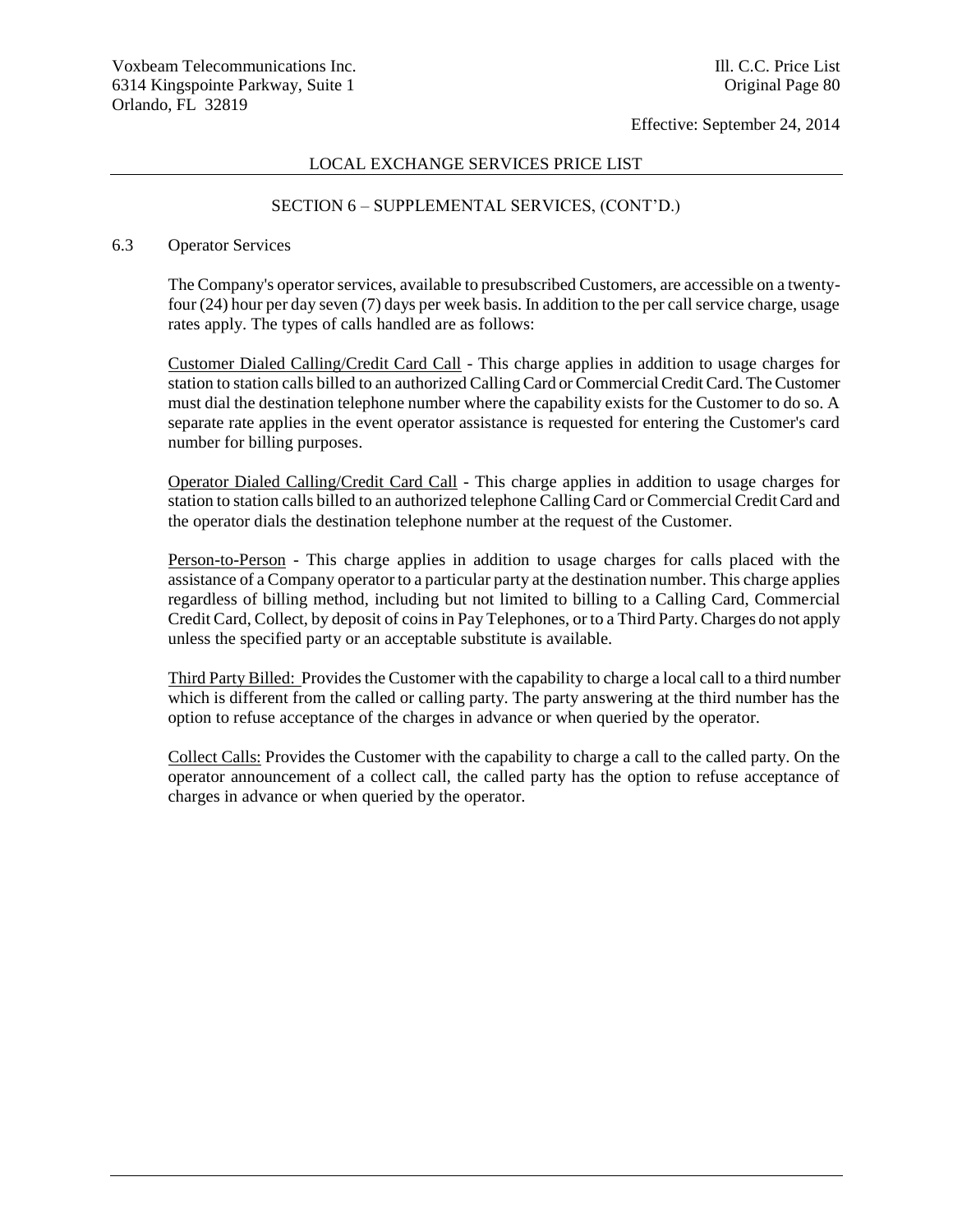# LOCAL EXCHANGE SERVICES PRICE LIST

# SECTION 6 – SUPPLEMENTAL SERVICES, (CONT'D.)

## 6.3 Operator Services, (Cont'd.)

6.3.1 Local Usage Charges

Usage charges for local operator assisted calls are those usage charges that would normally apply to the calling party's service. In addition to usage charges, an operator assistance charge applies to each call.

6.3.2 Per Call Service Charges

| <b>Customer Dialed Calling Card</b> | \$0.75 |
|-------------------------------------|--------|
| <b>Operator Dialed Calling Card</b> | \$2.50 |
|                                     |        |
| <b>Operator Assisted</b>            |        |
| Collect                             | \$2.50 |
| 3rd Party Billed                    | \$2.50 |
| Person-to-Person                    | \$4.50 |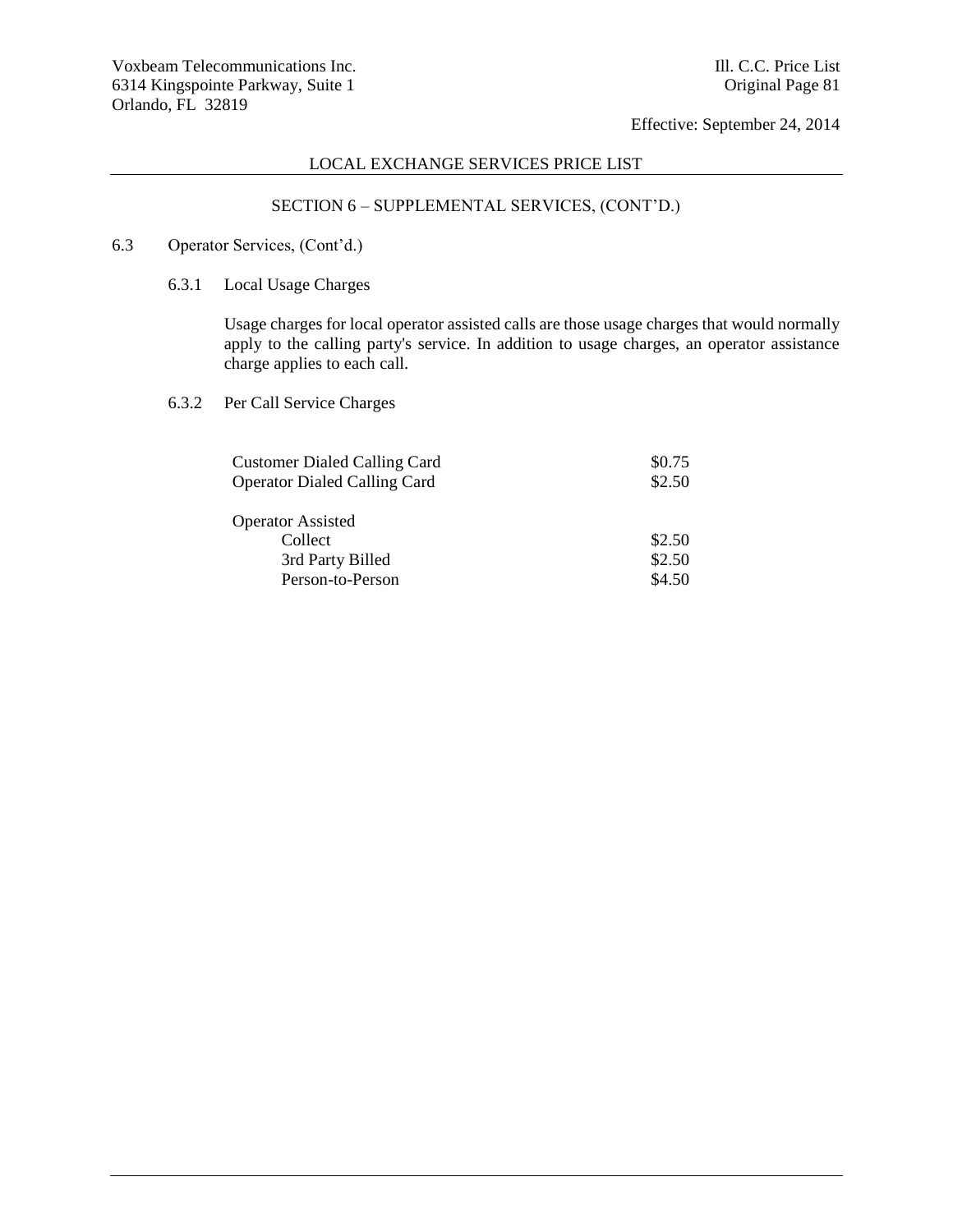### LOCAL EXCHANGE SERVICES PRICE LIST

## SECTION 6 – SUPPLEMENTAL SERVICES, (CONT'D.)

### 6.4 Busy Line Verification and Emergency Interrupt Service

Upon request of a calling party the Company will verify a busy condition on a designated local service line. The operator will determine if the line is clear or in use and report to the calling party. At the request of the Customer, the operator will interrupt the call on the busy line. Emergency Interruption is only permitted in cases where the calling party indicates an emergency exists, requests interruption and the call has already been verified as busy.

No charge will apply when the calling party advises that the call is to or from an official public emergency agency. Busy Verification and Interrupt Service is furnished where and to the extent that facilities permit.

The Customer shall identify and save the Company harmless against all claims that may arise from either party to the interrupted call or any person.

#### 6.4.1 Rates

| Busy Line Verification, per request: | \$2.50 |
|--------------------------------------|--------|
| Busy Line Interrupt, per request:    | \$5.00 |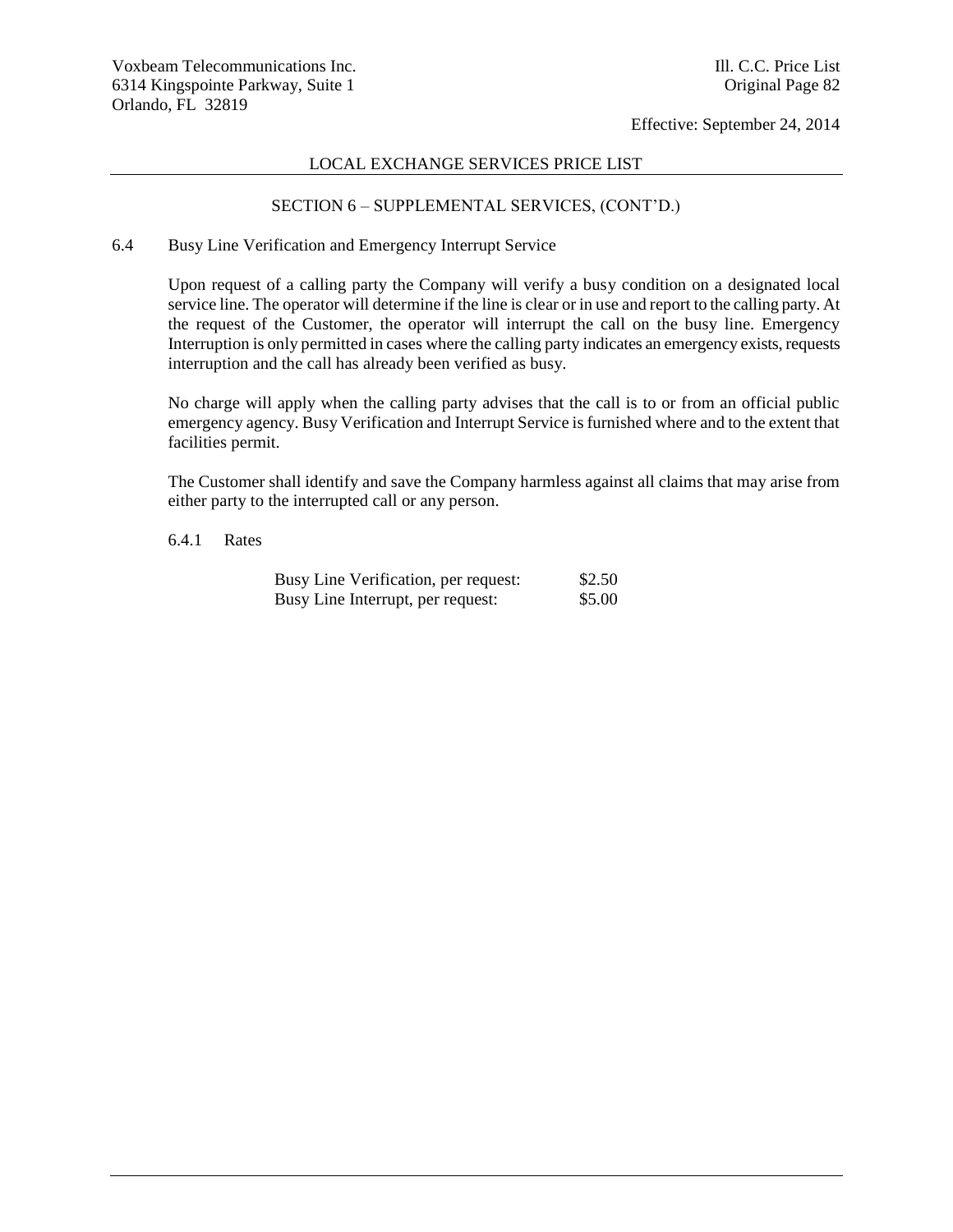#### LOCAL EXCHANGE SERVICES PRICE LIST

## SECTION 6 – SUPPLEMENTAL SERVICES, (CONT'D.)

#### 6.5 Directory Listing Service

#### 6.5.1 General

The following rates and regulations apply to standard listings in light face type in the white pages (alphabetical section) of the telephone directory and to the Directory Assistance records of the Company.

Directory listings are limited to such information as is essential to the identification of the listed party. The listing of a service, commodity, or trade name is not permitted unless it is the name, or an integral part of the name, under which the Customer does business.

A listing is limited to one line in the directory, except where in the judgment of the Company, more than one line is required to identify the Customer properly. In such cases, the additional lines required are provided at no extra charge.

Listing services are available with all classes of main telephone exchange service.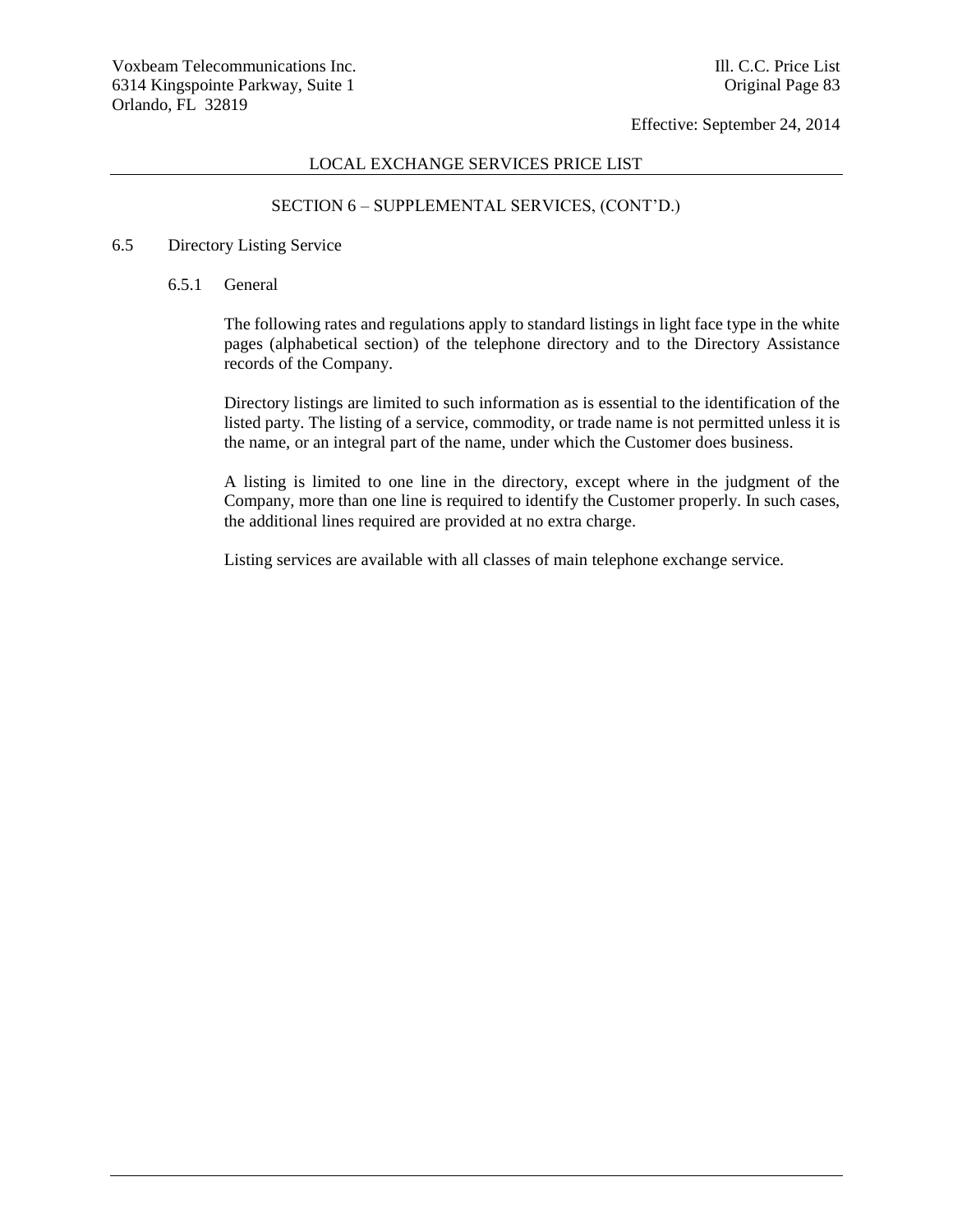#### LOCAL EXCHANGE SERVICES PRICE LIST

## SECTION 6 – SUPPLEMENTAL SERVICES, (CONT'D.)

#### 6.5 Directory Listing Service, (Cont'd.)

- 6.5.2 Listings
	- A. Primary Listing

One listing, termed the primary listing, is included with each exchange access line or each joint user service.

B. Additional Listings

Additional listings may be the listings of individual names of those entitle to use the customer's service or , for business, Departments, Divisions, Trade names, etc.

In connection with business and residence service, regular additional listings are available only in the names of Authorized Users of the Customer's service.

Ordinarily, all additional listings are of the same address and telephone number as the primary listings, except as provided for joint user and alternate number listings. However, when it appears necessary as an aid to the use of the directory and provided satisfactory service can be furnished, a listing will be permitted under the address of a branch exchange, Centrex or extension of an exchange service line installed on the premises of the Customer, but at an address different from that of the attendant position of main service.

Business additional listings are not permitted in connection with residence service. Residence additional listings are also permitted in connection with business service which is located in a residence and for permanent or season guests residing in a hotel or club.

A residence dual name additional listing is comprised of a surname, two first names, address and telephone number. A residence dual name additional listing may be provided for two persons who share the same surname and reside at the same address, or for a person known by two first names.

Special types of additional listings, such as Alternate, Alpha and Informational, Duplicate and Reference Listings, Foreign Listings, etc. take the same business or residence classification as the service with which such listings are furnished.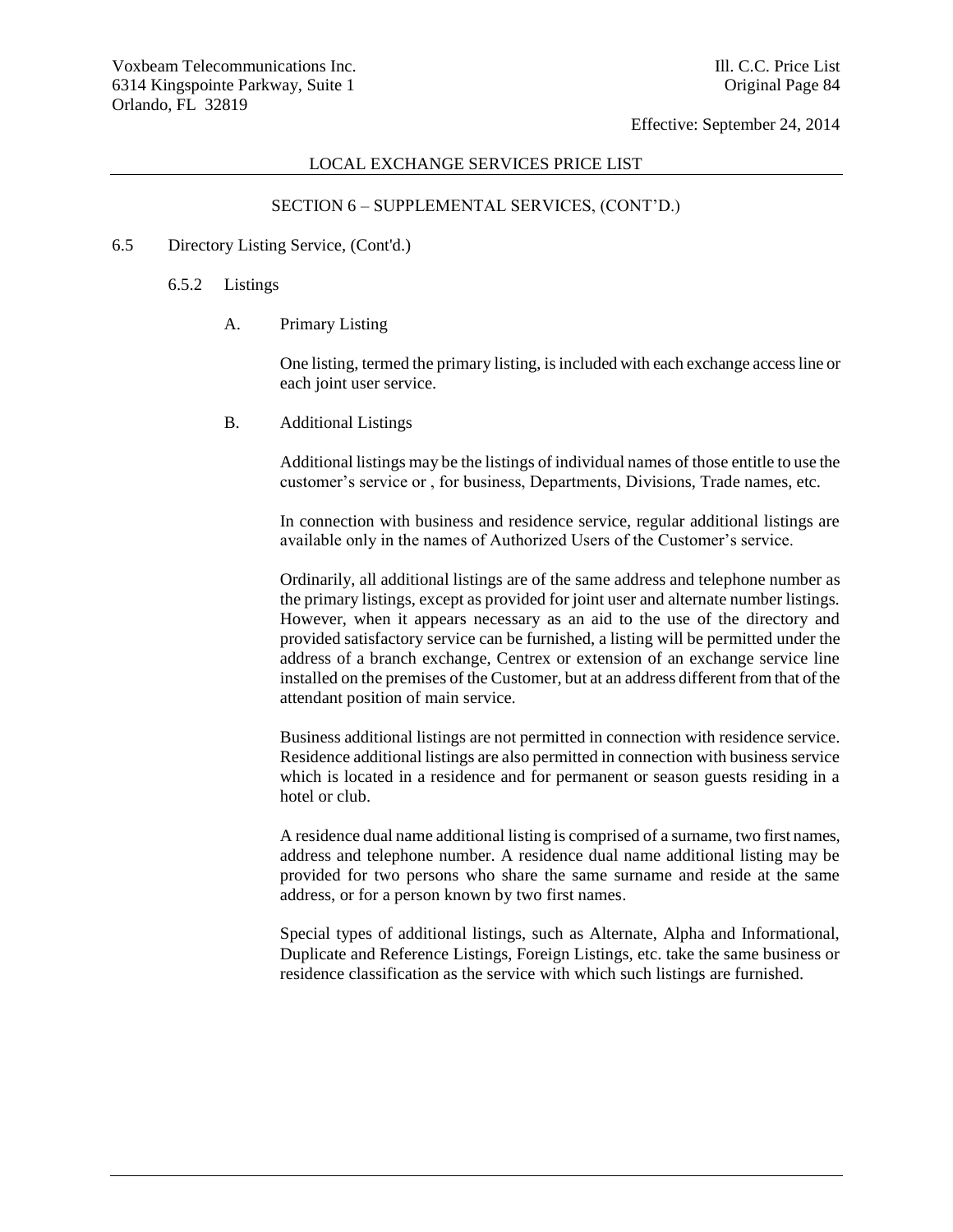#### LOCAL EXCHANGE SERVICES PRICE LIST

## SECTION 6 – SUPPLEMENTAL SERVICES, (CONT'D.)

#### 6.5 Directory Listing Service, (Cont'd.)

- 6.5.2 Listings, (Cont'd.)
	- C. Nonpublished Service

The telephone numbers of nonpublished service are not listed in either the Company's alphabetical directory or Directory Assistance records available to the general public.

Non published information may be released to emergency service providers, to customers who subscribe to Company offerings which require the information to provide service and/ or bill their clients, or, to telephone customers who are billed for calls placed to or from nonpublished numbers and to entities which collect for the billed services. Nonpublished names and/or telephone numbers may also be delivered to customers on a call-by-call basis.

Incoming calls to nonpublished service will be completed by the Company only when the calling party places the call by number. The Company will adhere to this practice not withstanding any claim the calling party may present, except claims of emergencies involving life and death. In such cases, the Company will call the nonpublished number and request permission to make an immediate connection to the calling party.

When the Company agrees to keep a number unlisted, it does so without any obligation. Except for cases of gross negligence or willful misconduct, the Company is not liable for any damages that might arise from publishing a non-published number in the directory or disclosing it to some. If, in error, the telephone number is published in the directory, the Company's only obligation is to credit or refund any monthly charges the Customer paid for non-published service.

The Subscriber indemnifies (i.e., promises to reimburse the Company for any amount the Company must pay as a result of) and save the Company harmless against any and all claims for damages caused or claimed to have been caused, directly or indirectly, by the publication of a non-published service or the disclosing of said number to any person.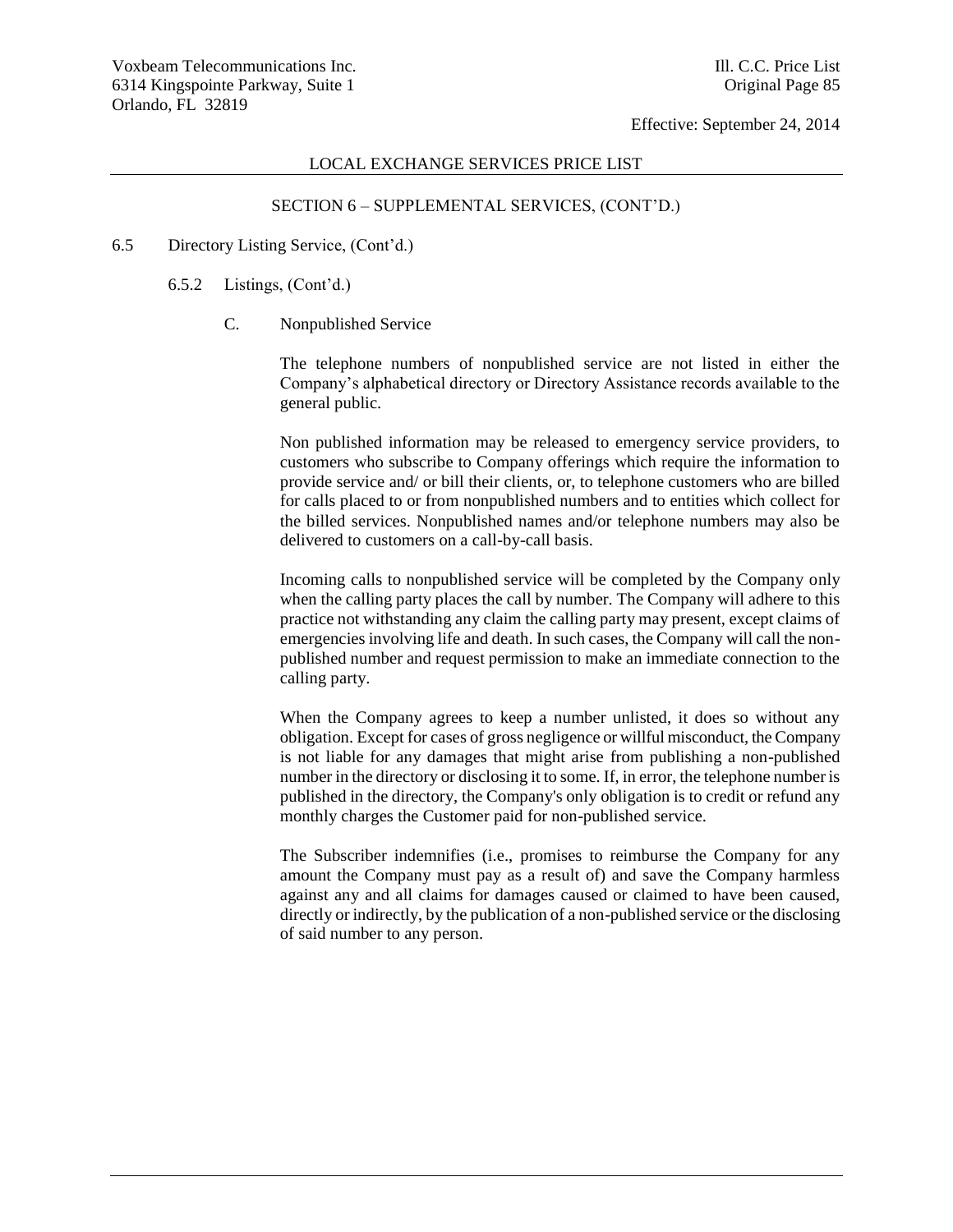#### LOCAL EXCHANGE SERVICES PRICE LIST

## SECTION 6 – SUPPLEMENTAL SERVICES, (CONT'D.)

#### 6.5 Directory Listing Service, (Cont'd.)

- 6.5.2 Listings, (Cont'd.)
	- D. Nonlisted Service

Non-listed service means that the Customer's telephone number is not listed in the directory, but does it appear in the Company's Directory Assistance Records.

This service is subject to the rules and regulations for E911 service, where applicable.

The Company will only complete calls to a nonlisted number, if requested by a caller, during the course of a directory assistance call completion service.

When the Company agrees to keep a number unlisted, it does so without any obligation. Except for cases of gross negligence or willful misconduct, the Company is not liable for any damages that might arise from publishing a non-listed number in the directory or disclosing it to some. If, in error, the telephone number is listed in the directory, the Company's only obligation is to credit or refund any monthly charges the Customer paid for nonlisted service.

The subscriber indemnifies (i.e., promises to reimburse the Company for any amount the Company must pay as a result of) and save the Company harmless against any and all claims for damages caused or claimed to have been caused, directly or indirectly, by the publication of a non-listed service or the disclosing of said number to any person.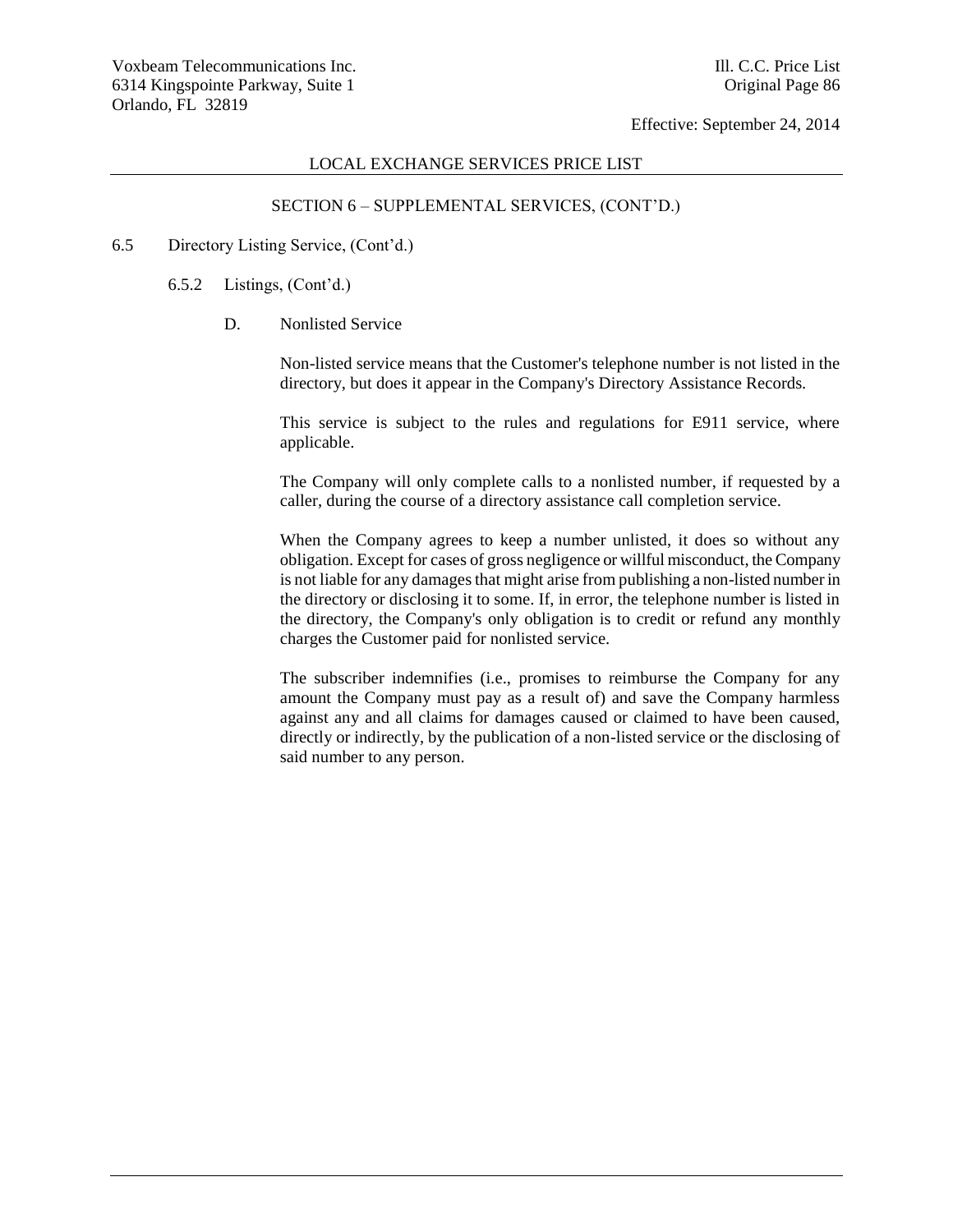# LOCAL EXCHANGE SERVICES PRICE LIST

# SECTION 6 – SUPPLEMENTAL SERVICES, (CONT'D.)

# 6.5 Directory Listing Service, (Cont'd.)

# 6.5.3 Monthly Rates

| <b>Monthly Rate</b> |                 |
|---------------------|-----------------|
| Residence           | <b>Business</b> |
| \$1.50              | \$6.00          |
| \$2.00              | \$2.00          |
| \$4.50              | \$4.50          |
|                     |                 |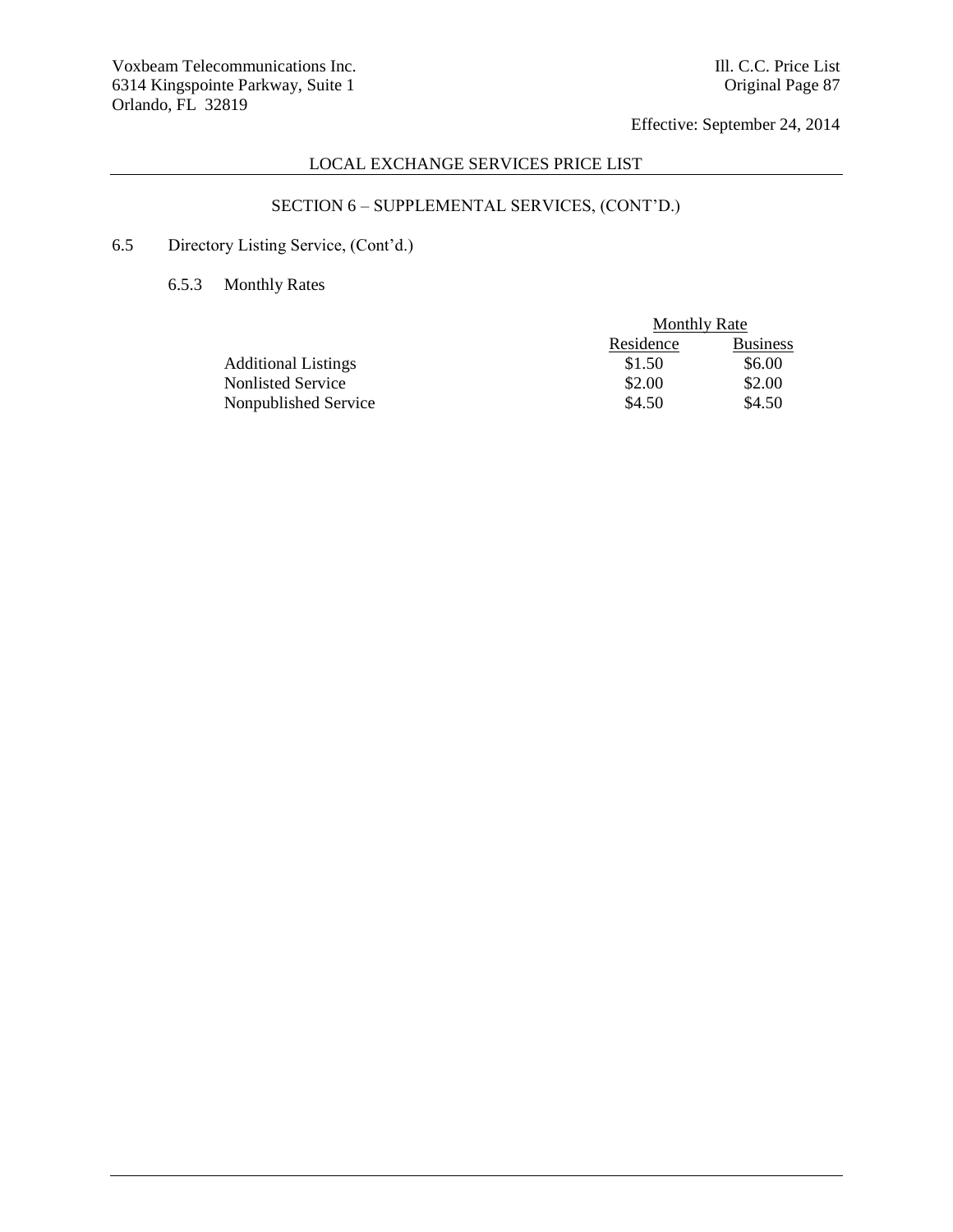## LOCAL EXCHANGE SERVICES PRICE LIST

# SECTION 7 – LONG DISTANCE SERVICES

# 7.1 General

Long Distance service is only available in conjunction with local service.

# 7.2 Direct Dial Service

Direct Dial Service rates apply when the Customer dials the telephone number without the assistance of an operator and the call is billed to the calling number. Usage is billed in one (1) minute increments with a one (1) minute minimum period.

Per Minute Usage Rate All Times of Day \$0.25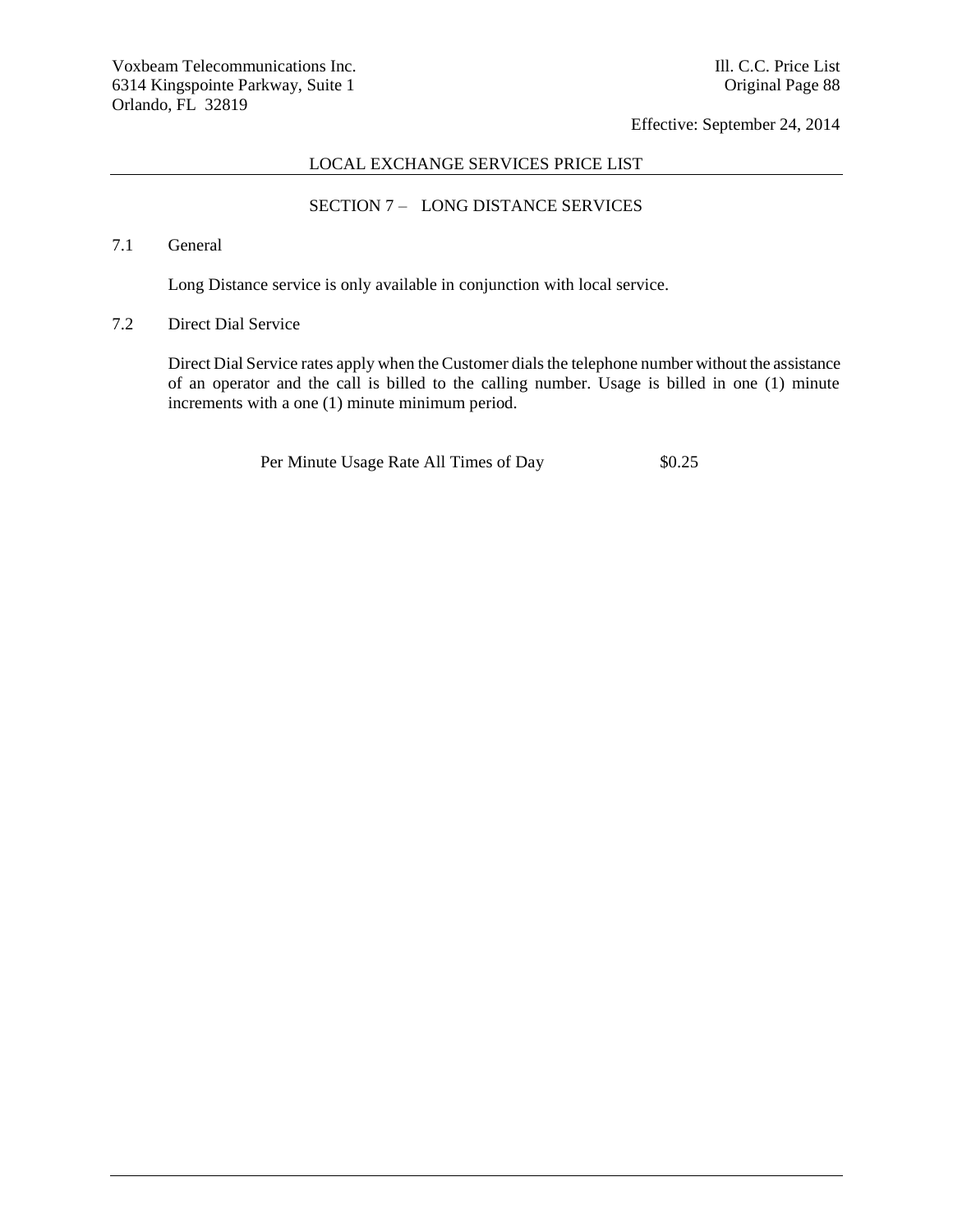## LOCAL EXCHANGE SERVICES PRICE LIST

# SECTION 8 – SPECIAL ARRANGEMENTS

### 8.1 Individual Case Basis (ICB) Arrangements

Arrangements will be developed on a case-by-case basis in response to a bona fide special request from a Customer or prospective Customer to develop a competitive bid for a service not generally offered under this Price List. Rates quoted in response to such competitive requests may be different than those specified for such services in this Price List. ICB rates will be offered to the Customer in writing and on a nondiscriminatory basis.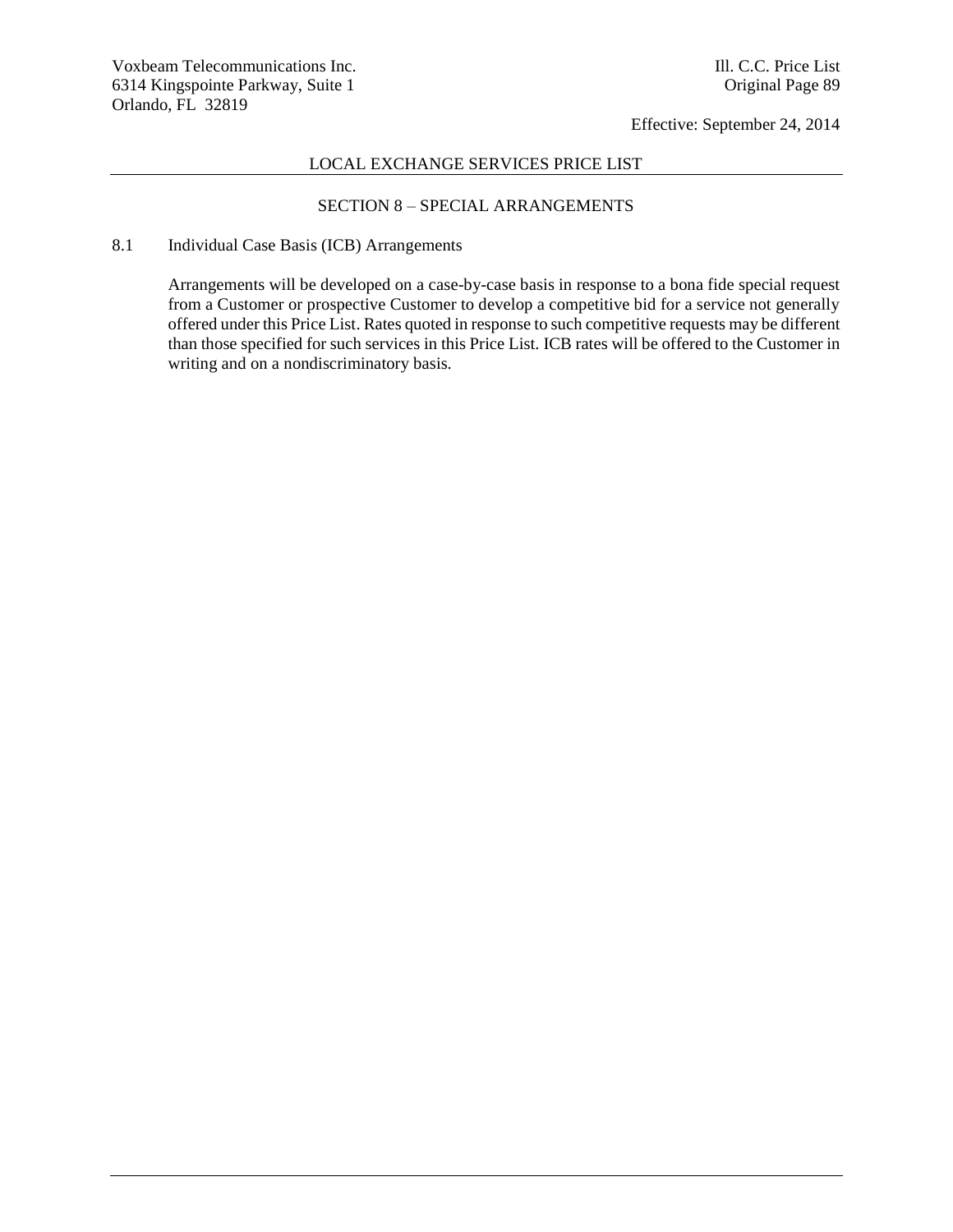## LOCAL EXCHANGE SERVICES PRICE LIST

## SECTION 8 – SPECIAL ARRANGEMENTS, CONT'D.

#### 8.2 Non-Routine Installation and/or Maintenance

At the Customer's request, installation and/or maintenance may be performed outside Company regular business hours, or (in sole discretion of the Company and subject to any conditions it may impose) in hazardous locations. In such cases, charges based on the cost of labor, material, and other costs incurred by or charged to the Company will apply. If installation is started during regular business hours but, at the Customer's request, extends beyond regular business hours into time periods including, but not limited to, weekends, holidays, and/or night hours, additional charges may apply.